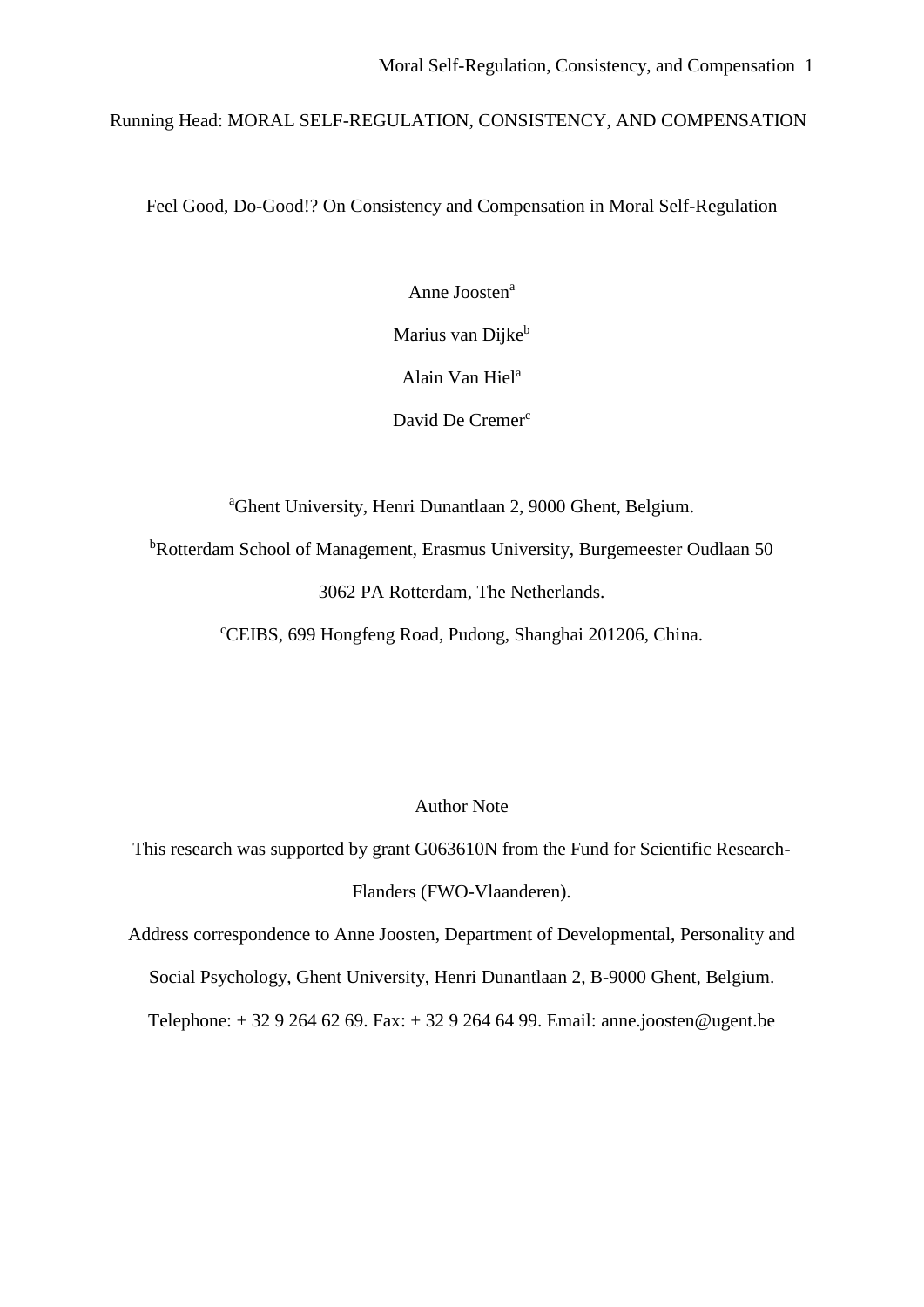#### Abstract

Studies in the behavioral ethics and moral psychology traditions have begun to reveal the important roles of self-related processes that underlie moral behavior. Unfortunately, this research has resulted in two distinct and opposing streams of findings that are usually referred to as moral consistency and moral compensation. Moral consistency research shows that a salient self-concept as a moral person promotes moral behavior. Conversely, moral compensation research reveals that a salient self-concept as an immoral person promotes moral behavior. The present study's aim was to integrate these two literatures. We argued that compensation forms a reactive, "damage control" response in social situations, whereas consistency derives from a more proactive approach to reputation building and maintenance. Two experiments supported this prediction in showing that cognitive depletion (i.e., resulting in a reactive approach) results in moral compensation whereas consistency results when cognitive resources are available (i.e., resulting in a proactive approach). Experiment 2 revealed that these processes originate from reputational (rather than moral) considerations by showing that they emerge only under conditions of accountability. It can thus be concluded that reputational concerns are important for both moral compensation and moral consistency processes, and that which of these two prevails depends on the perspective that people take: a reactive or a proactive approach.

Keywords: Accountability; Moral compensation; Moral consistency; Moral licensing; Moral self-regulation; Prosocial Behavior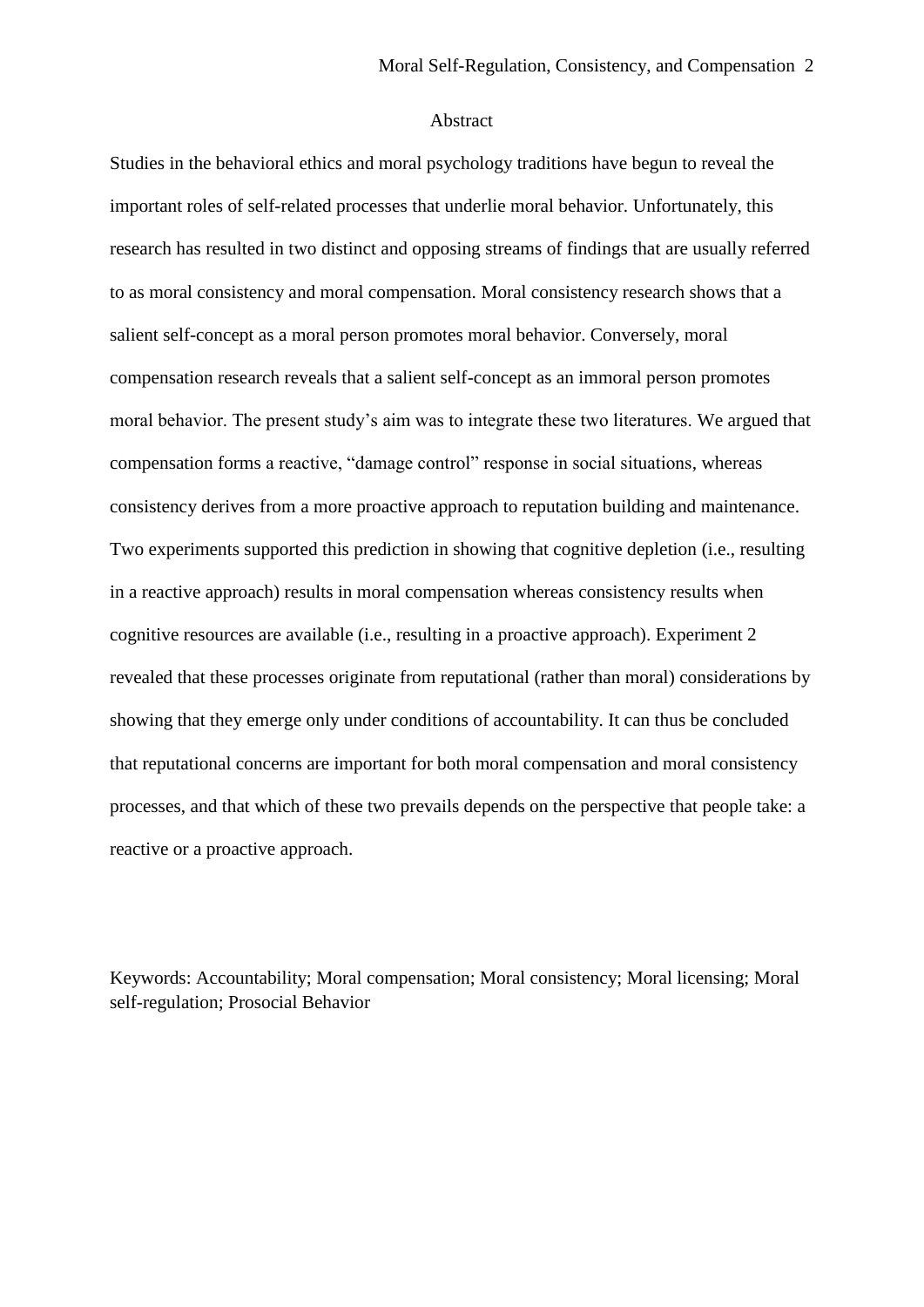Feel Good, Do-Good!? On Consistency and Compensation in Moral Self-Regulation

Every day we encounter numerous work situations in which we have to decide between right and wrong. In the morning, when choosing a new supplier, a warehouse manager may decide to choose for the more expensive one that is guaranteed sweatshop free or she may go for the cheapest offer. In the afternoon, she may decide (somewhat more trivially) to put in some overtime to finish an important deadline or to enjoy a drink on a sunny terrace. Recently, researchers who are interested in behavioral ethics and moral psychology have started to study these moment-to-moment balancing acts between prosocial and self-interested behavior<sup>1</sup>. This research has revealed important roles for the self and selfregulation processes in shaping our moral behaviors (Aquino, Freeman, Reed, Lim, & Felps, 2009; Blasi, 1983; Sachdeva, Iliev, & Medin, 2009; Zhong, Liljenquist, & Cain, 2009).

Regretfully, this research has not yet resulted in an integrated model that informs us how self-related processes influence moral behavior. In fact, two distinct literatures seem to have developed independently. While both literatures rely on similar manipulations and measures of morality, they offer surprisingly opposite findings. On the one hand, a series of studies show that people with a salient self-concept as being a moral person display more prosocial behavior than people for whom this self-concept is not salient, or for whom an immoral self-concept is salient (e.g., Aquino et al., 2009; Blasi, 1983; Reed, Aquino, & Levy, 2007). Thus, this research suggests that when feeling moral (e.g., after helping your colleague in the morning), you are more likely to put in some overtime in the afternoon. This effect is usually explained in terms of consistency: people who view themselves as moral feel that they have to continue acting in a moral manner to avoid violating their sense of self and their integrity (Blasi, 1980).

On the other hand, a growing literature shows that people with a salient self-concept as an *im*moral person display more prosocial behavior than people for whom this self-concept is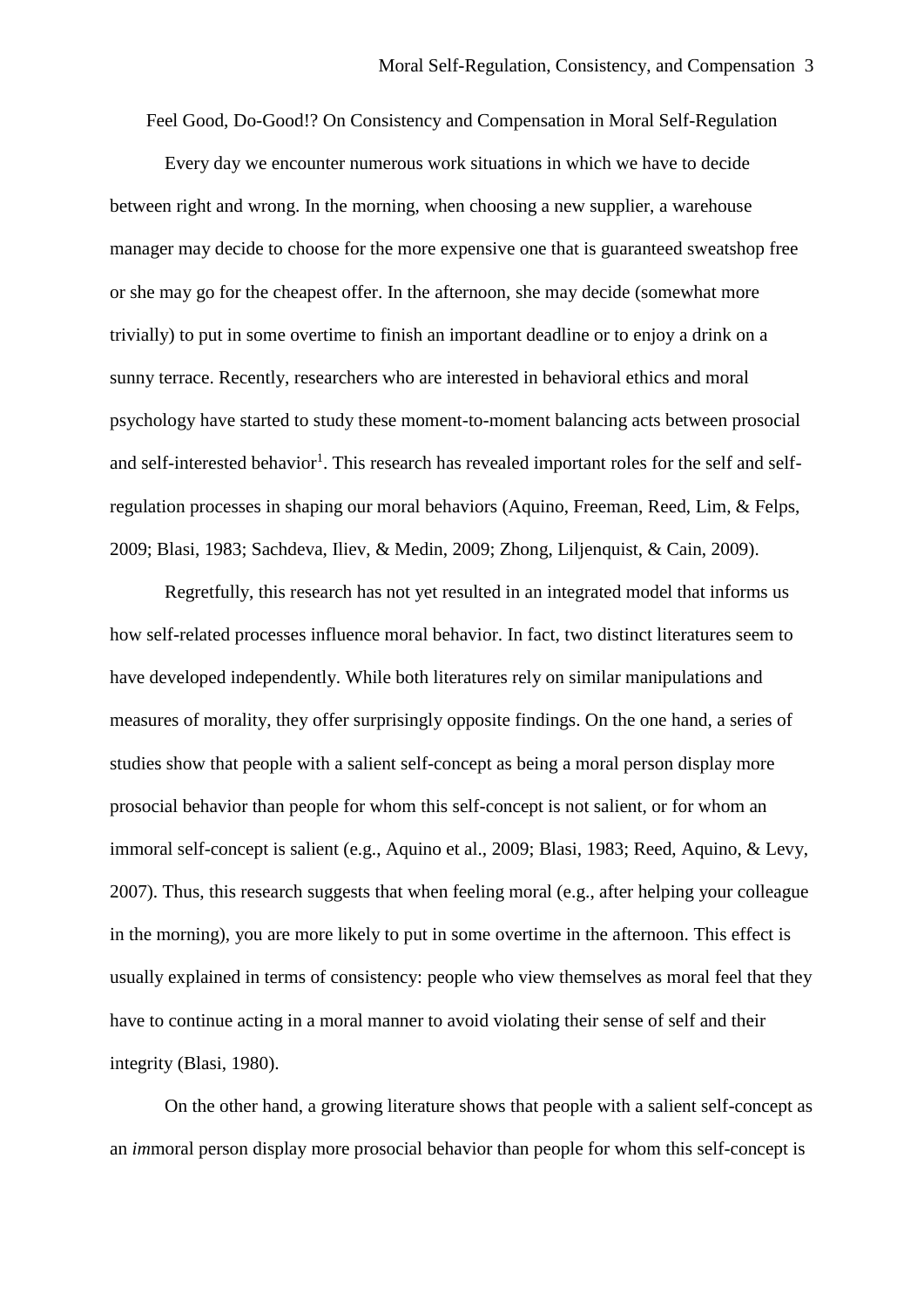not salient or people who view themselves as moral (e.g., Jordan, Mullen, & Murnighan, 2011; Monin & Miller, 2001; Sachdeva et al., 2009). Thus, this research suggests, for instance, that after procrastinating at work in the morning, you are more likely to subsequently comply with a request to work overtime. Conversely, if you would have spent your morning helping your colleague, you might refuse to do overtime. This effect is usually explained in terms of compensation and licensing processes (Zhong et al., 2009): People who feel immoral attempt to "make up" for this by displaying moral behavior (Sachdeva et al., 2009) whereas people who view themselves as moral feel that they have built up a "surplus" of morality, allowing them to display less moral behavior without damaging their self-concept and self-presentation as a moral person.

We know of only one study that has addressed the intriguing inconsistency between these two sets of findings. Conway and Peetz (2012) showed that recalling a temporally distant action (e.g., behavior performed over 1 year ago) led to moral consistency, whereas recalling a recent action (e.g., behavior performed within the past week) led to moral compensation effects on prosocial intentions. They argued that this effect occurs because distant actions are conceptualized abstractly, in general terms as a schematic representation, whereas recent actions are conceptualized concretely, in specific terms as they occurred. When people think about (im)moral actions in abstract terms they will focus on the abstract moral values associated with these actions and act in line with them. Thinking about (im)moral actions in concrete terms might remind people about the moral obligations that they already fulfilled, which causes people to feel licensed to act less moral (i.e., when thinking about moral behavior) or induces people to compensate through more moral behavior (i.e., when thinking about immoral behavior). Yet, when testing this proposition explicitly with prosocial behavior as the outcome variable, Conway and Peetz (2012) found evidence for moral compensation, but not for moral consistency.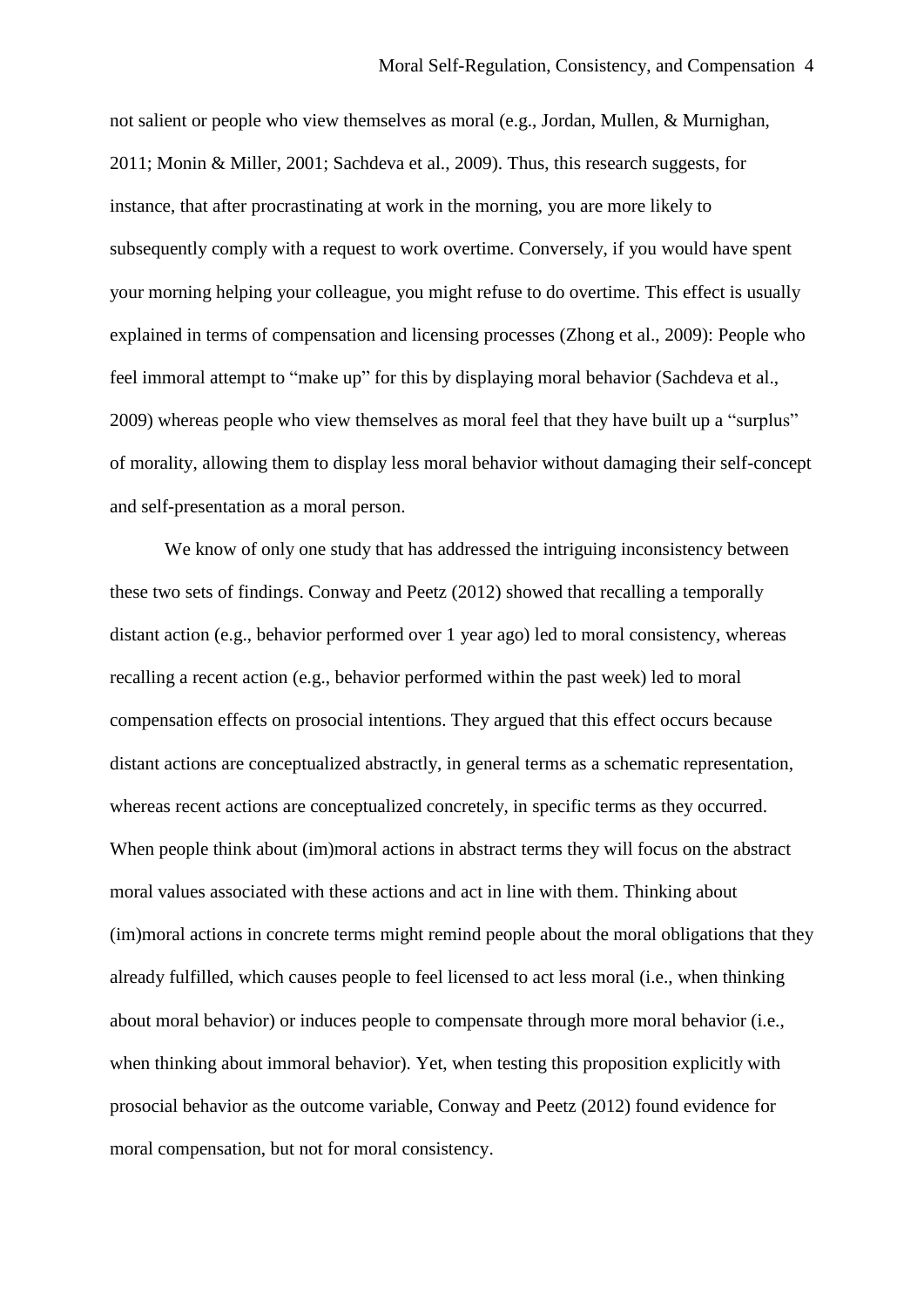## **Integrating Moral Consistency and Moral Compensation**

In the present paper, we argue that moral consistency and compensation do not reflect mere abstract moral considerations. Instead, they occur in a social context and both processes reflect specific ways to deal with reputational concerns. Reputation (i.e., how one is seen by others, "others perceptions"; Carlson, Vazire, & Oltmanns, 2011) is one of the most valuable social assets that humans have and they go a long way to build and defend a positive reputation (Cheek & Briggs, 1982; De Cremer & Tyler, 2005; James, 1890). We argue that the crucial difference between consistency and compensation is that the former implies a proactive focus on maintaining and building a reputation, whereas the latter implies a reactive focus on reputation management. Proactivity refers to self-initiated and future oriented behavior whereas a reactive focus entails an orientation aimed at responding in the moment (Crant, 2000; Parker, Williams, & Turner, 2006).

It has been argued that acting consistent with one's self-concept and past behavior results from an active, long-term outlook on reputation building (Blasi, 1980, 1983; Reed et al., 2007). This argument is supported by research showing that consistency may form an important long-term reputational cue (Gabarro, 1978; Whitener, Brodt, Korsgaard, & Werner, 1998) that supports the continuous functioning and development of social relationships (Kramer, 1999). Proactivity induces people to focus on the long-term consequences of their behavior (Frese, Kring, Soose, & Zempel, 1996; Parker et al., 2006). Moreover, it enables people to see the big picture and focus on higher order goals (Ainslie, 1975; Hofmann, Friese, & Strack, 2009; Parker, Bindl, & Strauss, 2010). A proactive focus will thus induce people to infer their moral personality from their moral self-concept, which promotes behavior in line with this inferred moral personality (Albarracín & Wyer, 2000; Blasi, 1983; Fishbach & Dhar, 2005). Summarizing, we argue that for moral consistency to occur, people who have a salient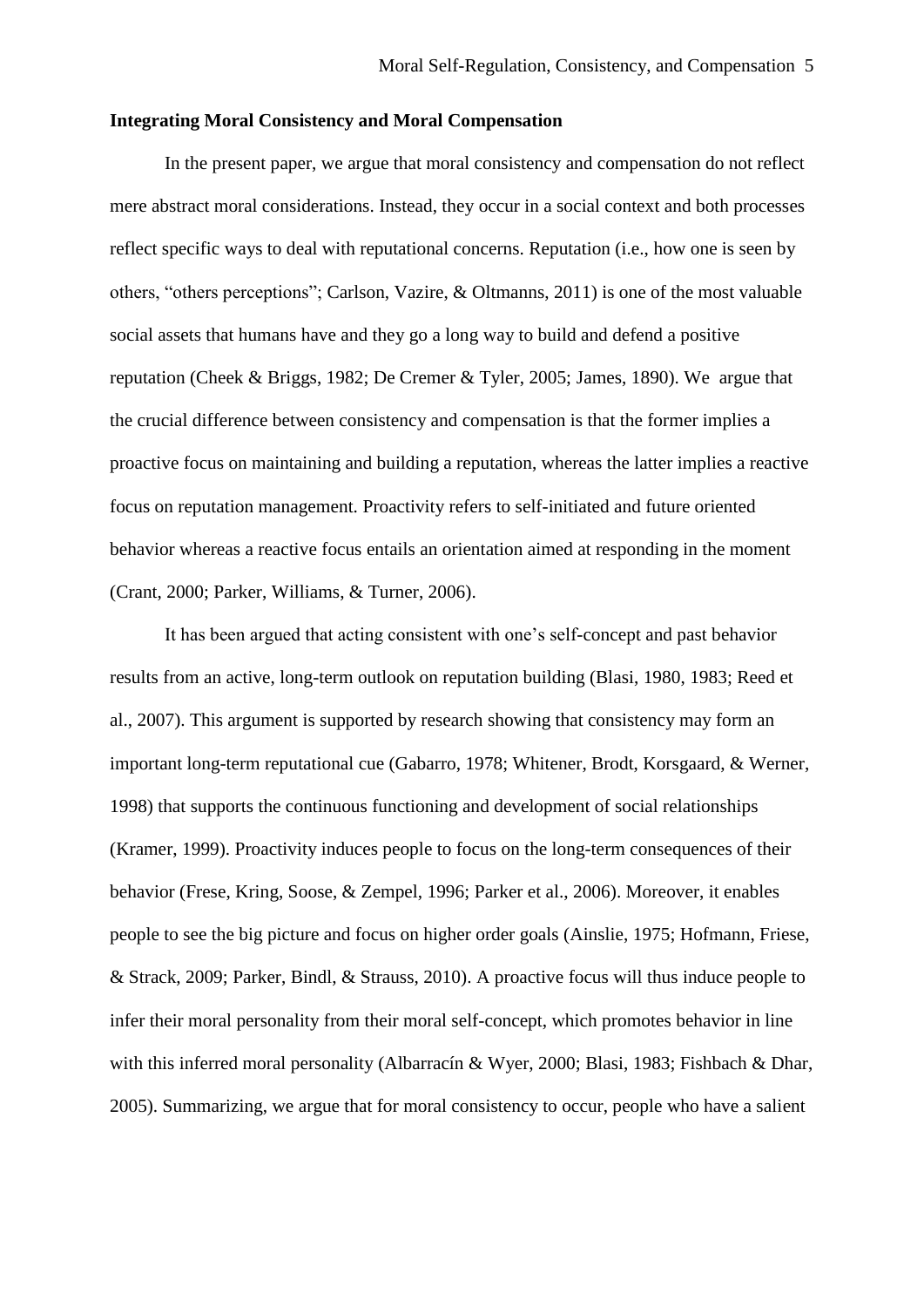self-concept as a moral person assume from this self-concept that they are a moral person, and act accordingly to confirm and build their reputation as a moral person.

Research on moral compensation and licensing, on the other hand, reveals that compensation and licensing result from short-term fluctuations in moral self-worth (Khan & Dhar, 2007; Monin & Miller, 2001; Sachdeva et al., 2009). This suggest that moral compensatory behaviors are likely to be driven by reactive reputational considerations (Schnall, Haidt, Clore, & Jordan, 2008; Zhong et al., 2009), rather than proactive considerations with a long term outlook aimed at building and maintaining one's reputation. For moral compensation to occur, people have to feel that they need to be prosocial in order to defend their threatened reputation. This is likely to occur if people just did something bad (which gives them the feeling that they have to make up for their selfish behavior), or whenever behavior that is negative for their reputation is salient. Conversely, for moral licensing to occur, people should have the impression that the situation allows them to be selfish. This is very likely to occur if people just did something good (which provides them a free pass to be selfish), or whenever behavior positive for their reputation is salient. Arguably, reacting on one's moral self-concept by "damage control" (i.e., compensation) or by "slacking off" (i.e., licensing) is a rather short-term, reactive form of reputation management.

In sum, we expect that moral consistency and moral compensation both depend on reputational considerations. However, moral consistency arguably implies a more proactive approach to reputation building and maintenance, whereas moral compensation forms a reactive, "damage control" response in social situations.

As an explicit test of our assumption that moral compensation and consistency both depend on reputational considerations, we investigated the role of accountability as a facilitator of both moral consistency and moral compensation processes. Accountability can be defined as people's expectations that they will be publicly held responsible for their actions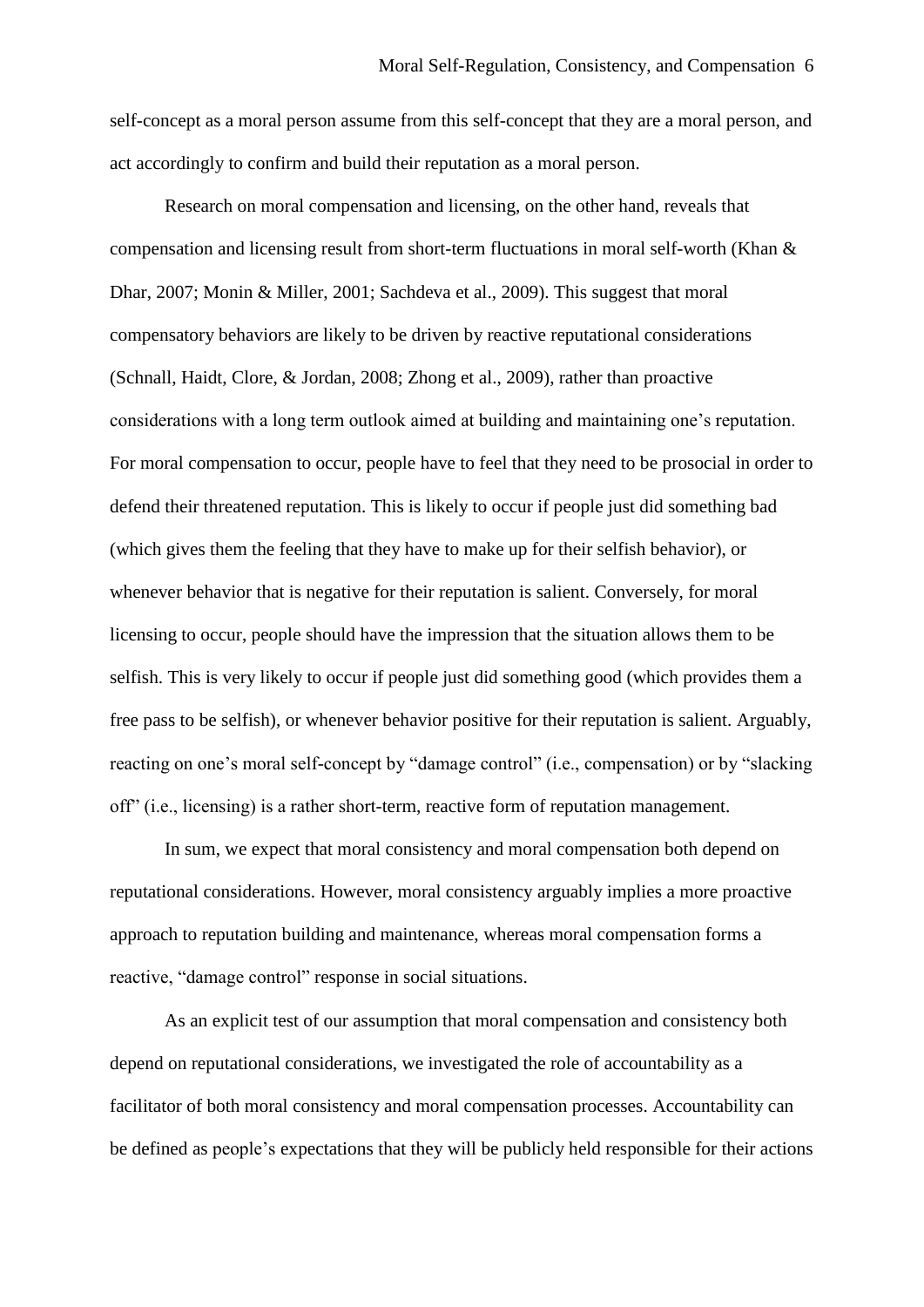(De Cremer & Van Dijk, 2009; Lerner & Tetlock, 1999). Accountability is known to increase self-critical awareness of one's judgment processes, out of concerns of the possible reputational consequences of one's behavior (Beu & Buckley, 2001; Lerner & Tetlock, 1999). Hence, if our argument holds that moral consistency and compensatory behavior are shaped by reputational concerns (i.e., concerns about how one is seen by others), we expect that both types of patterns should be found particularly when people are held accountable for their actions (i.e., when they have to explain their actions to others). If people are not held accountable for their actions, we expect no moral consistency (i.e., because proactive, longterm reputational concerns are less salient), and no moral compensation (i.e., because a reactive, short-term focus on "damage control" in reputation management is unnecessary).

#### **The Present Studies**

To test our predictions regarding the subtle processes that flow from people's dealings with reputational concerns, we conducted two laboratory experiments. In both studies, we manipulated whether participants had a salient self as a moral versus an immoral person relying on an established priming procedure that asks participants to describe and recall a situation in which they acted in a moral (versus immoral) manner (see e.g., Aquino et al., 2009; Sachdeva et al., 2009). This allowed us to capture moral consistency (i.e., high levels of prosocial behavior when a self-definition as moral is salient) as well as moral compensation (i.e., or high levels of prosocial behavior when a self-definition as immoral is salient or low levels of prosocial behavior when a self-definition as moral is salient). Participants were led to believe that they worked together with others in a team on several tasks because this has been shown to induce reputational concerns (De Cremer & Bakker, 2003; Van Vugt & Hardy, 2010).

Scholars have identified a number of factors that make people take a reactive versus a proactive approach in their dealing with various challenges. Most importantly, reactive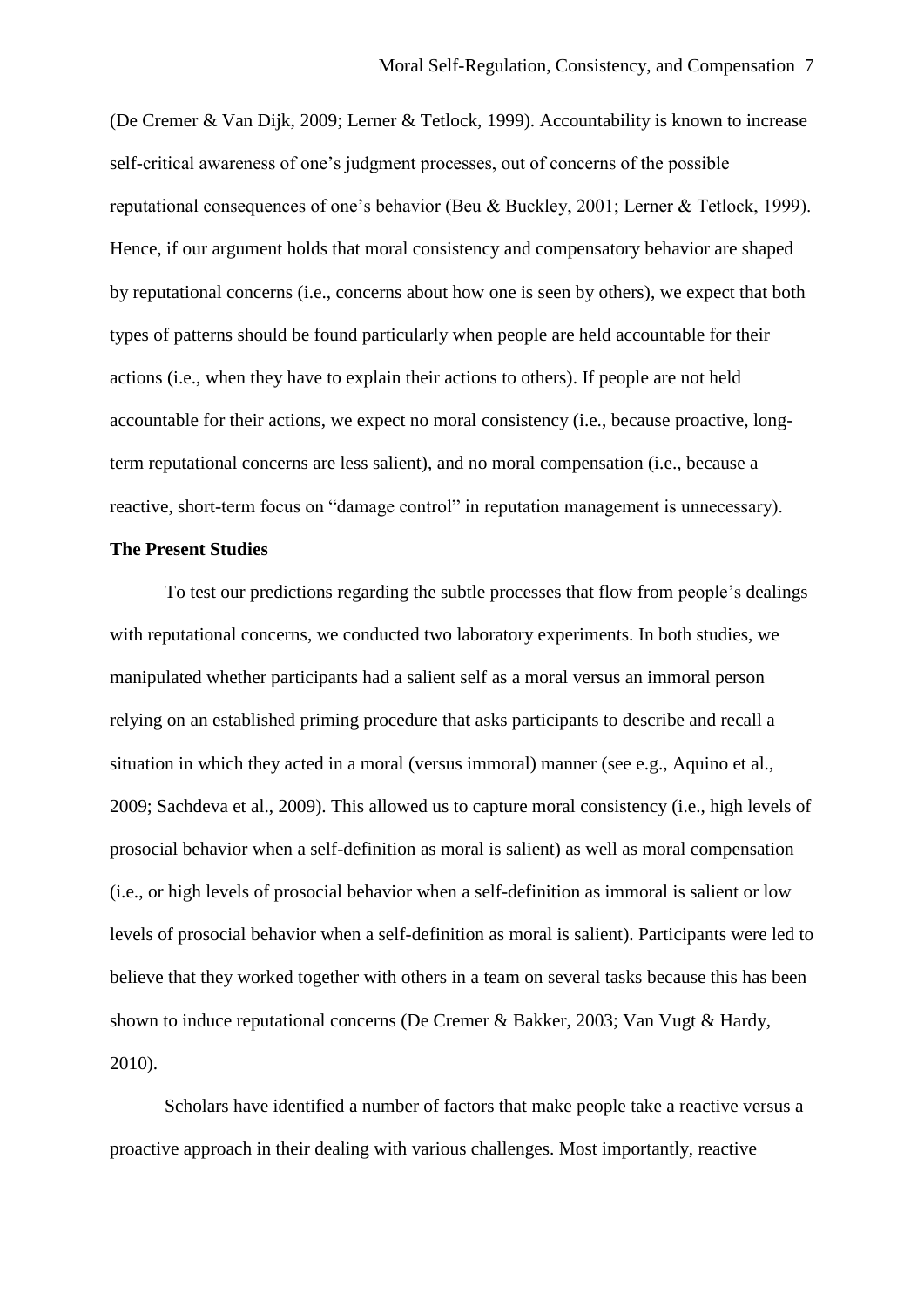responses are more likely in situations that constrain cognitive capacity (Parker et al., 2006; Rusbult & Van Lange, 2003). Cognitive capacity refers to one's ability to "override or change one's inner responses, as well as to interrupt undesired behavioral tendencies (such as impulses) and refrain from acting on them" (Tangney, Baumeister, & Boone, 2004, p. 274). In the two experiments presented in this paper, we manipulated the extent to which people take a reactive versus proactive approach by relying on a common way to impair cognitive capacity, that is, by depleting cognitive resources (Baumeister, Bratslavsky, Muraven, & Tice, 1998). People need cognitive resources to override short-term, reactive impulses in order to proactively pursue high standards and desirable long-term goals (Baumeister, 2002; Fishbach, Friedman, & Kruglanski, 2003; Hofmann et al., 2009; Muraven & Baumeister, 2000; Mischel, 1974). When people lack these resources, impulsive behavior that serves immediate, shortterm impulses would predominate, and long-term considerations and goal-directed behavior would become impossible (Baumeister, 2005; Hagger, Wood, Stiff, & Chatzisarantis, 2010; Loewenstein, 1996).

Research indicates that people's cognitive capacity is a limited resource that can be impaired by depleting cognitive resources (Baumeister et al., 1998; Baumeister & Haetherton, 1996; Mischel, Shoda, Rodriguez, 1989; Fishbach et al., 2003). A state of cognitive depletion refers to "a temporary reduction in the self's capacity or willingness to engage in volitional action (including controlling the environment, controlling the self, making choices, and initiating action) caused by prior exercise of volition" (Baumeister et al., 1998, p. 1253). Thus, cognitive depletion hinders the ability to take a proactive approach and strive for longterm goals and causes people to engage in behaviors that are driven by reactive, short-term considerations (DeWall, Baumeister, Gailliot, & Maner, 2008; Gino, Schweitzer, Mead, & Ariely, 2011). Conversely, non-depleted people should be relatively effective at taking a proactive approach (Morrison & Phelps, 1999; Parker et al., 2006). The principal aim of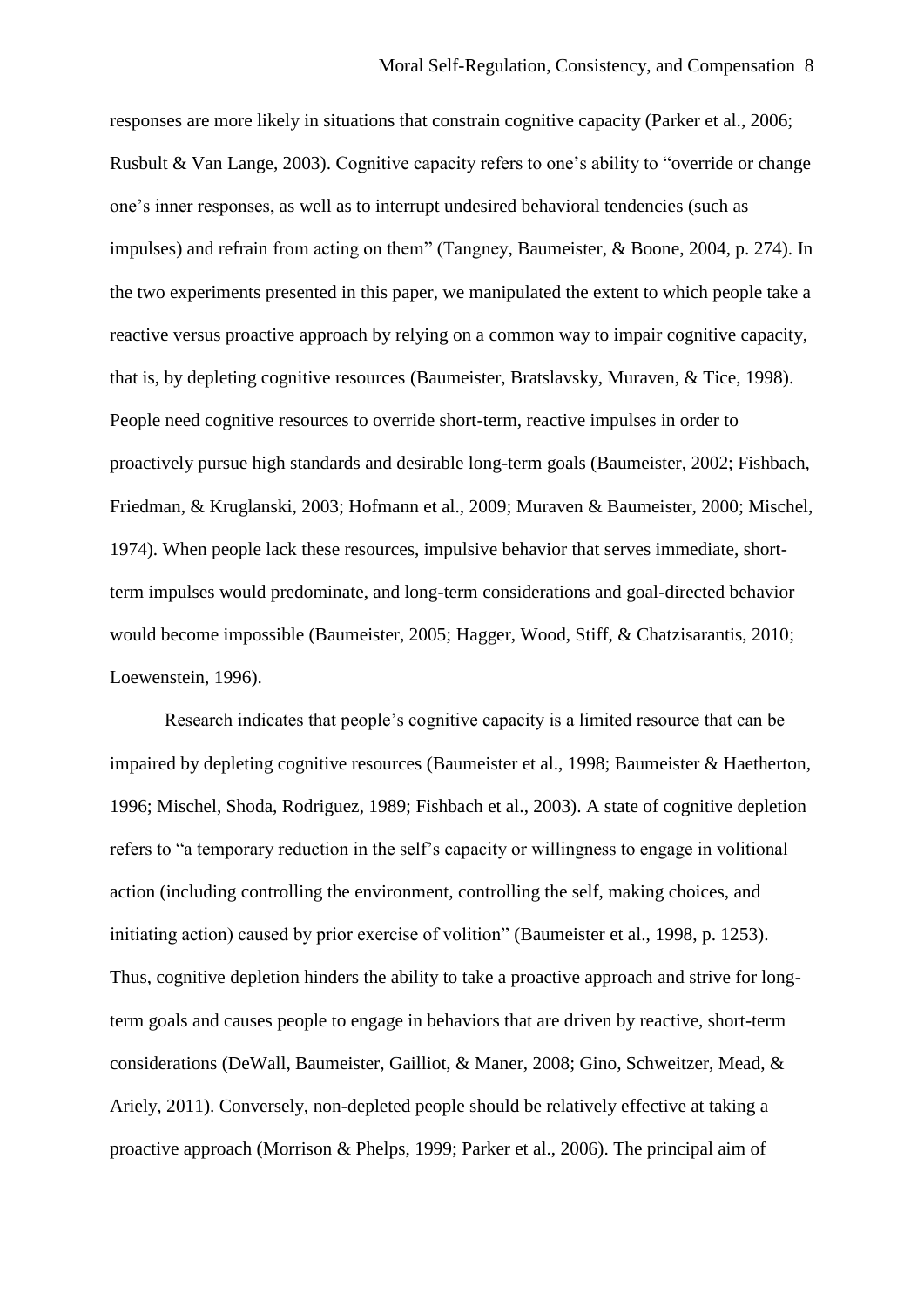Experiment 1 was to test whether cognitive depletion (i.e., making people act in more reactive ways) results in moral compensation whereas sufficient cognitive resources (i.e., not being depleted, making people act in more proactive ways) result in moral consistency.

This focus on a proactive versus a reactive approach to deal with challenges by means of manipulating depletion is important as a test of our argument. However, in itself, it does not prove conclusively that it is particularly a proactive versus reactive approach towards *reputation* management. Therefore, in Experiment 2, we also wanted to provide an explicit and formal test of the idea that moral compensation and consistency result from reputational concerns (i.e., concerns about how one is seen by others). In order to do this, we included accountability as a factor in our design. Accountability refers to the degree to which one can be publicly held responsible for one's actions (Lerner & Tetlock, 1999) and it is known to induce people to act upon reputational concerns (Beu & Buckley, 2001; De Cremer & Van Dijk, 2009; Sedikes, Herbst, Hardin, & Dardis, 2002). Hence, reputational concerns should be particularly viable in situations where one is accountable for one's actions. Thus, if moral compensation and consistency indeed drive from reputational concerns, then moral compensation and consistency effects should be particularly pronounced in situations of high accountability. In situations of low accountability, however, little evidence for compensation or consistency effects was expected, because reputational concerns should be less salient in these situations.

### **Experiment 1**

## **Method**

Participants and design. Seventy-two undergraduate students (62 females, 1) unreported;  $M_{age} = 18.62$ ;  $SD = .87$ ) participated in this experiment for course credit. They were randomly assigned to one condition of a 2 (salient self-concept: moral vs. immoral) x 2 (depletion: low vs. high) between-subjects design.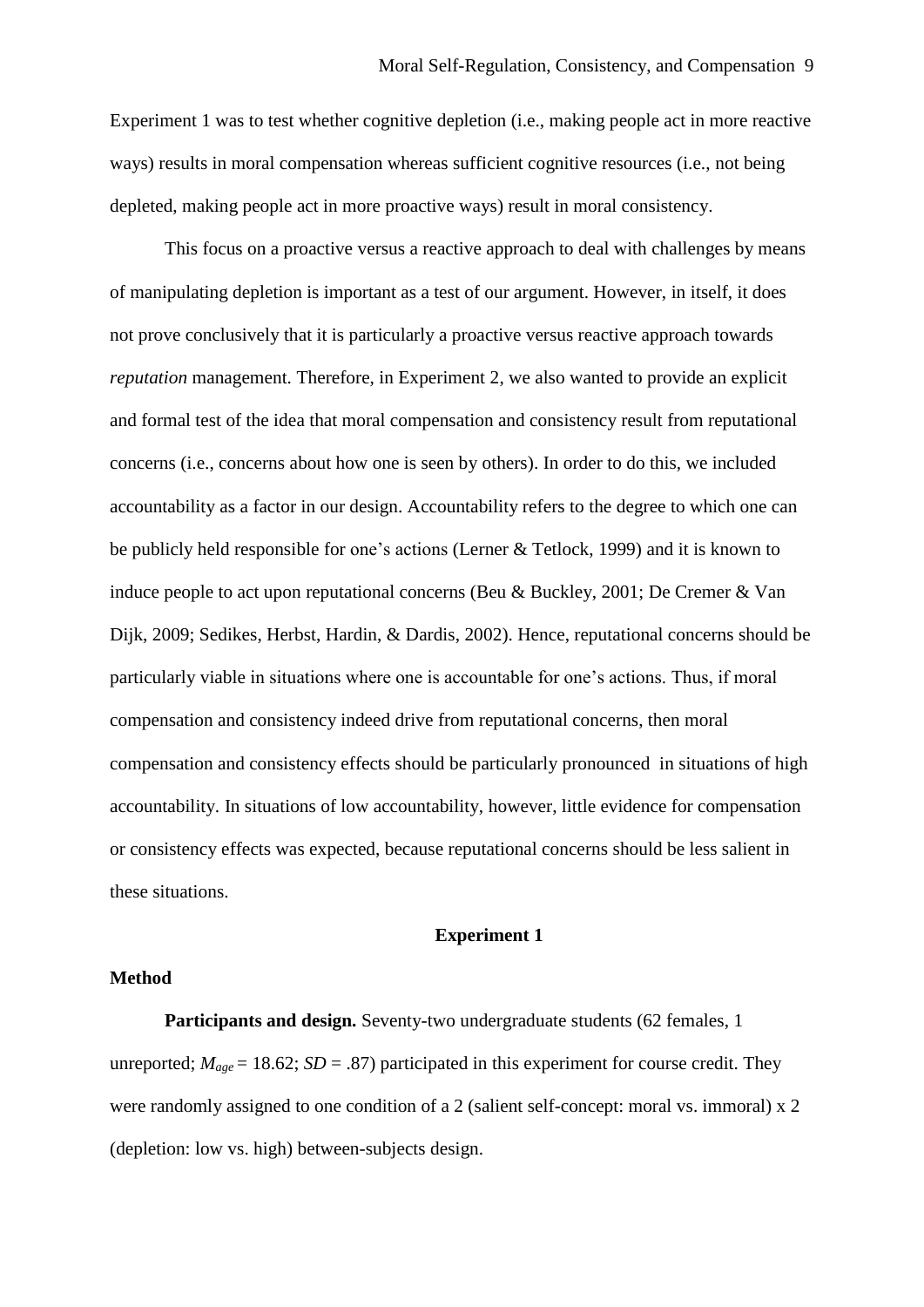**Procedure.** We used a procedure designed by Maner and Mead (2010) to measure participants' moral behavior. Upon arrival at the laboratory, participants were seated in separate cubicles that were each equipped with a personal computer. This computer was used to collect the participants' responses and to present the information and stimulus materials to the participants. Participants were informed that they would work together with two other participants on several tasks. They were led to believe that a computer network was established between them and the other team members via which they would collaborate. This type of procedure is regularly used in social psychological (e.g., Cornelis, Van Hiel, & De Cremer, 2006) and organizational research (e.g., Maner & Mead, 2010; Overbeck & Park, 2006) to give participants the feeling that they cooperate in a team setting. Next, participants were informed that the team assignment required one person to be the leader and the others to be subordinates. In reality, all participants were assigned the team leader position, ostensibly based on their answers on a 'leadership ability' questionnaire they completed before the start of the experiment (see e.g., also Hoogervorst, De Cremer, Van Dijke, & Mayer, 2012; Maner & Mead, 2010; Overbeck & Park, 2006 for this leader assignment procedure). They were told that it was their task as a team leader to help the team perform optimally.

Then, to manipulate the moral self-concept, participants were randomly assigned to either the moral or the immoral condition. Participants in the moral condition read: "Please recall a time when you did something moral in the past." Participants in the immoral condition read: "Please recall a time when you did something immoral in the past." In the moral condition, participants described, for instance, situations in which they honestly gave money back that they found or when they opposed a racist group. In the immoral conditions, participants described, for instance, situations in which they were unfaithful to their partner, or when they stole something. Similar methods have been used in both moral compensation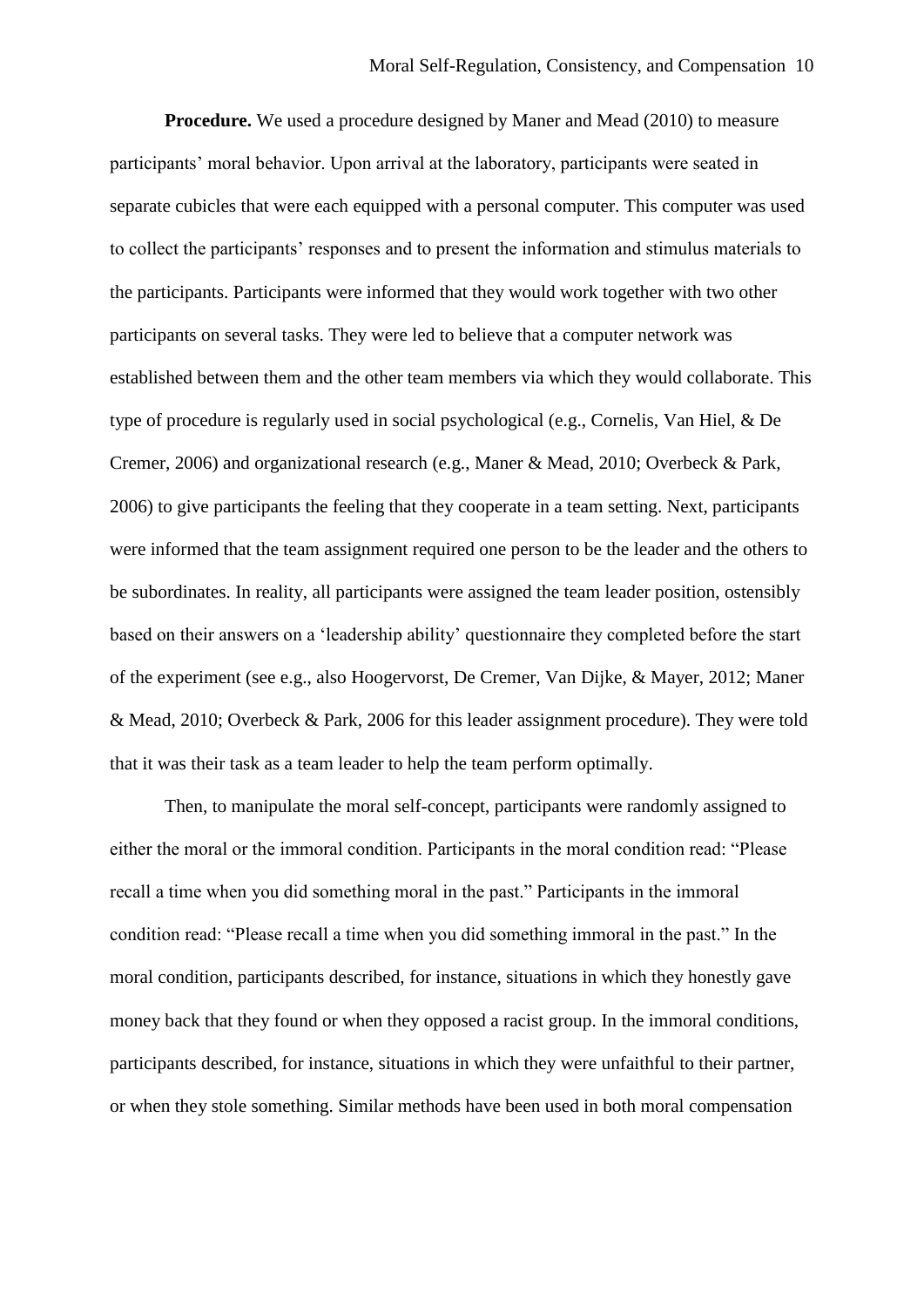(Jordan et al., 2011; Mazar & Zhong, 2010; Sachdeva et al., 2009), and moral consistency studies (Aquino et al., 2009; Reed et al., 2007).

Subsequently, participants completed the cognitive depletion task (taken from Baumeister et al., 1998, Study 4). As noted, depleting participants' cognitive resources is a common way to impair cognitive capacity, which hinders the ability to focus on and strive for long-term goals and causes people to engage in behaviors that are driven by short-term considerations (DeWall et al., 2008; Gino et al., 2011). The cognitive depletion task consists of two parts. The first part is designed to form a strong habitual response by the participants. The second part taxes the cognitive resources of participants by overriding this habitual response (in the cognitive depletion condition) or by continuing the same habitual response (in the no depletion condition). Research on self-control indicates that people need cognitive resources (which could otherwise be used to take a proactive approach towards one's goals) to break a habitual response (Baumeister et al., 1998; Hagger et al., 2010). Thus, for participants in the depletion condition, overriding this habitual response is likely to require more cognitive resources than for participants in the no depletion condition who do not need to override this habitual response. This task has proven successful in manipulating cognitive depletion in a number of studies (see Hagger et al., 2010 for an overview). In the first part of the task, participants were instructed to indicate each instance of the letter e that they saw in a piece of text (i.e., by clicking each e with the computer mouse). Participants received visual feedback whenever they clicked an e (i.e., a highlighted circle around the corresponding e) and were given five minutes to complete the task. This first phase was relatively easy and was used to establish a strong habitual response for scanning and indicating every e. In the second part of the task, participants either continued identifying the e's using the same rule as before (i.e., the no depletion condition), or they were given the instruction to respond to each e, except when the e was followed by a vowel or, when a vowel appeared two letters before the e (i.e.,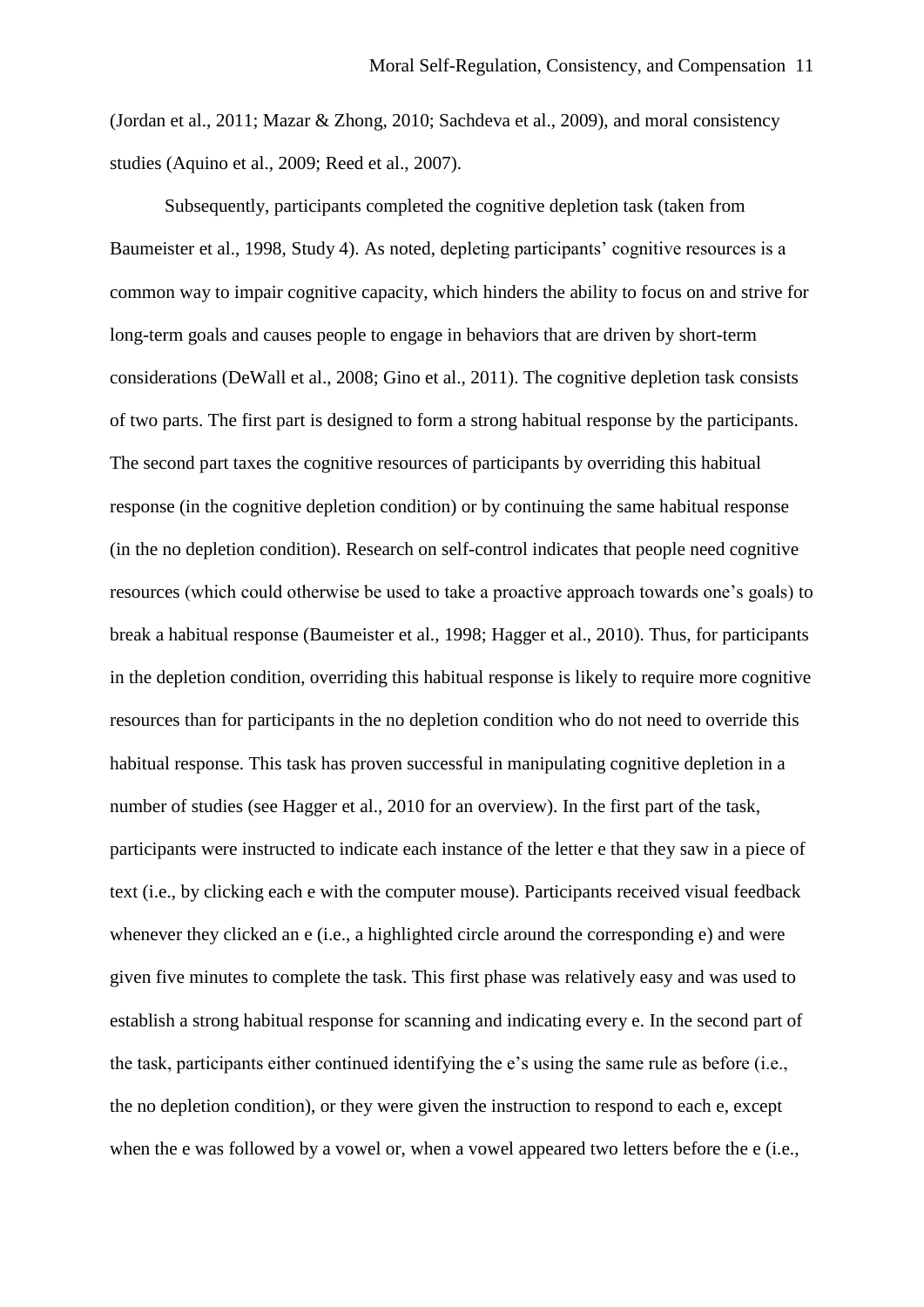the high depletion condition). After the depletion task, participants were asked to shortly recall the moral or immoral behavior they described earlier.

Then the group task started. This task was used to measure moral behavior (adapted from Maner & Mead, 2010). Participants learned that their team should provide as many correct solutions to a word puzzle as possible. The total number of correct responses would be summed and every correct solution would earn the team points. Participants were told to imagine that every point was worth  $\epsilon$ 1, and that the final number of points would be divided equally among the team members. However, participants were told that there was also an individual bonus for the team member who earned the most points. Next, participants were told that they (as the leader) had the possibility to distribute clues among their team members that would facilitate solving the puzzle. Clues ranged in quality from 1 (*not very helpful*) to 7 (*very helpful*). Participants were given the following example: "We are looking for the word: memory. A level 1 clue would then be: "Ends with a Y." A level 7 clue would then be: "The ability to remember." Next, participants were asked to enter a single clue level (from 1 to 7) for their team members. This task thus allowed us to pit self-interest against prosocial behavior. On the one hand, it was the participant's responsibility as a leader to maximize team performance, and giving the best clue possible to their team members would optimize team performance. However, giving a low quality clue would increase their own chances of winning the individual bonus. Participants thus faced a trade-off between doing the "right thing" for the team and focusing on their self-interest. After choosing a clue level, participants were debriefed and thanked for their participation.

**Manipulation checks.** We checked the effectiveness of the cognitive depletion manipulation with "The task was habit-breaking" (taken from DeWall et al., 2008) and "The task was simple" (reversed; taken from Balliet & Joireman, 2010) on a 7-point scale (1 = *totally disagree*; 7 = *totally agree*).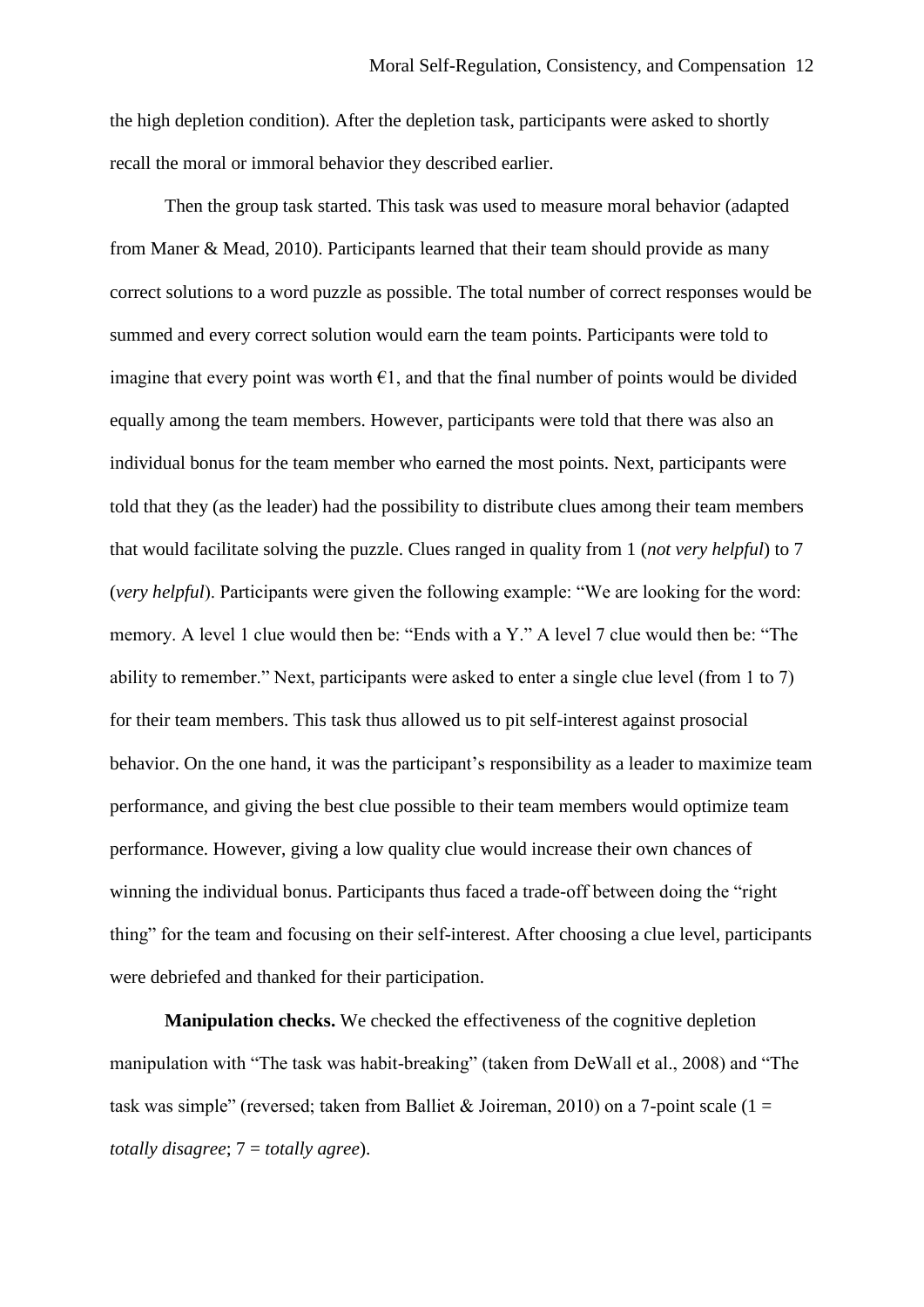Two independent judges rated the morality of the recalled behaviors on a 7-point scale  $(1 = \text{im } \text{mod}; 7 = \text{m } \text{ord})$ . The interrater reliability was high (Intraclass correlation coefficient  $[ICC] = .85$ ) and ratings were averaged to assess the effectiveness of the moral self-concept manipulation.

**Helping.** The dependent variable was the clue level that the leader offered to the team  $(1 = not \, very \, helpful; 7 = very \, helpful).$ 

#### **Results**

**Manipulation checks.** We tested the effectiveness of our manipulations using a 2 (salient self-concept: moral vs. immoral) x 2 (depletion: low vs. high) Analysis of Variance (ANOVA). The results show that, as expected, depleted participants found the depletion task more habit-breaking than non-depleted participants ( $M = 4.64$ ,  $SD = 1.70$  vs.  $M = 3.48$ ,  $SD =$ 1.34, respectively;  $F(1, 68) = 9.09$ ,  $p = .004$ ,  $\eta^2 = .12$ ), and considered the task as less simple than non-depleted participants ( $M = 5.39$ ,  $SD = .96$  vs.  $M = 3.68$ ,  $SD = 1.51$ , respectively;  $F(1,$  $68$ ) = 27.68,  $p < .001$ ,  $\eta^2 = .29$ ). No other main or interaction effects were significant.

Furthermore, participants in the moral recall condition described more moral behavior than participants in the immoral recall condition ( $M = 5.35$ ,  $SD = 1.01$  vs.  $M = 2.55$ ,  $SD =$ 1.12, respectively;  $F(1, 68) = 111.47$ ,  $p < .001$ ,  $\eta^2 = .58$ ). No other main or interaction effects were significant.

These analyses indicate that our manipulations of cognitive depletion (depleted versus not depleted) and salient self-concept (i.e., moral versus immoral) were effectively and orthogonally induced, allowing us to test our hypotheses regarding the effects of a moral versus an immoral self-concept upon helping behavior as a function of the level of cognitive depletion.

**Helping.** Means and standard deviations are presented in Table 1. A 2 (salient selfconcept: moral vs. immoral) x 2 (depletion: low vs. high) ANOVA on participants' helping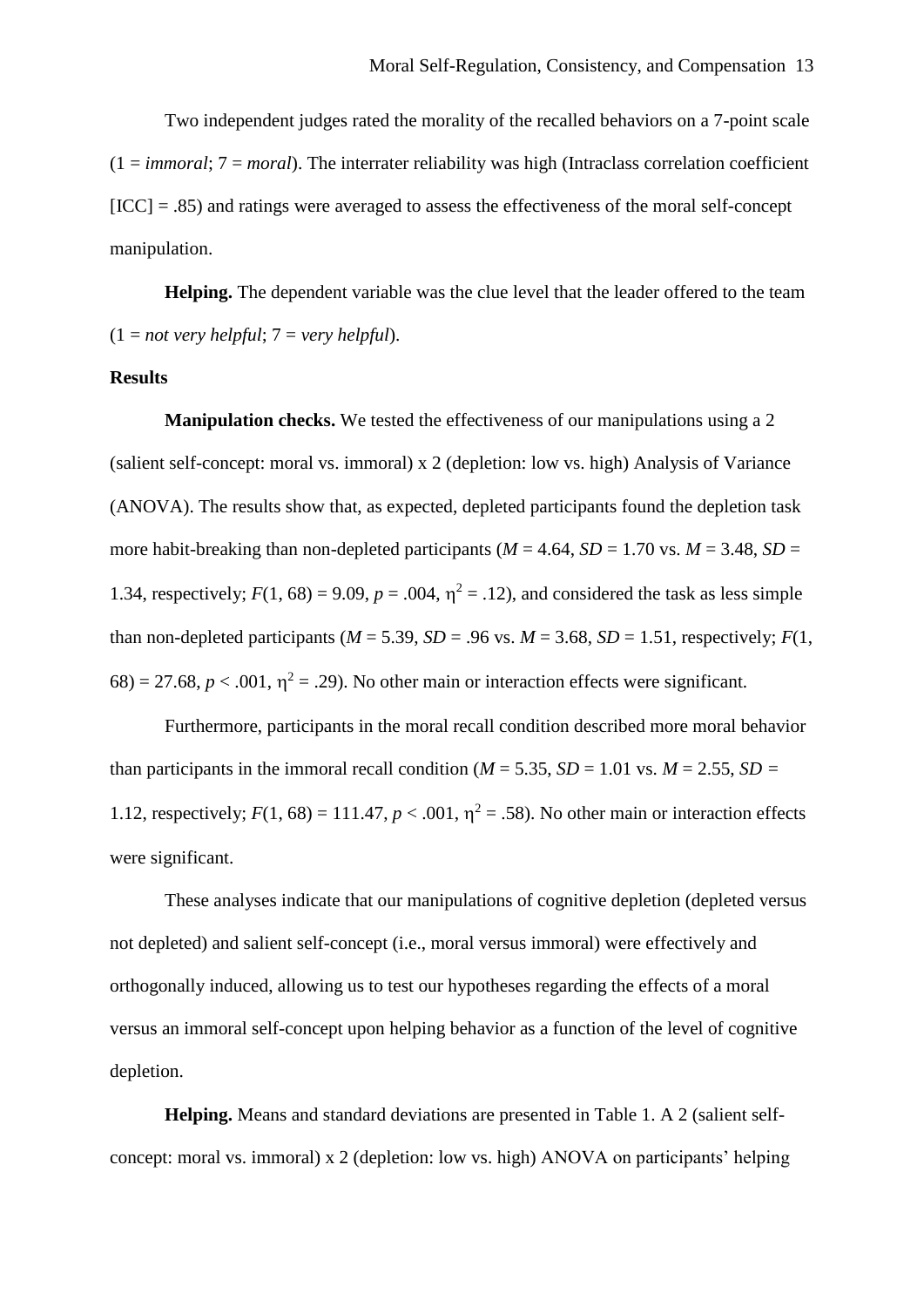behavior showed no significant main effect of moral self-concept or cognitive depletion. However, the analysis did reveal a significant interaction between cognitive depletion and moral self-concept  $(F(1, 68) = 8.80, p = .004, \eta^2 = .11)$ ; see Figure 1). We conducted simple effects tests to further analyze this interaction. The results show that among non-depleted participants, a salient self-concept as a *moral* person resulted in more helping than an immoral self-concept. However, we found this difference to be only marginal significant  $(F(1, 68)) =$ 2.81,  $p = .098$ ,  $\eta^2 = .04$ ). In contrast, among depleted participants, a salient self-concept as an *im*moral person led to more helping than a moral self-concept ( $F(1, 68) = 6.03$ ,  $p = .017$ ,  $\eta^2 =$ .09).

The results above suggest that we found moral consistency and compensation, but they do not inform us about the valence of this behavior. To tentatively assess whether our conditions made participants more prosocial or more selfish than the neutral baseline, we ran some additional analyses (i.e., One-Sample *t*-Tests) in which we tested if our participants significantly deviated from the midpoint of our helping measure. These analyses reveal that non-depleted participants with a salient self-concept as a moral person helped significantly more than the neutral midpoint of our scale  $(t(22) = 2.37, p = .027)$ , suggesting more prosocial behavior than the baseline. In contrast, non-depleted participants with a salient self-concept as an immoral person did not differ from this neutral midpoint  $(t(20) = -0.36, p = .72)$ , indicating no decreases in prosocial behavior relative to the baseline. Furthermore, depleted participants with a salient self-concept as a moral person did not differ from the neutral midpoint of our scale  $(t(16) = -1.16, p = .26)$ , indicating no decreases in prosocial behavior relative to the baseline. In contrast, depleted participants with a salient self-concept as an immoral person helped significantly more than the neutral midpoint of our scale  $(t(10) = 2.62, p = .026)$ , indicating more prosocial behavior than the baseline.

## **Summary**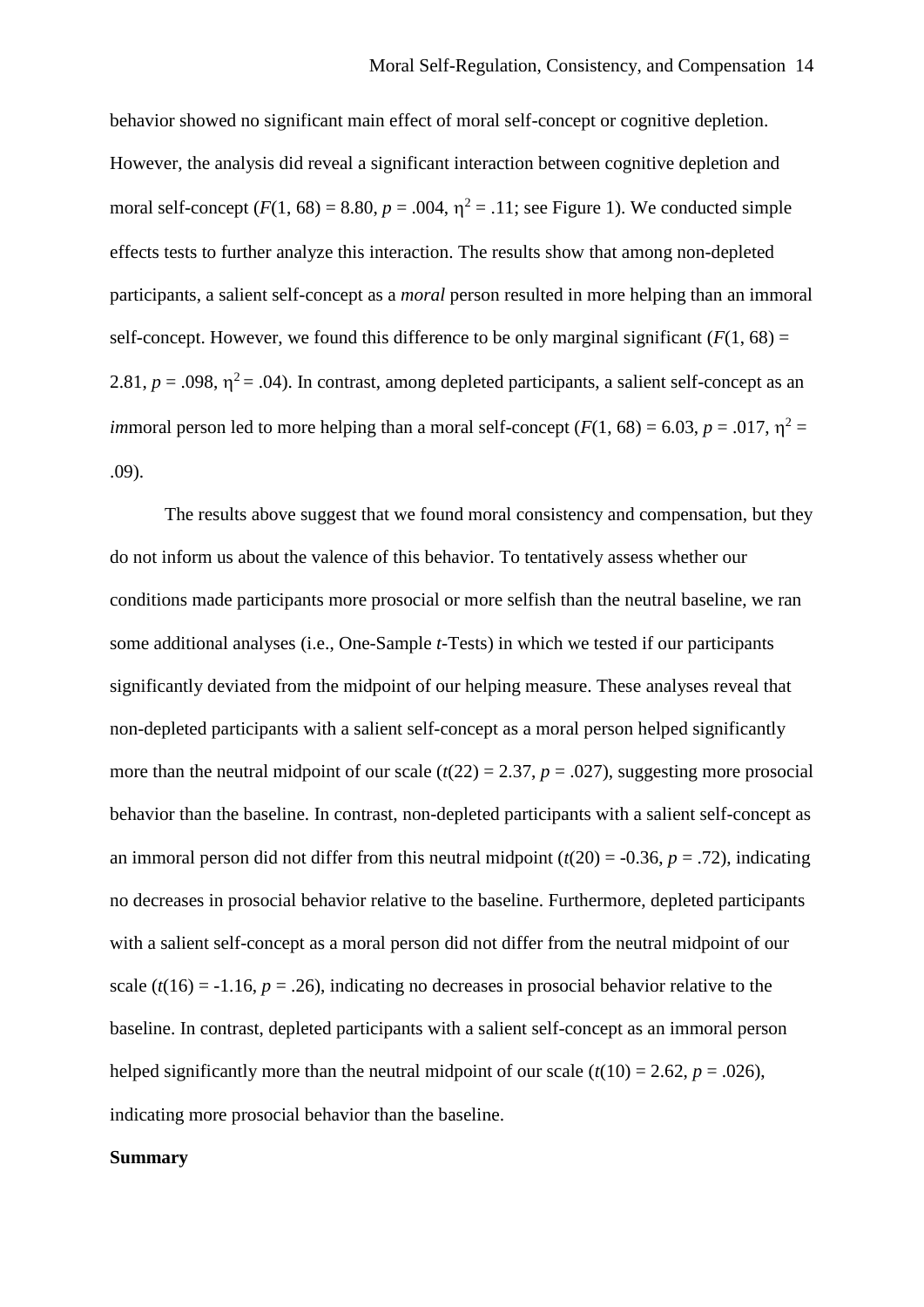Our findings support our predictions. Participants who were not depleted (i.e., allowing for a proactive, long-term focus on reputation building) showed moral consistency: those recalling moral behavior showed more helping behavior than those recalling immoral behavior. Conversely, participants who were depleted (i.e., making them act more reactively upon reputational concerns) showed moral compensation: those recalling immoral behavior showed more helping behavior than those recalling moral behavior.

The conclusions above do tell us when recalling moral behavior results in more helping than recalling immoral behavior and vice versa. They do not, however, give us any information about whether we are looking at prosocial or at selfish behavior. Additional analyses show us that participants who were not depleted helped more when recalling moral behavior, but did not help less when recalling immoral behavior relative to the neutral baseline. Furthermore, participants who were depleted helped more when recalling immoral behavior, but did not help less when recalling moral behavior relative to this neutral baseline. This indicates that both a proactive (i.e., no depletion) and a reactive (i.e., depletion) focus are able to increase prosocial behavior for participants recalling moral and immoral behavior, respectively, but that they do not cause an increase in selfish behavior.

## **Experiment 2**

Experiment 2 was conducted for two reasons. A first aim was to replicate the findings of Experiment 1. Our sample size in Experiment 1 was relatively small and could thus potentially have too much inherent variability, which may harm the validity of our findings. Experiment 1 showed that people are more likely to act consistent with their moral selfconcept when sufficient cognitive capacity is available, whereas moral compensation prevails when cognitive capacity is limited. These findings support our line of reasoning that people can deal with reputation management in proactive but also in more reactive ways. Ego depletion is a well-established manipulation that makes people act in a more reactive (versus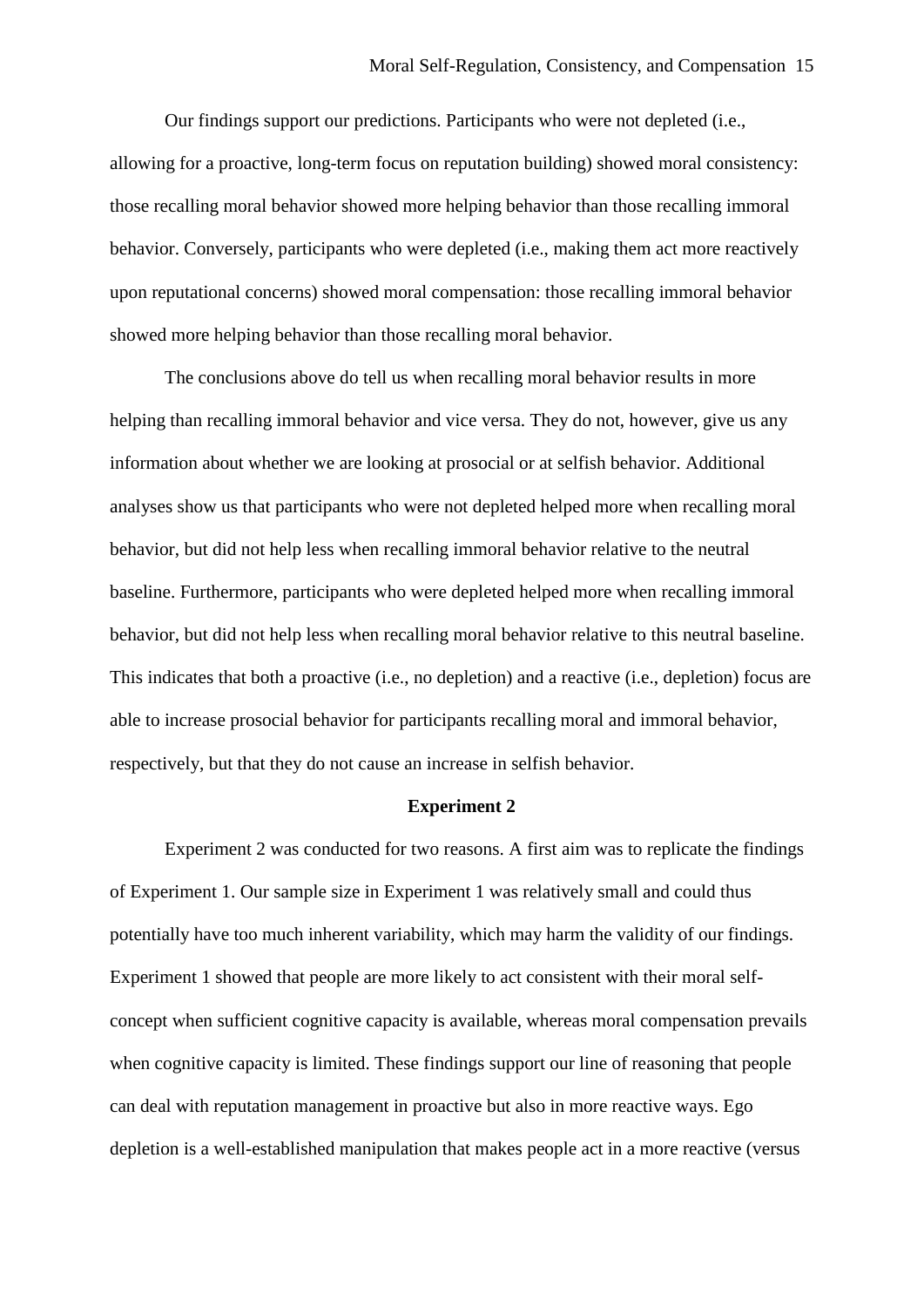proactive) manner. Yet, showing that a reactive versus proactive approach explains compensation versus consistency does not provide prove that moral consistency and compensation are driven by *reputational* concerns. In Experiment 2, we wanted to provide an explicit test of the relevance of reputational considerations for the process that we set out to study. Therefore, in Experiment 2, we included accountability as a boundary condition. We expected that if moral consistency and compensatory behavior are indeed shaped by reputational concerns, the effect of cognitive depletion (i.e., moral compensation) versus sufficiently available cognitive resources (i.e., moral consistency) should be found particularly when people are held accountable for their actions. When people are not accountable, reputational concerns do not matter much, leading us to expect little evidence for compensation and consistency in these conditions.

Including accountability as an additional moderator in our design also introduces a useful set of control conditions. We expect that unaccountable participants are not influenced by reputational concerns. That is, their anonymity will make it more likely that they will not worry about the potential consequences of their behavior for their reputation. As such, unaccountable participants provide us with a baseline of helping behavior (i.e., that is not influenced by any reputational concerns). This baseline then allows us to test whether consistency is driven particularly by people who want to act consistent with their salient moral self, or (also) by people who want to act consistent with their salient immoral self. For compensation processes, these baseline conditions allow us to test whether reactive people are likely to compensate for a lack of morality, and / or whether they are also likely to feel licensed to act in less moral ways whey they feel moral.

Because of our explicit focus on the role of accountability in Study 2, we changed one aspect of the procedure. As part of the procedure taken from Maner and Mead (2010), we assigned all our participants in Experiment 1 as team leaders who were responsible for the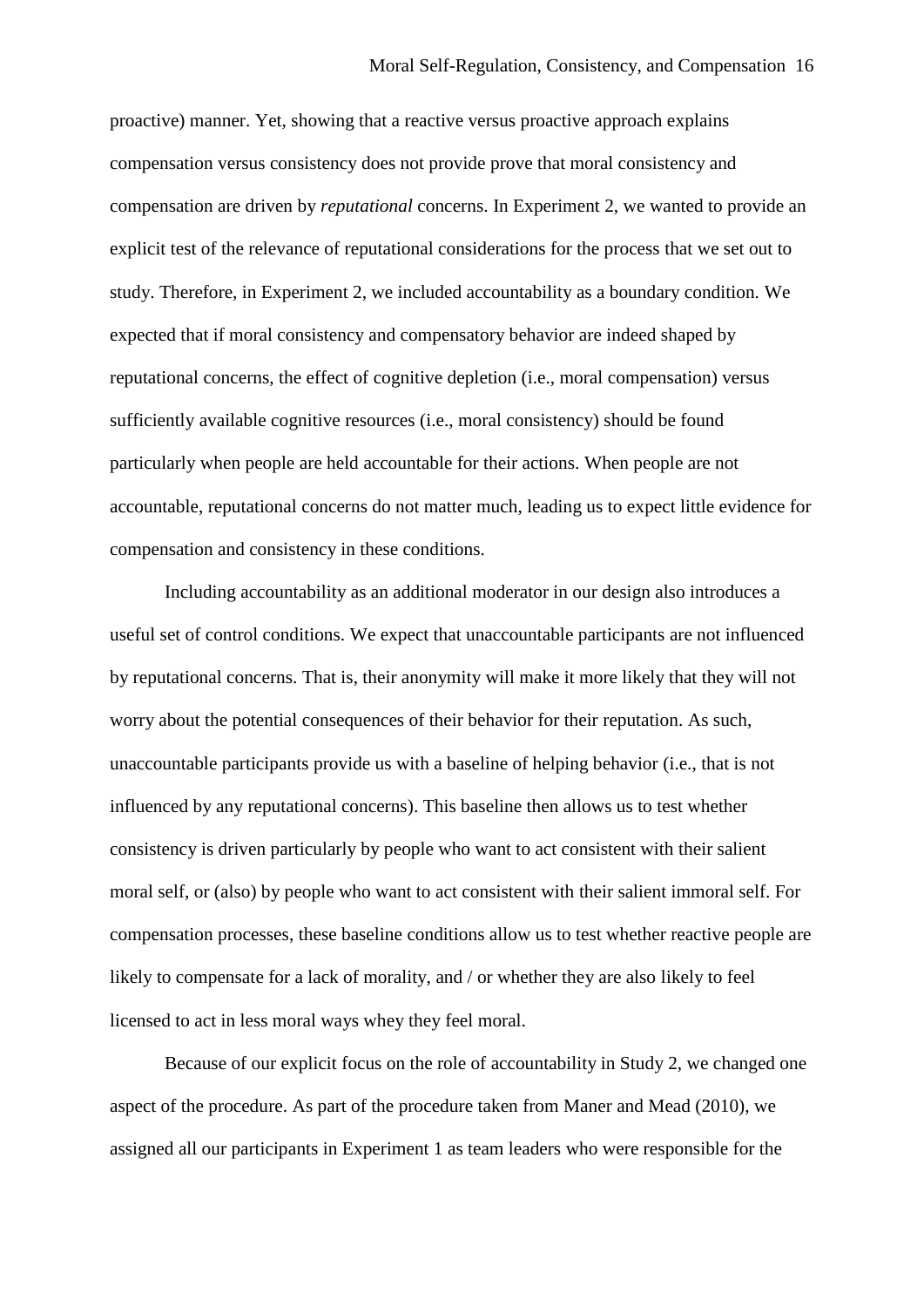optimal performance of the team they were leading. Regretfully, research is unclear about how the leadership role relates to accountability. On the one hand, leaders are expected to focus on the collective interests and goals (Van Vugt, Hogan, & Kaiser, 2008), and research shows that they do so more than regular team members (Overbeck & Park, 2001, 2006), thus suggesting that accountability can be intrinsic to the leadership role. On the other hand, other research indicates that at least high power leaders need to be held accountable in order to refrain from acting in self-serving ways (Rus, Van Knippenberg, & Wisse, 2012). Because of this unclear state of affairs regarding the relationship between leadership and accountability, we assigned all our participants in Experiment 2 to the role of regular team member without any reference to the team requiring a leader. This focus on regular team members also makes it possible to generalize our findings beyond the leadership role to people who function as part of social collectives in general.

#### **Method**

**Participants and design.** One-hundred and forty-nine undergraduate students (101 females;  $M_{age} = 19.72$ ;  $SD = 2.52$ ) participated in this study for course credit. They were randomly assigned to one condition of a 2 (salient self-concept: moral vs. immoral) x 2 (depletion: low vs. high) x 2 (accountability: low vs. high) between-subjects design.

**Procedure.** We slightly adapted the procedure used in Experiment 1, such that no reference was made to team leaders and all participants were in the role of regular team members. After completing the moral self-concept and depletion manipulations, participants learned that they were chosen to distribute a clue to their team, which would facilitate solving the puzzle. To manipulate accountability, we relied on a common accountability manipulation (De Cremer & Van Dijk, 2009; De Kwaadsteniet, Van Dijk, Wit, De Cremer, & De Rooij, 2007; Tetlock, Skitka, & Boettger, 1989). Participants learned that "the clue assignments are visible to both the experimenter and the other team members", or that "the clue assignments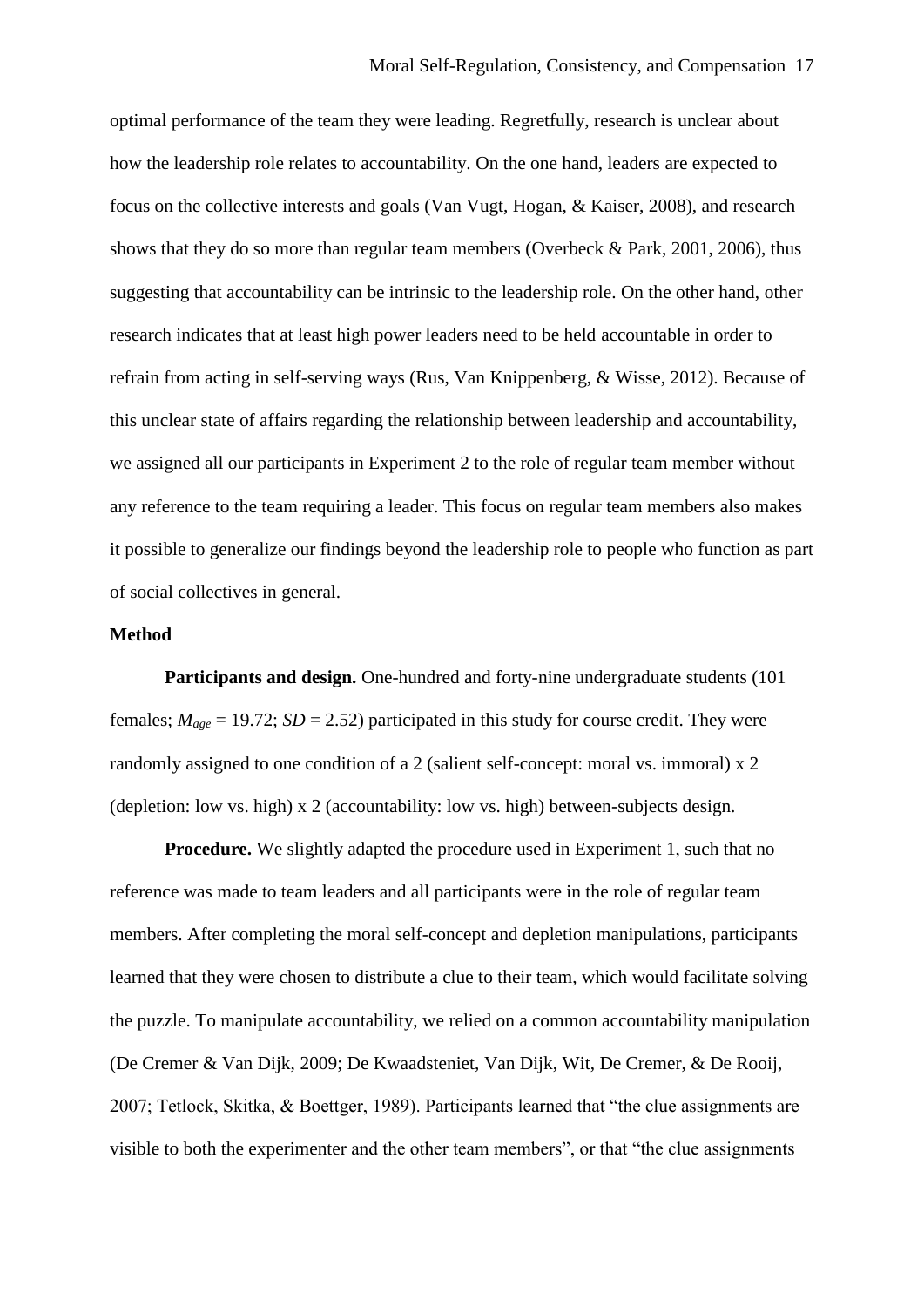are anonymous, both the experimenter and your team members will not know which clue assignments you chose".

**Manipulation checks.** We checked the cognitive depletion manipulation with "The task was habit-breaking" (taken from DeWall et al., 2008) and "The task was difficult" (taken from Balliet & Joireman, 2010) on a 7-point scale (1 = *totally disagree*; 7 = *totally agree*). To check the moral self-concept manipulation, two independent coders rated the recalled behaviors on a 7-point scale (1 = *immoral*; 7 = *moral*). Interrater reliability was high (ICC = .92) and ratings were averaged to form a measure of morality. Additionally, we asked participants how they considered the behavior they described on a 7-point scale ranging from 1 *(bad)* to 7 *(good)*.

**Helping.** We again used the clue level that participants offered to the team as an index of helping behavior (1 = *not very helpful*; 7 = *very helpful)*.

#### **Results**

**Manipulation checks.** We tested the effectiveness of our manipulations using a 2 (salient self-concept: moral vs. immoral) x 2 (depletion: low vs. high) x 2 (accountability: low vs. high) ANOVA. The results show that depleted participants judged the depletion task as more habit-breaking than participants in the no depletion condition ( $M = 4.94$ ,  $SD = 1.48$  vs.  $M = 3.95$ ,  $SD = 1.64$ , respectively),  $F(1, 141) = 12.67$ ,  $p = .001$ ,  $\eta^2 = .08$ . Furthermore, depleted participants experienced greater difficulty than non-depleted participants ( $M = 4.74$ ,  $SD = 1.71$  vs.  $M = 3.70$ ,  $SD = 1.51$ , respectively),  $F(1, 141) = 13.54$ ,  $p < .001$ ,  $\eta^2 = .09$ . No other main or interaction effects were significant.

Participants described more moral behaviors in the moral recall condition than in the immoral recall condition ( $M = 5.60$ ,  $SD = 0.46$  vs.  $M = 2.55$ ,  $SD = 0.67$ , respectively),  $F(1)$ , 141) = 1027.01,  $p < .001$ ,  $\eta^2 = .85$ . Additionally, participants in the moral recall condition rated their own behavior as more 'good' than participants in the immoral recall condition (*M*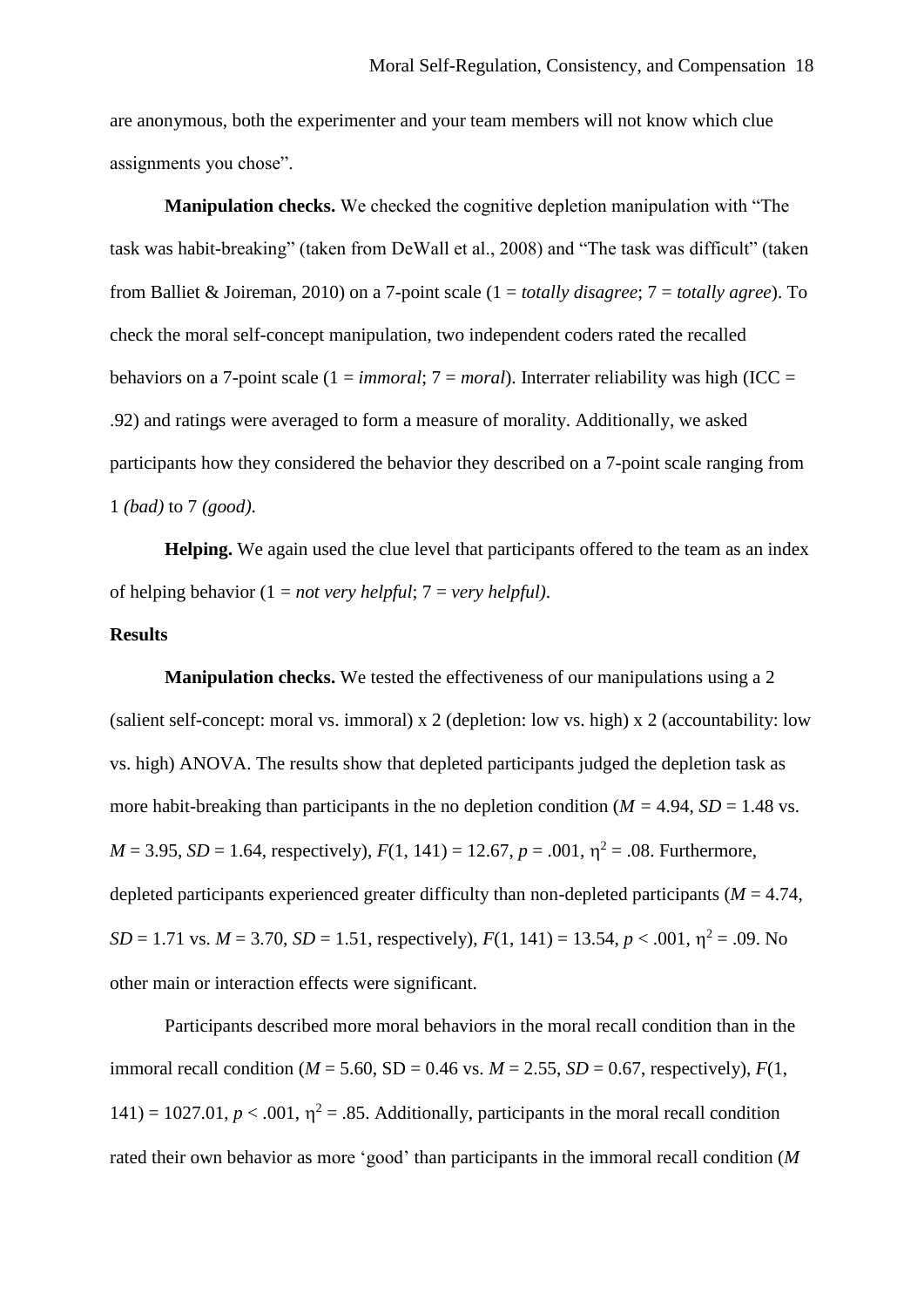$= 6.18$ , *SD* = .75 vs. *M* = 2.53, *SD* = 1.11, respectively), *F*(1, 141) = 528.54, *p* < .001,  $\eta^2$  = .77. No other main or interaction effects were significant.

**Helping.** Means and standard deviations for each condition are presented in Table 2. A 2 (salient self-concept: moral vs. immoral) x 2 (depletion: low vs. high) x 2 (accountability: low vs. high) ANOVA on participants' helping behavior revealed a significant main effect of accountability  $(F(1, 141) = 5.64, p = .019, \eta^2 = .04)$ . Not surprisingly, accountable participants helped more than non-accountable participants ( $M = 4.50$ ,  $SD = 1.81$  vs.  $M =$ 3.75,  $SD = 2.04$ , respectively). More importantly, and analogous to Experiment 1, a significant interaction emerged between depletion and moral self-concept  $(F(1, 141) = 5.20, p$  $= .024$ ,  $\eta^2 = .03$ ). This interaction was qualified by the predicted three-way interaction (*F*(1,  $141$ ) = 4.02, p = .047,  $\eta^2$  = .03).

For non-accountable participants, the interaction between depletion and moral selfconcept was non-significant  $(F(1, 79) = 0.04, p = .85, \eta^2 = .00$ ; see Figure 2). Simple effects tests showed that non-accountable participants with a moral self-concept did not help more or less than non-accountable participants with an immoral self-concept, whether they were depleted  $(F(1, 79) = 0.06, p = .81, \eta^2 = .00)$ , or not  $(F(1, 79) = 0.00, p = .98, \eta^2 = .00)$ . Moreover, One-Sample *t*-Tests showed that unaccountable participants did not show more or less prosocial behavior than the neutral midpoint of our helping scale. Neither for depleted participants, regardless of whether they had a moral or an immoral self-concept  $(t(17) = -0.85$ ,  $p = .41$  vs.  $t(20) = -0.58$ ,  $p = .57$ , respectively), nor for non-depleted participants, regardless of whether they had a moral or an immoral self-concept  $(t(19) = -0.33, p = .74$  vs.  $t(23) = -0.45$ ,  $p = .66$ , respectively). This thus suggests that the midpoint of our scale forms a useful baseline for helping behavior.

For accountable participants, the interaction between cognitive depletion and moral self-concept was significant  $(F(1, 62) = 10.38, p = .002, \eta^2 = .14$ ; see Figure 2). Simple effect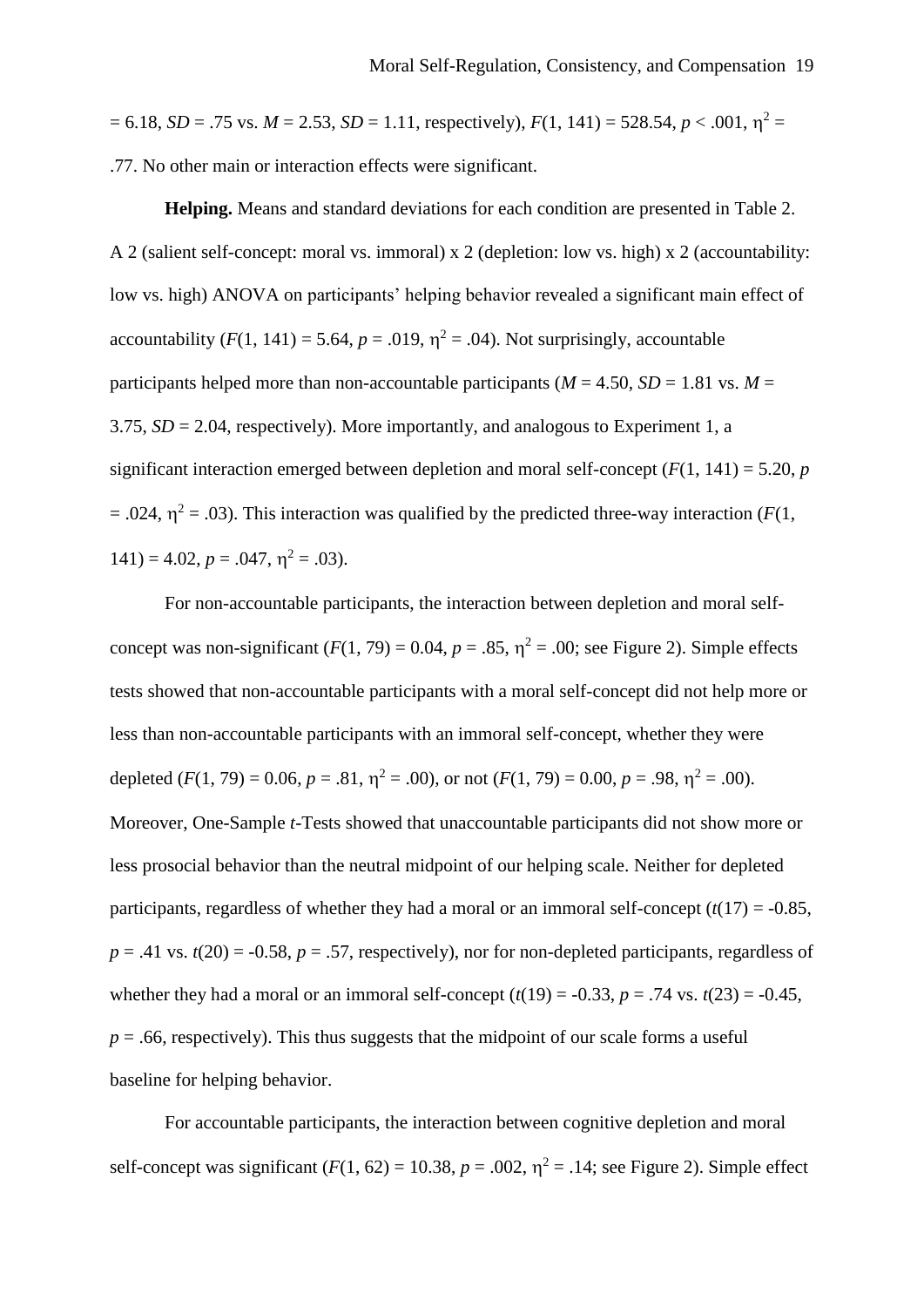tests showed that for accountable participants who were not depleted, a *moral* self-concept led to more helping than an immoral self-concept. However, we found this difference to be only marginally significant  $(F(1, 62) = 3.05, p = .086, \eta^2 = .05)$ . Moreover, One-sample *t*-Tests showed that accountable, non-depleted participants with a salient self-concept as a moral person helped significantly more than the neutral midpoint of our scale (t(19) = 2.27, p = .035), indicating more prosocial behavior than the baseline. In contrast, accountable, nondepleted participants with a salient self-concept as an immoral person did not differ from this neutral midpoint (t(15) = 0.00,  $p = 1.00$ ), indicating no increase or decrease in prosocial behavior relative to the baseline.

In contrast, for accountable participants who were depleted, simple effects tests showed that an *im*moral self-concept led to more helping than a moral self-concept (*F*(1, 62)  $= 7.68$ ,  $p = .007$ ,  $\eta^2 = .12$ ). Additional One-Sample *t*-Tests showed that accountable, depleted participants with a salient self-concept as a moral person did not differ from the neutral midpoint of our scale  $(t(15) = -0.82, p = .42)$ , indicating no increase or decrease in prosocial behavior relative to the baseline. In contrast, accountable, depleted participants with a salient self-concept as an immoral person helped significantly more than the neutral midpoint of our scale  $(t(13) = 3.00, p = .010)$ , indicating more prosocial behavior than the baseline.

These results indicate that our effects in the accountable condition are mainly driven by the moral condition for participants who are not depleted, and by the immoral condition for participants who are depleted. That is, for accountable participants who are not depleted, recalling moral behavior increases prosocial behavior relative to the baseline, but recalling immoral behavior does not decrease prosocial behavior. In contrast, for accountable participants who are depleted, recalling moral behavior does not decrease prosocial behavior relative to the baseline, but recalling immoral behavior does increase prosocial behavior.

## **Summary**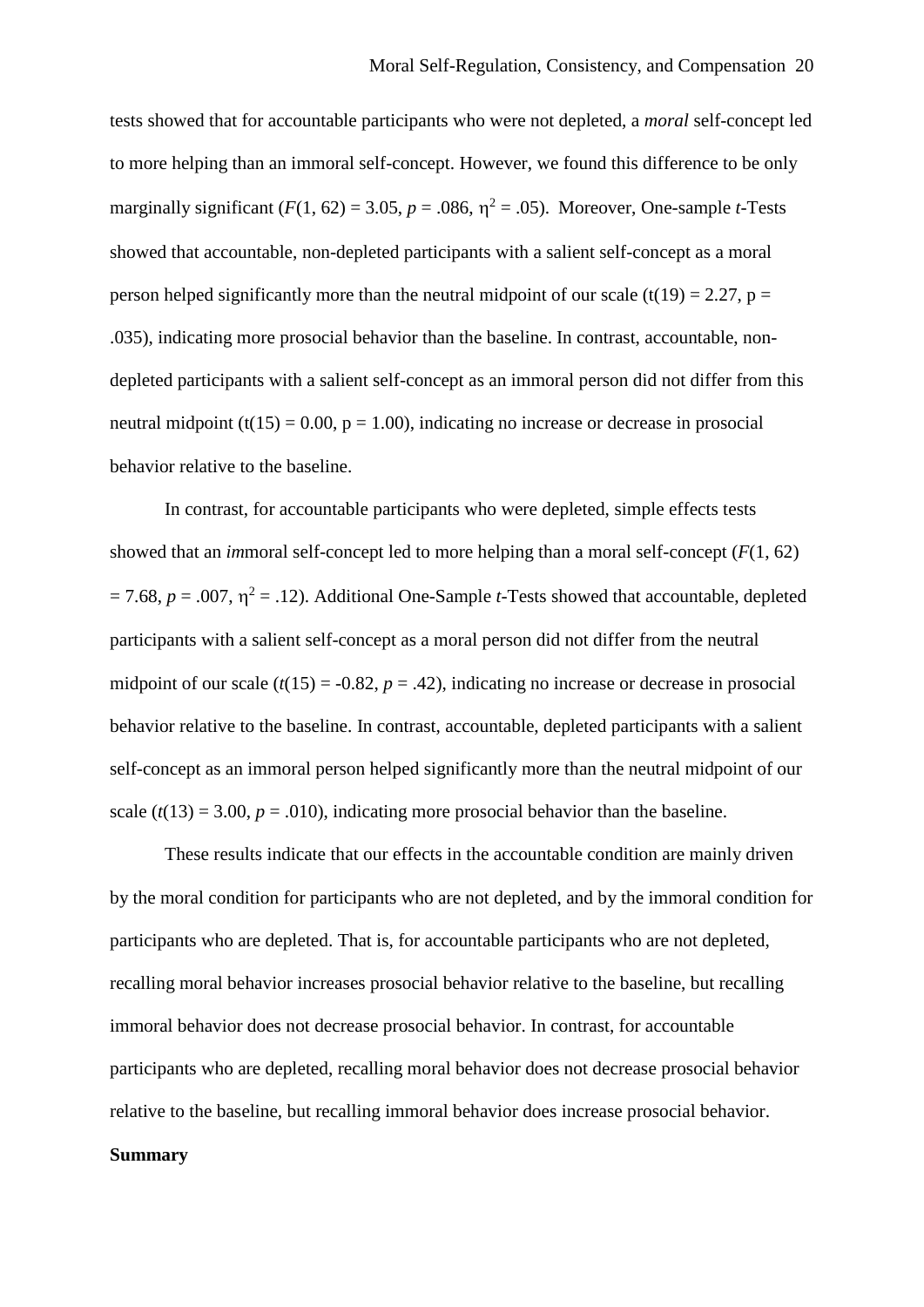Our findings support our predictions. Like in Study 1, participants who were not depleted (i.e., taking a proactive approach) showed moral consistency: those recalling moral behavior showed more helping behavior than those recalling immoral behavior. Yet, this effect was only found among accountable participants. Non-depleted participants who were not accountable showed no moral consistency, indicating that the proactive approach that these participants displayed reflects reputational concerns. Depleted participants (i.e., taking a reactive approach) showed moral compensation: those recalling immoral behavior showed more helping behavior than those recalling moral behavior. Yet, again, this compensation effect was also restricted to accountable participants. This indicates that moral compensation also derives from reputational concerns, but this time of a reactive kind.

As expected, participants who were not accountable did not show moral consistency or compensation effects at all. In fact, their responses never significantly differed from the neutral scale midpoint. Accountable participants, on the other hand, showed more helping behavior than this neutral baseline in two conditions: when focusing on proactive, long-term reputational considerations (i.e., no depletion) and feeling moral (i.e., moral consistency), and when focusing on reactive, short-term reputational considerations (i.e., depletion) and feeling immoral (i.e., moral compensation). In the other two conditions, helping behavior did not differ from this baseline. Our results suggest that helping behavior does not decrease in any of our accountable conditions, which indicates that our participants do not get less prosocial (vs. the baseline in the unaccountable conditions). Thus we do not find any evidence for immoral consistency or moral licensing.

#### **General Discussion**

This research integrates two lines of research on moral self-regulation that have generated opposing findings, while relying on similar manipulations and measures of morality. On the one hand, people with a salient self-definition as a *moral* person have been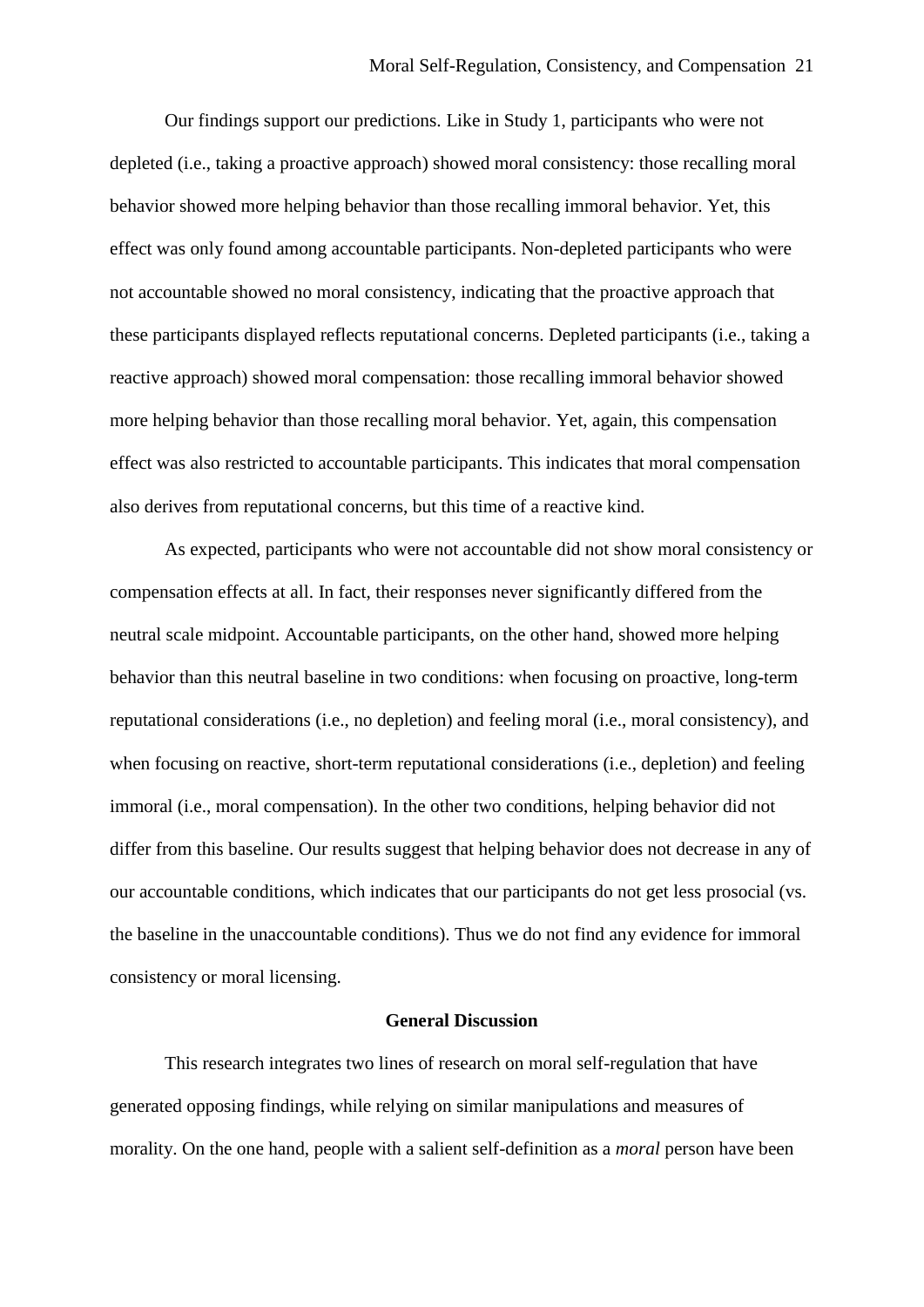shown to display more moral behavior than people for whom this self-concept is not salient or who view themselves as immoral (i.e., revealing consistency between the self-concept and behavior). On the other hand, research shows that people with a salient self-definition as an *immoral person show more moral behavior than people for whom this self-concept is not* salient or who view themselves as moral (i.e., revealing moral compensation and licensing). We tried to join these two literatures by focusing on which perspective people take: a proactive approach (i.e., in this case because they have sufficient cognitive resources at their disposal) or a more reactive approach (i.e., in this case because they were cognitively depleted). Furthermore, our results indicate that moral consistency and moral compensation processes only emerge under conditions of accountability. In the following sections, we discuss the implications and limitations of this research.

## **Theoretical and Practical Implications**

Our results strongly suggest that whether consistency or compensation prevails is a function of the perspective that participants take: whether they take a reactive approach to reputation management or a more proactive approach. That is, we argued that moral compensation forms a reactive, "damage control" response in social situations, whereas moral consistency implies a more proactive approach to reputation building and maintenance. Furthermore, by including accountability as a boundary condition to this effect we provided support for an important assumption of our argument. To understand when moral compensation or, conversely, consistency will occur, it is important to realize that these effects are at least partly driven by reputational concerns, and not only by de-contextualized moral considerations. Obviously, this finding is very different from earlier research that tried to integrate moral consistency and compensation by using construal level theory (Conway & Peetz, 2012). Construal level theory explains how the psychological distance of events can influence abstract and concrete thinking (Trope & Liberman, 2010). Distant events are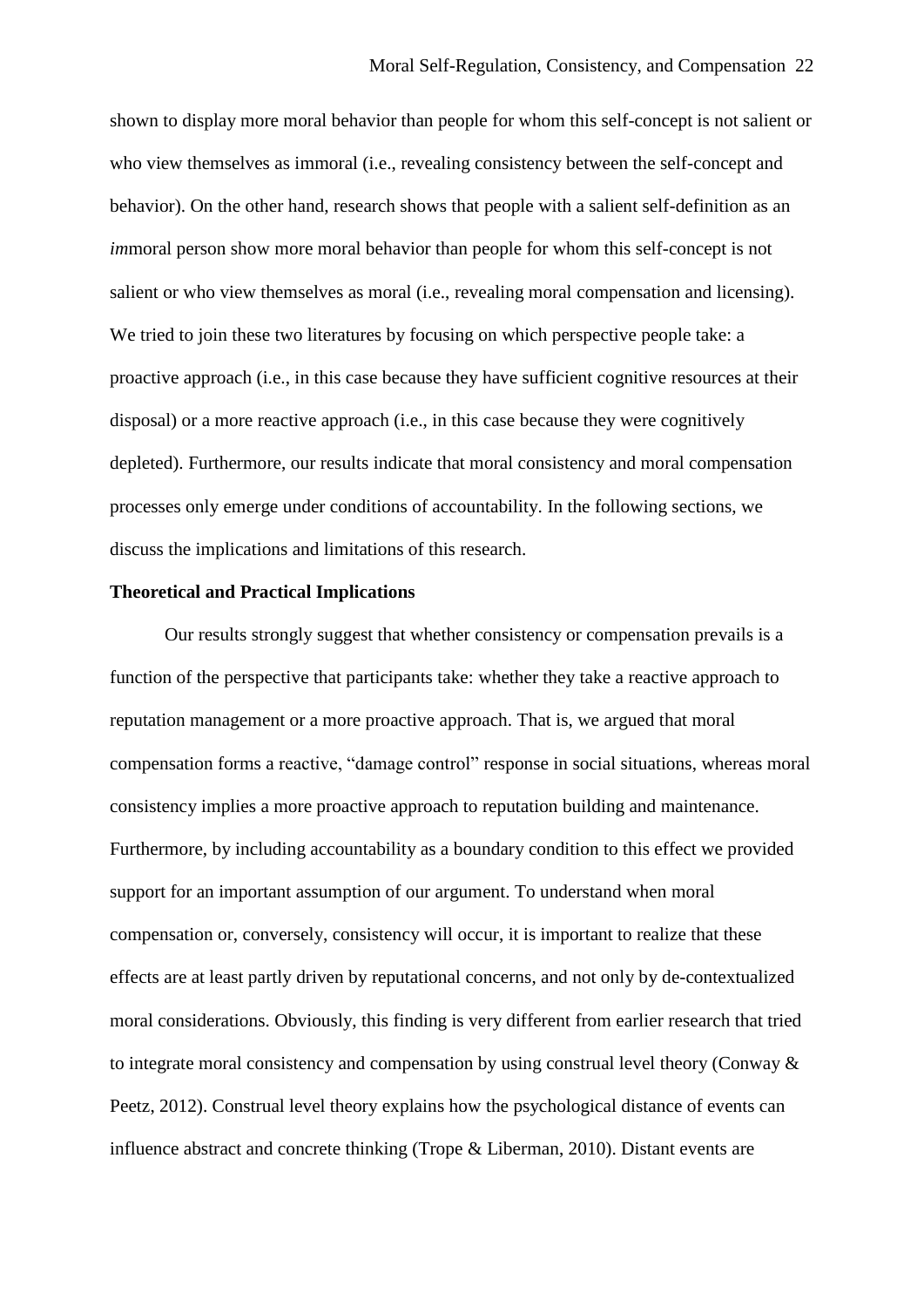conceptualized in an abstract way, whereas recent events are conceptualized concretely. We extent and improve this approach by showing that moral consistency and compensation do not reflect mere abstract moral considerations, but that they occur in a social context.

The claim that compensation and consistency should be considered as occurring in a social context is further strengthened by our results for the role of accountability that indicate that reputational considerations clearly play a role in both consistency and compensation processes. Importantly, both literatures have suggested that reputational concerns are relevant to the display of moral behavior (Miller & Effron, 2010; Reed et al., 2007). However, no earlier research has integrated moral consistency and moral compensation processes by focusing on differences in reputation management. Our results strongly suggest that moral compensation forms a reactive, "damage control" response in social situations, whereas moral consistency implies a more proactive approach to reputation building and maintenance. Moreover, our research suggests that people can deal with reputation management in proactive but also in more reactive ways.

Our research also provides a fresh perspective on how (lack of) self-control resources relates to selfishness. Prior work has often claimed that a lack of resources straightforwardly leads to selfishness (Baumeister & Exline, 1999; Mead, Baumeister, Gino, Schweitzer, & Ariely, 2009; Shalvi, Eldar, & Bereby-Meyer, 2012). Research supporting this idea shows that depletion can result in less moral behavior (DeWall et al, 2008) and more immoral behavior (DeWall, Baumeister, Stillman, & Gailliot, 2007; Gino et al, 2011; Mead et al, 2009). Yet, there is also research showing that morality is not by definition effortful, but some types of morality are in fact driven by automatic processes (Greene, Morelli, Lowenberg, Nystrom, & Cohen, 2008). Hence, a lack of cognitive resources does not necessarily lead to immoral behavior. It has been shown, for instance, that depletion does not cause selfishness for people with internalized moral values (Gino et al., 2011), for people with a clear dispositional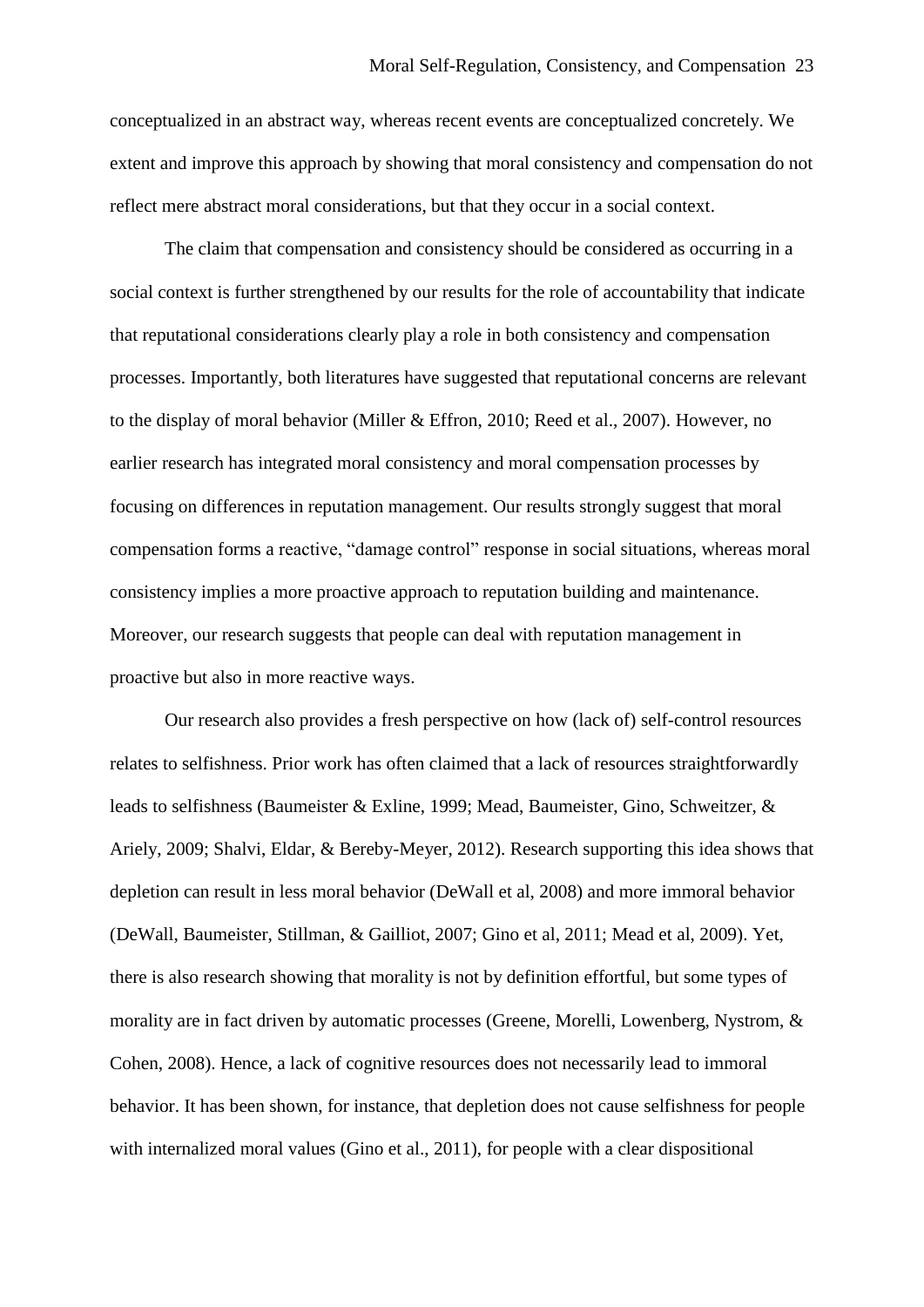prosocial orientation (Balliet & Joireman, 2010), or for people who consumed a glucose drink (Gailliot et al., 2007). In fact, research by Zhong (2011) shows that deliberative decision making (comparable to a situation where people are not depleted) can lead to more unethical behavior than intuitive decision making (i.e., comparable to a situation where people lack resources). We argue that a lack of resources hinders the ability to take a proactive approach and thus to focus on and strive for long-term goals, causing people to engage in behaviors that are driven more by reactive strategies (DeWall et al., 2008; Gino et al., 2011). This reactive, short-term outlook may induce selfish behavior, because it implies a failure to see the longterm benefits of moral behavior. Yet, at the same time, our findings show that a short-term focus may also make people more moral, if they are focused on damage control (i.e., a direct response to a salient self-concept as an immoral person). Earlier research studying the effects of self-control on moral behavior often focused on variables that were not particularly relevant for damage control and reputation management (e.g., presumed undetectable cheating).

We used the term moral compensation to refer to the process by which people with a salient self-concept as an immoral person display more pro-social behavior than people with a salient self-concept as a moral person. However, this does not tell us whether our results are caused by moral compensation (i.e., people who feel immoral compensate by showing more moral behavior), by moral licensing (i.e., people who feel moral feel licensed to act less moral), or that perhaps both processes are involved. Most prior research remains silent about whether their effects reflect compensation or licensing (see Sachdeva et al., 2009, for a noteworthy exception). Importantly, the accountability manipulation in Study 2, besides enabling us to test our idea that moral behavior rests on reputational concerns, provides us with a baseline condition of helping behavior. Our results indicate that accountable participants who feel moral and are not depleted, and those who feel immoral and are depleted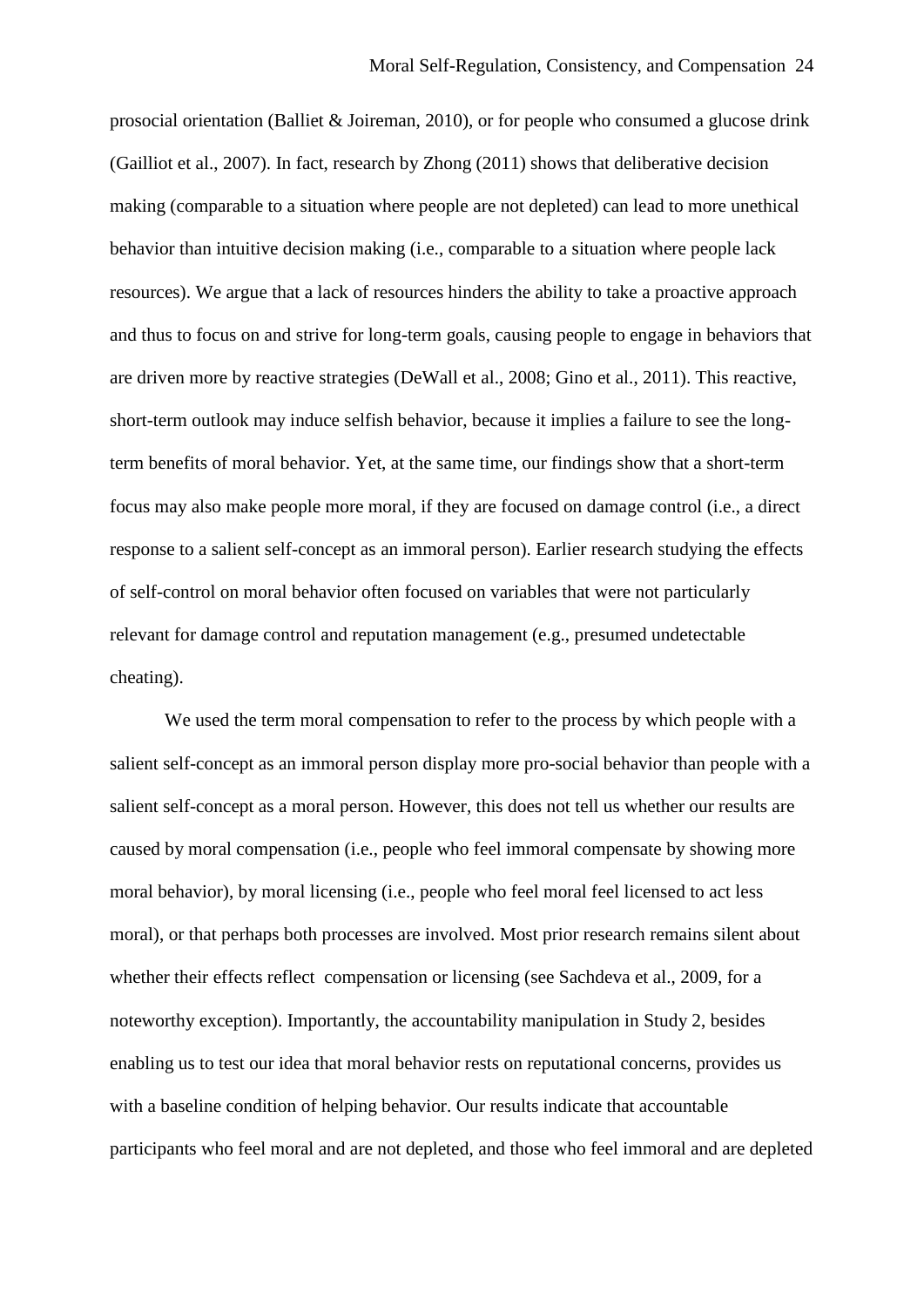are both more helpful than the baseline set by participants in the unaccountable conditions. Importantly, however, accountable participants who feel immoral and are not depleted, and those who feel moral and are depleted do not show less prosocial behavior (i.e., more selfish behavior) than this baseline. A possible reason for this is that consistently behaving selfish may be damaging to one's self-concept and reputation. Therefore, they level to some optimal, baseline level of moral behavior. Likewise, moral compensation is arguably sending a much more disturbing signal to one's reputational concerns (i.e., "I am such a bad person, I should make up") than moral licensing (i.e., "I am such a good person, maybe I can slack off now").

From a practical perspective, it is important to note that organizations often install procedures that make employees (and managers) more accountable in order to decrease immoral, selfish, or deviant behaviors (Beu & Buckley, 2001; Petrick & Quinn, 2001). Our findings of Study 2 connect well with this idea in showing a main effect of accountability on helping behavior. Moreover, in line with some prior work, our research also shows that accountability not simply makes people act in more desirable ways (i.e., leading to a main effect of accountability on moral behavior, such as the one that we also obtained), but also leads to a stronger focus on their own behavior and psychological processes (i.e., leading to the three-way interaction that we were primarily interested in in the present study). However, our results suggest that accountability only increases prosocial behavior dependent on the context. Moreover, in some cases, accountable people may be similarly helpful as unaccountable people. Thus it is important that organizations realize that, in some situations, making employees more accountable may not be an effective strategy in reducing selfish behavior.

For organizations, it is important to note that strategies aimed at stimulating prosocial employee behavior (e.g., stimulating a clear ethical climate or ensuring that managers behave in ethical ways; Martin & Cullen, 2006; Mayer, Kuenzi, Greenbaum, Bardes, & Salvador,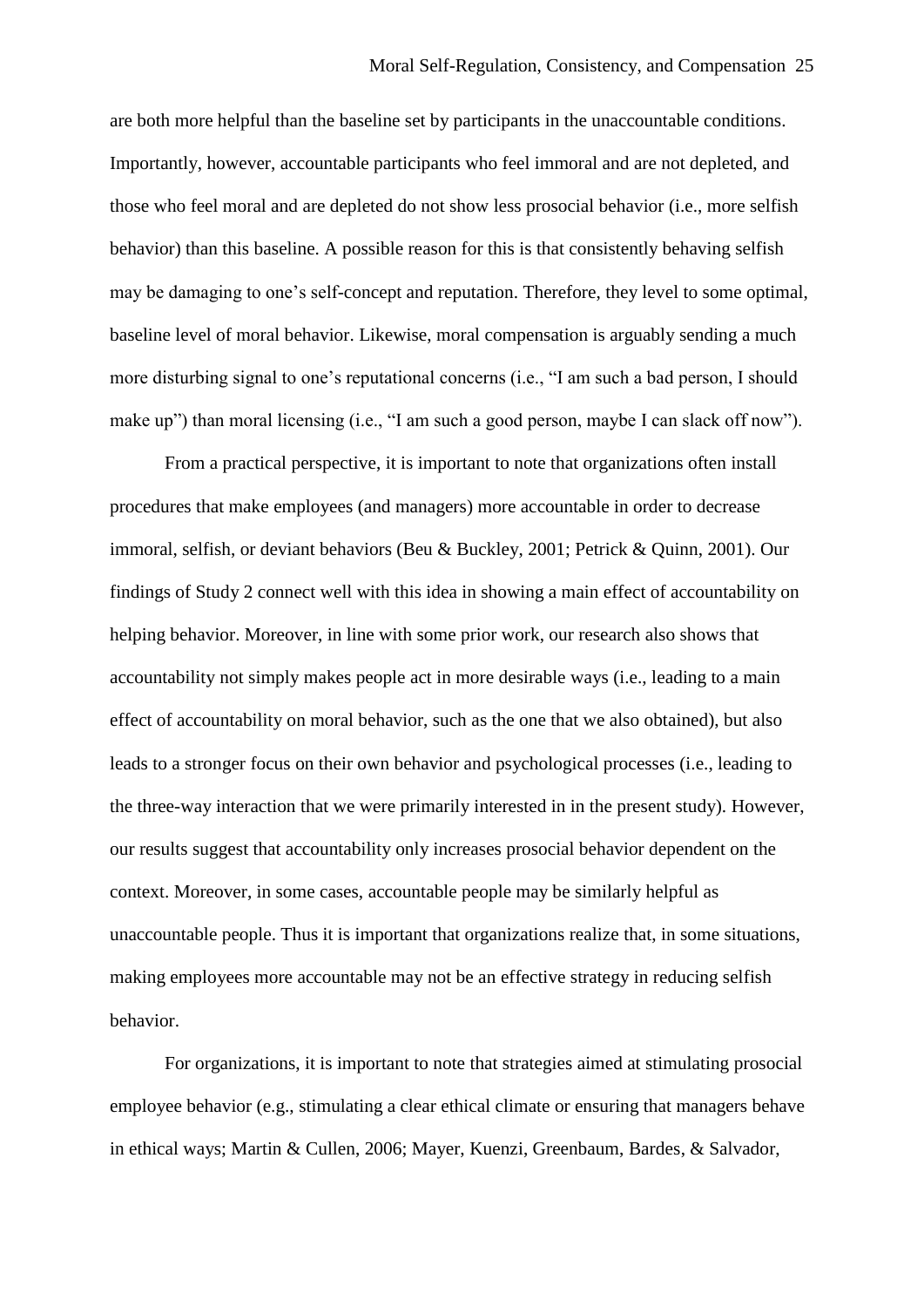2009; Mayer, Kuenzi, & Greenbaum, 2010) will not necessarily lead to more prosocial behavior. The present results suggest that when employees take a reactive approach to reputational concerns (e.g., while cognitively depleted), feeling moral may not be effective in promoting prosocial behavior. Importantly, various causes of cognitive depletion are omnipresent in organizations, such as decision-making (Vohs et al., 2008) and lack of sleep (Barnes, Schaubroeck, Huth, & Ghumman, 2011). It is thus important to make employees aware of this potential subversion. Furthermore, as research has shown that rest can replenish cognitive resources (Baumeister, Muraven, & Tice, 2000), strategies aimed at stimulating morality should preferably be implemented after a period of rest.

### **Strengths, Limitations and Suggestions for Future Research**

We realize that the external validity of our findings need to be further established, because we tested our predictions in a single laboratory context and relied on priming procedures and cognitive depletion tasks to manipulate the salience of people's self-views and their proactive versus reactive approach in dealing with reputational concerns. Our primary aim was to make a first attempt to arrive at a theoretical integration of two streams of behavioral ethics research, which should improve our understanding of the processes that shape ethical behavior. However, different methods (e.g., field research) have to be employed to assess the robustness and broader implications of our findings (Ellemers, 2013). Consequently, a possible avenue for future research lies in combining different research methods and employing different ways to manipulate (or measure) a proactive versus reactive approach to reputational concerns. It is interesting to note that studies have shown that cognitive depletion in a work context can result in more deviant behaviors among employees (e.g., Barnes et al., 2011). Furthermore, research also clearly indicates that people's salient self-concept regarding their morality influences their behavior in organizational contexts (see Shao, Aquino, & Freeman, 2008 for an overview).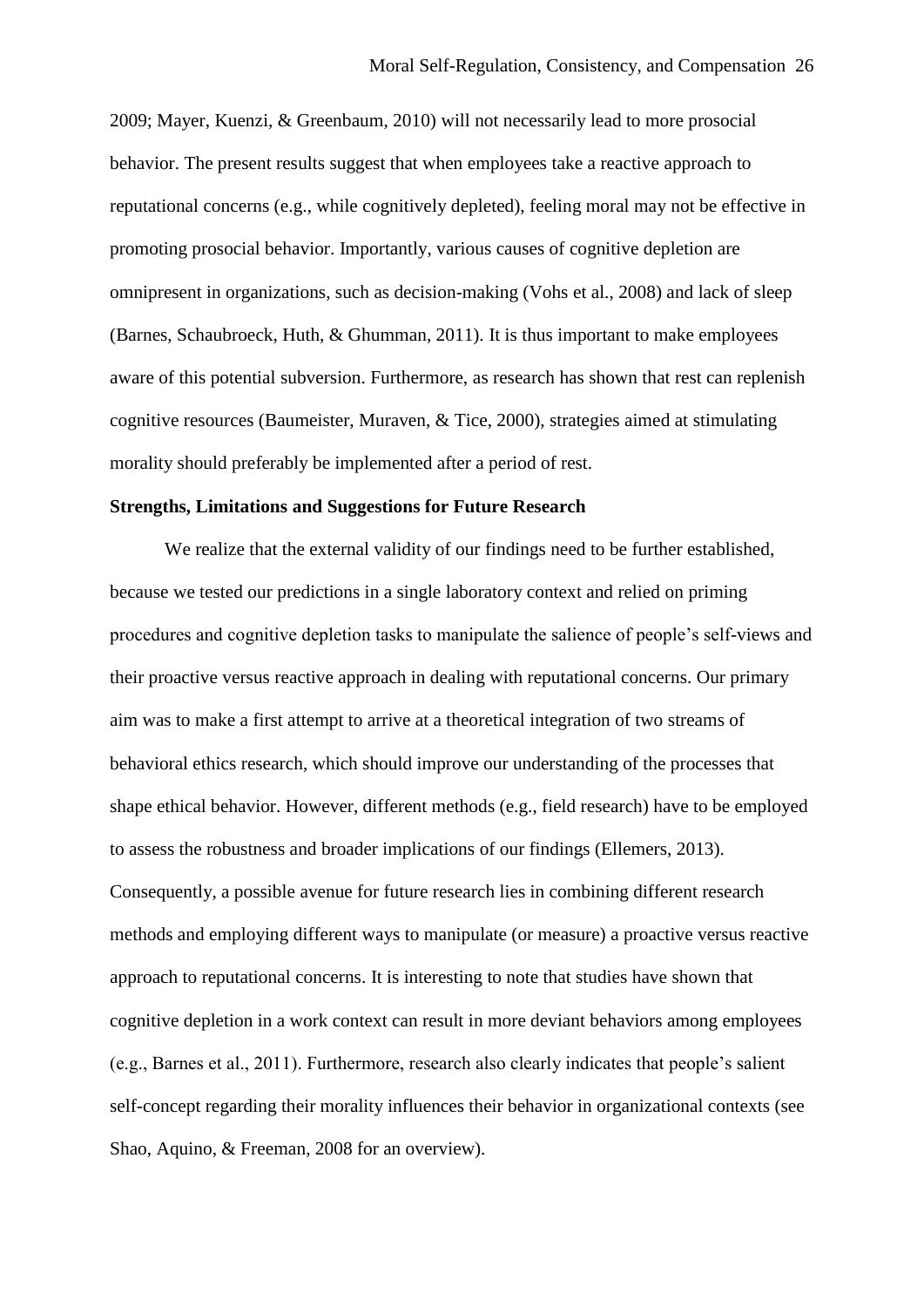In this respect it is also important to note that the sample sizes in both Experiment 1 and Experiment 2 are relatively small and that this could potentially harm the validity of our results. We did however replicate the findings of Experiment 1 in Experiment 2, which reinforces the reliability and validity of our results. However, even though we believe that our results are valid and reliable, replications in different settings are necessary to further prove the validity of our findings.

We relied on a well-established regulatory depletion manipulation as a way to stimulate people to take a reactive versus proactive approach to reputation management. Our reliance on this manipulation should not be taken as a suggestion that in prior research that revealed moral compensation or licensing effects participants were always ego depleted. Regulatory depletion is just one way to make participants take a reactive approach and it is likely that other elements of the procedure of a study can induce such a focus. Furthermore, there are also stable individual differences between people in the extent to which they are able to take a more proactive approach to reputation management (Rusbult & Van Lange, 2003). Future research should test explicitly for the relevance of various individual and situational factors that induce a proactive versus reactive approach in understanding consistency and compensation effects in moral decision making and action.

Future research may also focus on potential mediating variables that explain in greater detail the emergence of moral consistency and moral compensation. In this research, we decided to take a moderator approach because we were particularly interested in testing the idea that reputational concerns explain why people compensate or are consistent with their moral values. A moderator approach (i.e., focusing on theoretically relevant boundary conditions to an effect) is just as valid as a mediator approach (i.e., focusing on theoretically relevant intervening variables of an effect) to study processes underlying an effect (see e.g., Spencer, Zanna, & Fong, 2005). A promising avenue for future research would be to focus on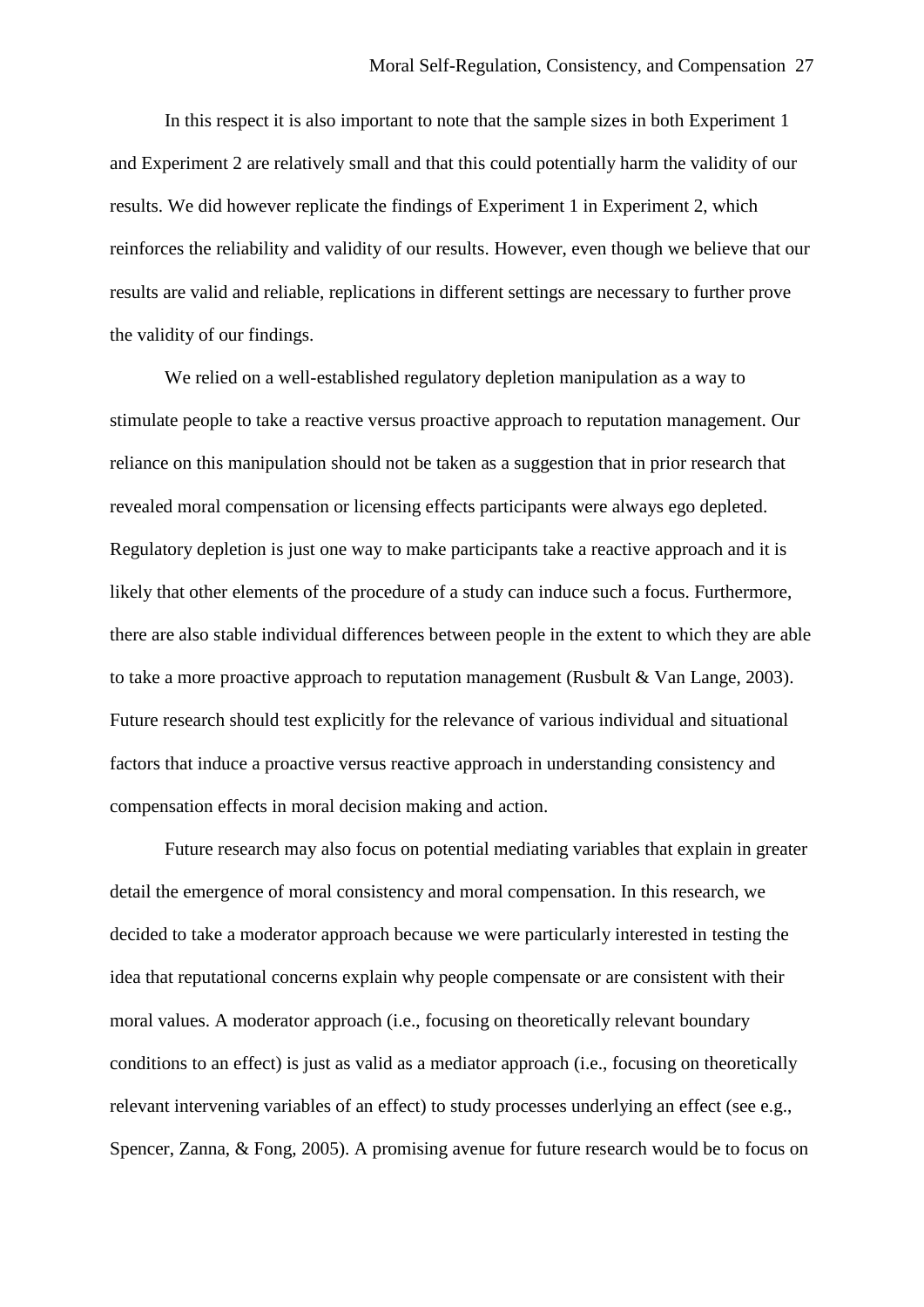the type of reputational concerns (i.e., proactive, long-term versus reactive) as a possible underlying process that plays a role in the emergence of both moral consistency and moral compensation.

One limitation of this research that should be mentioned is the skewed gender distribution in our samples. The majority of our participants were female, which may pose potential problems to the validity of our results. Common belief is that women are less selfish than men (Balliet, Macfarlan, & Van Vugt, 2011; Eckel & Grossman, 1998). Since our task was designed to foster helping behavior among team members, it could be that the specific characteristics in our task favored female helping. However, we expect that a general tendency for women to help does not affect the validity of our conclusions. That is, we expect no gender differences in moral consistency or moral compensation. Thus, a general tendency to help does not explain variations in helping behavior among people with a salient selfconcept as a moral or immoral person. It is in this respect noteworthy that (to our knowledge) previous studies investigating moral consistency or moral compensation with more balanced samples in terms of gender did not report gender effects.

A final relevant issue to be discussed here is that the results of both Study 1 and Study 2 suggest that compensation effects are more robust and easier to detect than consistency effects. One reason for this may be found in our procedure. The teams in our study were newly formed which might curb long-term reputation management concerns. Yet, this focus does not limit generalizations that can be inferred from the present research, because many encounters in economic and business settings are with people with whom we have weak, rather than strong relationships (Granovetter, 1995; Kim, Dirks, Cooper, & Ferrin, 2006) In fact, in line with our findings, it has been noted that a proactive, long-term focus to reputation management may be present in newly formed relationships (Kim et al., 2006; Meyerson,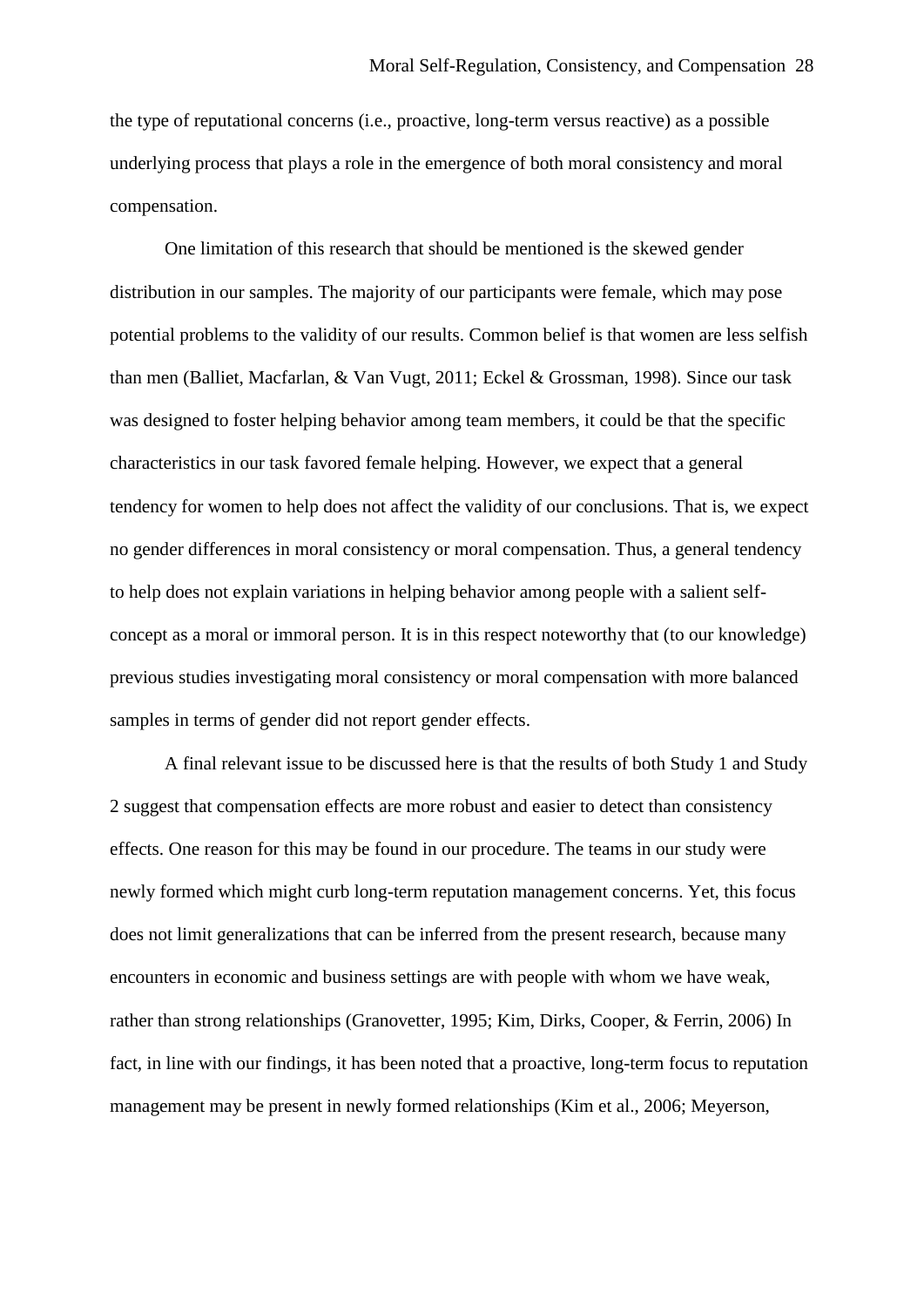Weick, & Kramer, 1996). However, future research should address whether consistency effects are stronger and easier to detect in longer functioning groups and teams.

#### **Concluding Remarks**

The present research integrates two seemingly opposing literatures. Research on moral compensation shows that people with a salient self-concept as an immoral person show more prosocial behavior than people with a salient self-concept as a moral person. Conversely, research on moral consistency indicates that people with a salient self-concept as a moral person show more prosocial behavior than people with a salient self-concept as an immoral person. We integrate these two literatures by focusing on differences in reputation management. Our results strongly suggest that moral compensation forms a reactive, "damage control" response in social situations, whereas moral consistency implies a more proactive approach to reputation building and maintenance. It thus seems that reputational concerns are important for both moral compensation and moral consistency processes, and that which of these two prevails depends on the perspective that people take: a reactive or a proactive approach.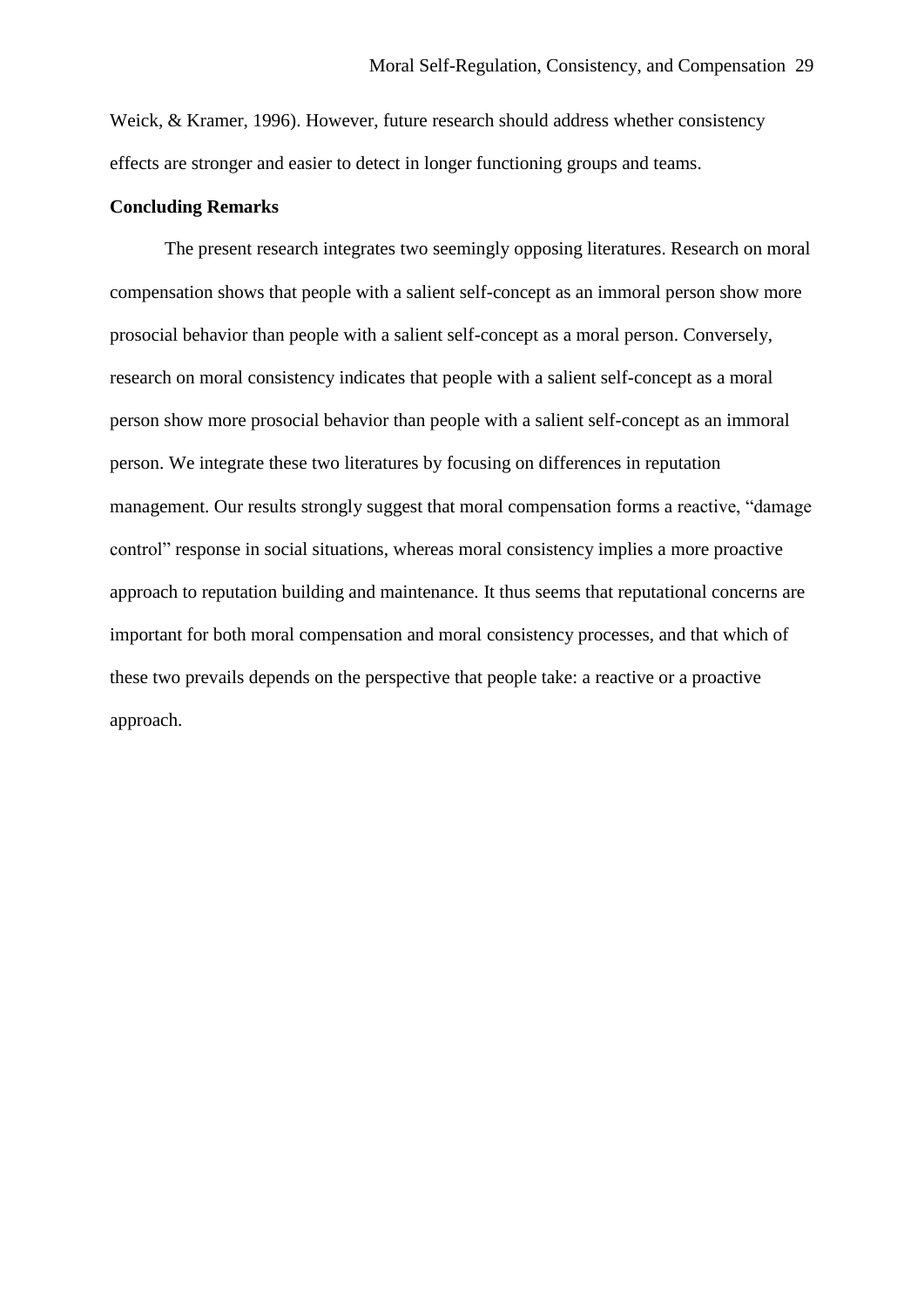#### **References**

- Ainslie, G. (1975). Specious reward: A behavioral theory of impulsiveness and impulse control. *Psychological Bulletin, 82*(4), 463-496. doi:10.1037/h0076860
- Albarracín, D., & Wyer, R. S., Jr. (2000). The cognitive impact of past behavior: Influences on beliefs, attitudes, and future behavioral decisions. *Journal of Personality and Social Psychology, 79*(1), 5-22. doi:10.1037/0022-3514.79.1.5
- Aquino, K., Freeman, D., Reed, A., Lim, V. K. G., & Felps, W. (2009). Testing a Social-Cognitive Model of Moral Behavior: The Interactive Influence of Situations and Moral Identity Centrality. *Journal of Personality and Social Psychology, 97*(1), 123- 141. doi:10.1037/A0015406
- Balliet, D., & Joireman, J. (2010). Ego depletion reduces proselfs' concern with the wellbeing of others. *Group Processes & Intergroup Relations, 13*(2), 227-239. doi:10.1177/1368430209353634
- Balliet, D., Li, N. P., Macfarlan, S. J., Van Vugt, M. (2011). Sex differences in cooperation: A meta-analytic review of social dilemmas. *Psychological Bulletin, 137*(6), 881-909. doi:10.1037/a0025354
- Barnes, C. M., Schaubroeck, J., Huth, M., & Ghumman, S. (2011). Lack of sleep and unethical conduct. *Organizational Behavior and Human Decision Processes, 115*(2), 169-180. doi:10.1016/j.obhdp.2011.01.009
- Baumeister, R. F. (2002). Yielding to temptation: Self-control failure, impulsive purchasing, and consumer behavior. *Journal of Consumer Research, 28*(4), 670-676. doi: 10.1086/338209
- Baumeister, R. F. (2005). *The cultural animal: Human nature, meaning, and social life.* New York: Oxford University Press.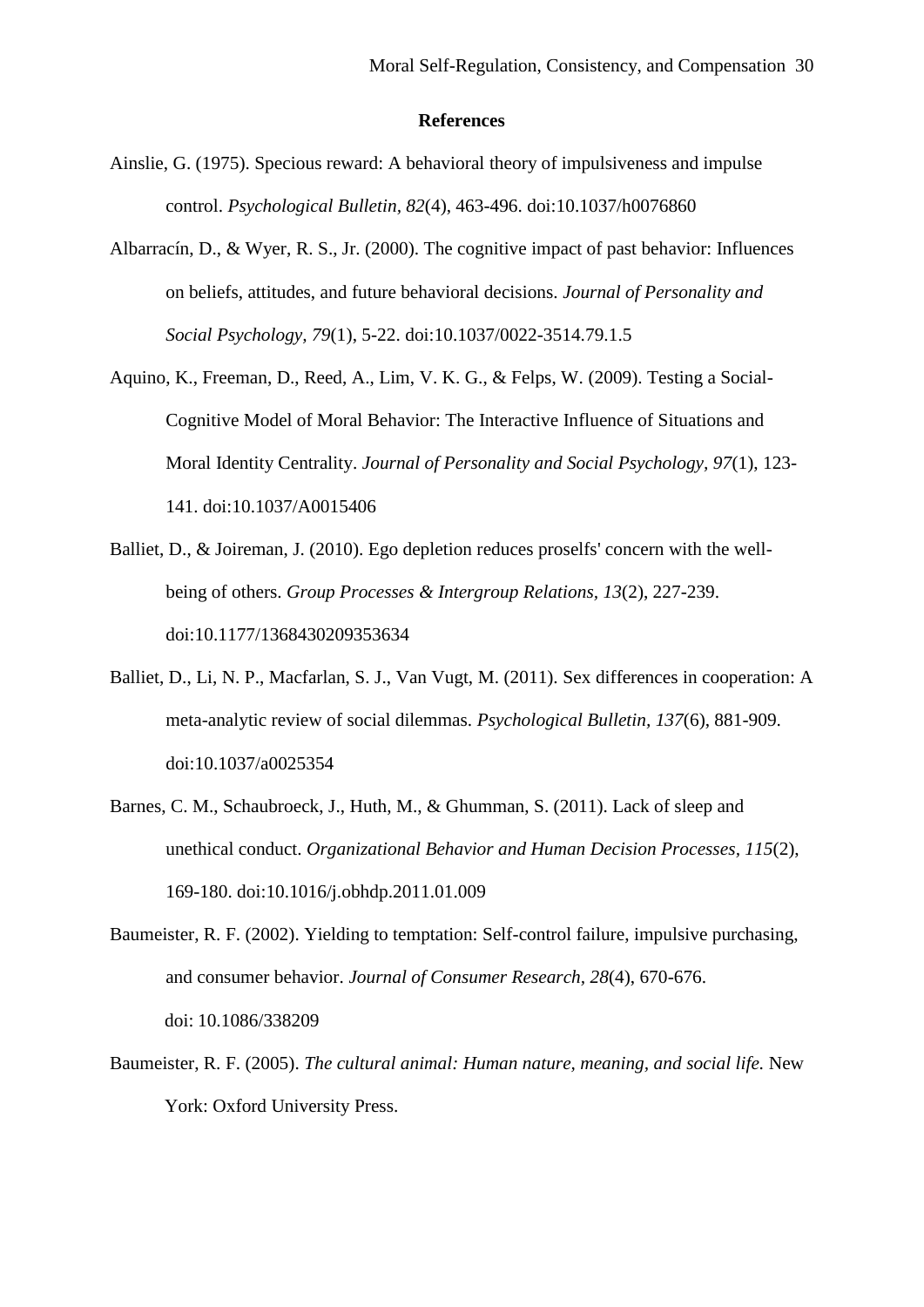- Baumeister, R. F., Bratslavsky, E., Muraven, M., & Tice, D. M. (1998). Ego depletion: Is the active self a limited resource? *Journal of Personality and Social Psychology, 74*(5), 1252-1265. doi:10.1037/0022-3514.74.5.1252
- Baumeister, R. F. & Exline, J. J. (1999). Virtue, personality, and social relations: Self-control as the moral muscle. *Journal of Personality, 67*(6), 1165-1194. doi:10.1111/1467-6494.00086
- Baumeister, R. F., & Heatherton, T. F. (1996). Self-regulation failure: An overview. *Psychological Inquiry, 7*(1), 1-15. doi:10.1207/s15327965pli0701\_1
- Baumeister, R. F., Muraven, M., & Tice, D. M. (2000). Ego depletion: A resource model of volition, self-regulation, and controlled processing. *Social Cognition, 18*(2), 130-150. doi:10.1521/soco.2000.18.2.130
- Beu, D., & Buckley, M. R. (2001). The hypothesized relationship between accountability and ethical behavior. *Journal of Business Ethics, 34*(1), 57-73. doi:10.1023/A:1011957832141
- Blasi, A. (1980). Bridging Moral Cognition and Moral Action a Critical-Review of the Literature. *Psychological Bulletin, 88*(1), 1-45. doi:10.1037//0033-2909.88.1.1
- Blasi, A. (1983). Moral Cognition and Moral Action a Theoretical Perspective. *Developmental Review, 3*(2), 178-210. doi:10.1016/0273-2297(83)90029-1
- Carlson, E. N., Vazire, S., & Oltmanns, T. F. (2011). You probably think this paper's about you: Narcissists' perceptions of their personality and reputation. *Journal of Personality and Social Psychology, 101*(1), 185-201. doi:10.1037/a0023781
- Cheek, J. M., & Briggs, S. R. (1982). Self-consciousness and aspects of identity. *Journal of Research in Personality, 16*, 401-408. doi:10.1016/0092-6566(82)90001-0
- Conway, P., & Peetz, J. (2012). When Does Feeling Moral Actually Make You a Better Person? Conceptual Abstraction Moderates Whether Past Moral Deeds Motivate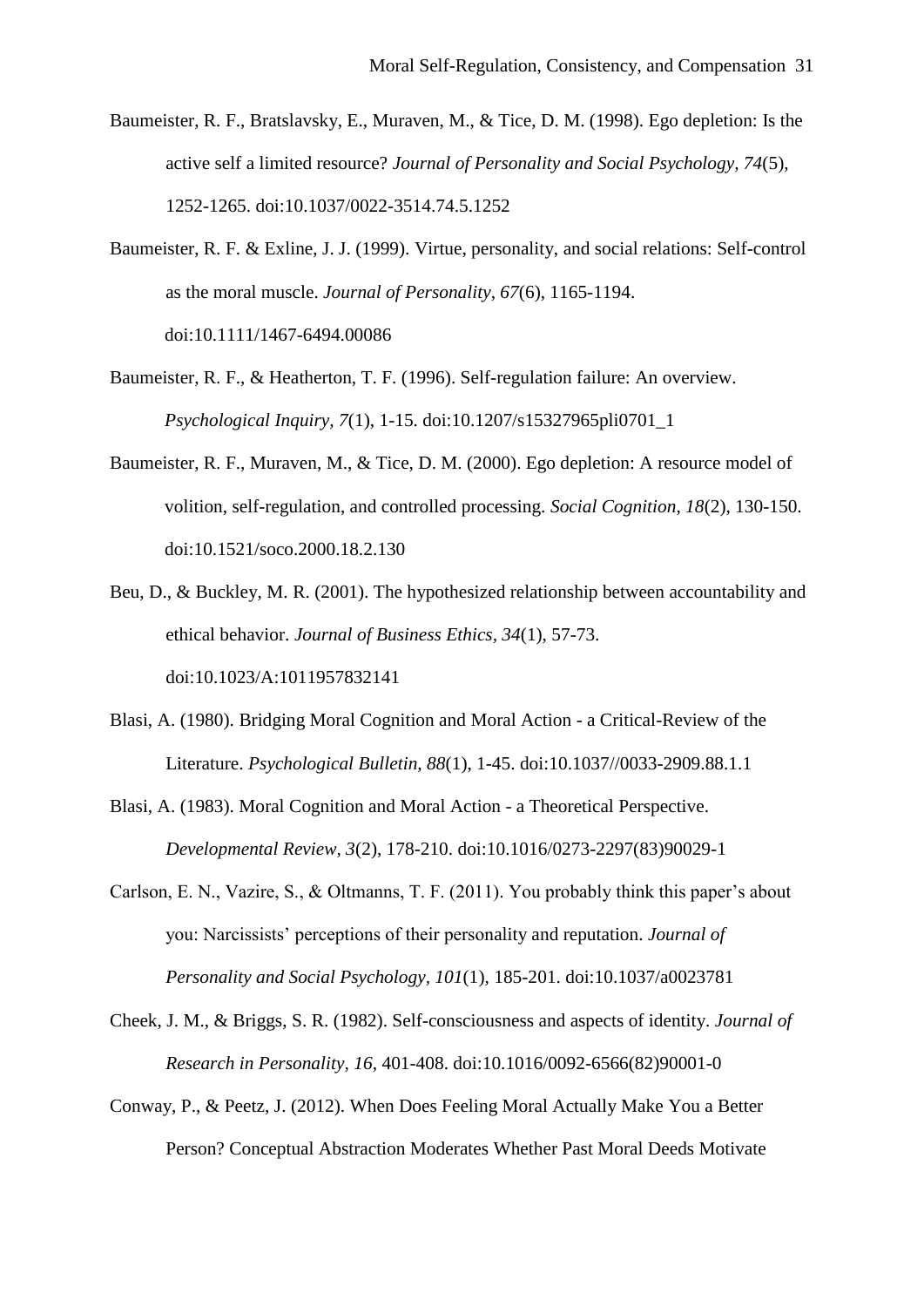Consistency or Compensatory Behavior. *Personality and Social Psychology Bulletin, 38*(7), 907-919. doi:10.1177/0146167212442394

- Cornelis, I., Van Hiel, A., & De Cremer, D. (2006). Effects of procedural fairness and leader support on interpersonal relationships among group members. *Group Dynamics-Theory Research and Practice, 10*(4), 309-328. doi:10.1037/1089-2699.10.4.309
- Crant, J. M. (2000). Proactive behavior in organizations. *Journal of Management, 26*(3), 435- 462. doi:10.1177/014920630002600304
- De Cremer, D., & Bakker, M. (2003). Accountability and cooperation in social dilemmas: The influence of others' reputational concerns. *Current Psychology, 22*(2), 155-163. doi:10.1007/s12144-003-1006-6
- De Cremer, D., & Van Dijk, E. (2009). Paying for sanctions in social dilemmas: The effects of endowment asymmetry and accountability. *Organizational Behavior and Human Decision Processes, 109*(1), 45-55. doi:10.1016/j.obhdp.2009.01.004
- De Cremer, D., & Tyler, T. R. (2005). Am I respected or not?: Inclusion and reputation as issues in group membership. *Social Justice Research, 18*(2), 121-153. doi:10.1007/s11211-005-7366-3
- De Kwaadsteniet, E. W., Van Dijk, E., Wit, A., De Cremer, D., & De Rooij, M. (2007). Justifying decisions in social dilemmas: Justification pressures and tacit coordination under environmental uncertainty. *Personality and Social Psychology Bulletin, 33*(12), 1648-1660. doi:10.1177/0146167207307490
- DeWall, C. N., Baumeister, R. F., Gailliot, M. T., & Maner, J. K. (2008). Depletion Makes the Heart Grow Less Helpful: Helping as a Function of Self-Regulatory Energy and Genetic Relatedness. *Personality and Social Psychology Bulletin, 34*(12), 1653-1662. doi:10.1177/0146167208323981

DeWall, C. N., Baumeister, R. F., Stillman, T. F., & Gailliot, M. T. (2007). Violence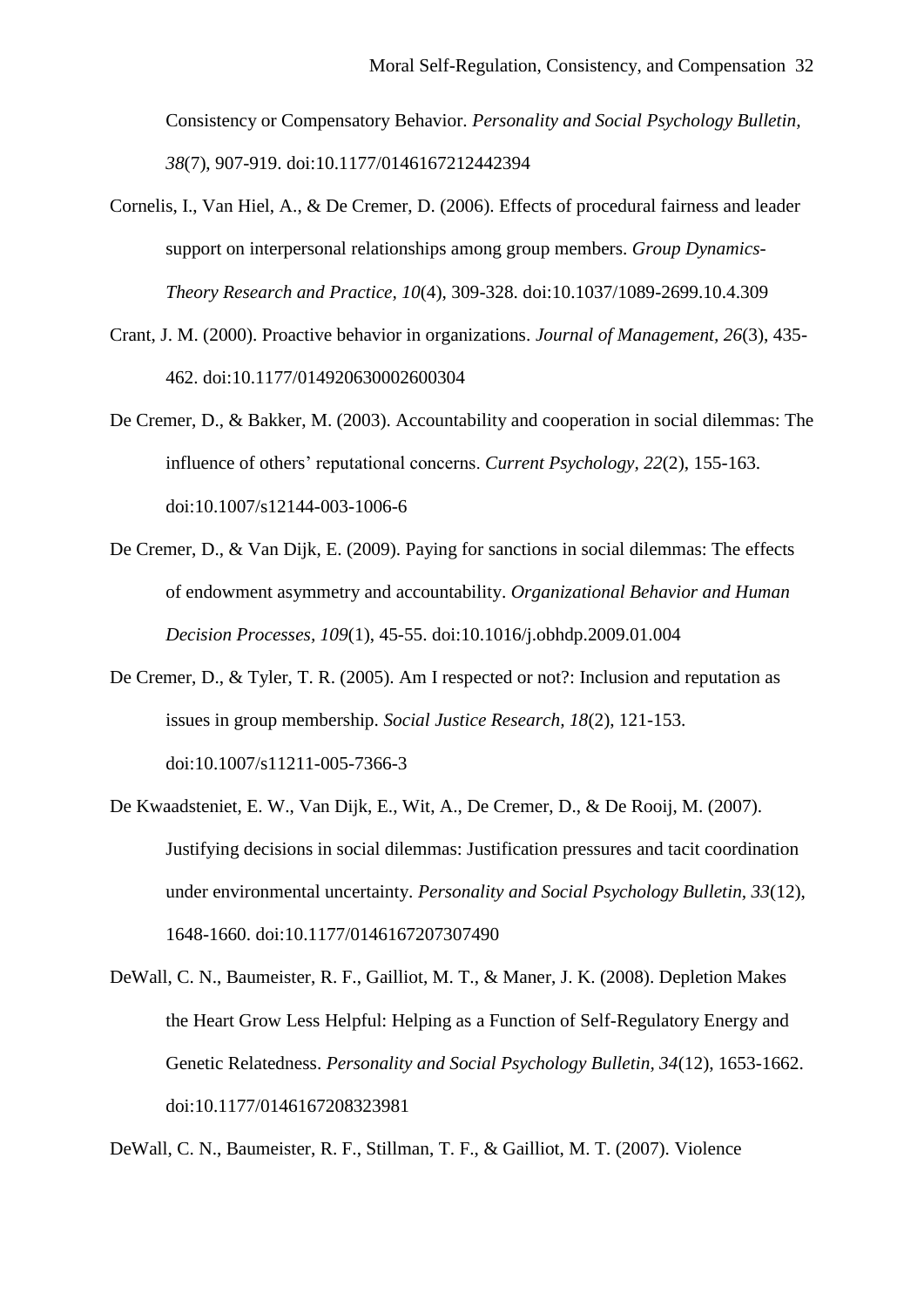restrained: Effects of self-regulation and its depletion on aggression. *Journal of Experimental Social Psychology, 43,* 62-76. doi:10.1016/j.jesp.2005.12.005

- Eckel, C. C., & Grossman, P. J. (1998). Are women less selfish than men?: Evidence from dictator experiments. *The Economic Journal, 108*, 726-735. doi:10.1111/1468-0297.00311
- Ellemers, N. (2013). Connecting the dots: Mobilizing theory to reveal the big picture in social psychology (and why we should do this). *European Journal of Social Psychology, 43,* 1-8. doi:10.1002/ejsp.1932
- Fishbach, A., & Dhar, R. (2005). Goals as excuses or guides: The liberating effect of perceived goal progress on choice. *Journal of Consumer Research, 32*(3), 370-377. doi:10.1086/497548
- Fishbach, A., Friedman, R. S., & Kruglanski, A. W. (2003). Leading us not unto temptation: Momentary allurements elicit overriding goal activation. *Journal of Personality and Social Psychology, 84*(2), 296-309. doi:10.1037/0022-3514.84.2.296
- Frese, M., Kring, W., Soose, A., & Zempel, J. (1996). Personal initiative at work: Differences between East and West Germany. *Academy of Management Journal, 39*(1), 37-63. doi:10.2307/256630
- Gabarro, J. J. (1978). The development of trust, influence, and expectations. In A. G. Athos  $\&$ J. J. Gabarro (Eds.), *Interpersonal behaviors: Communication and understanding in relationships* (pp. 290-303). Englewood Cliffs, NJ: Prentice Hall.
- Gailliot, M. T., Baumeister, R. F., DeWall, C. N., Maner, J. K., Plant, E. A., Tice, D. M., Brewer, L. E., & Schmeichel, B. J. (2007). Self-control relies on glucose as a limited energy source: Willpower is more than a metaphor. *Journal of Personality and Social Psychology, 92*(2), 325-336. doi:10.1037/0022-3514.92.2.325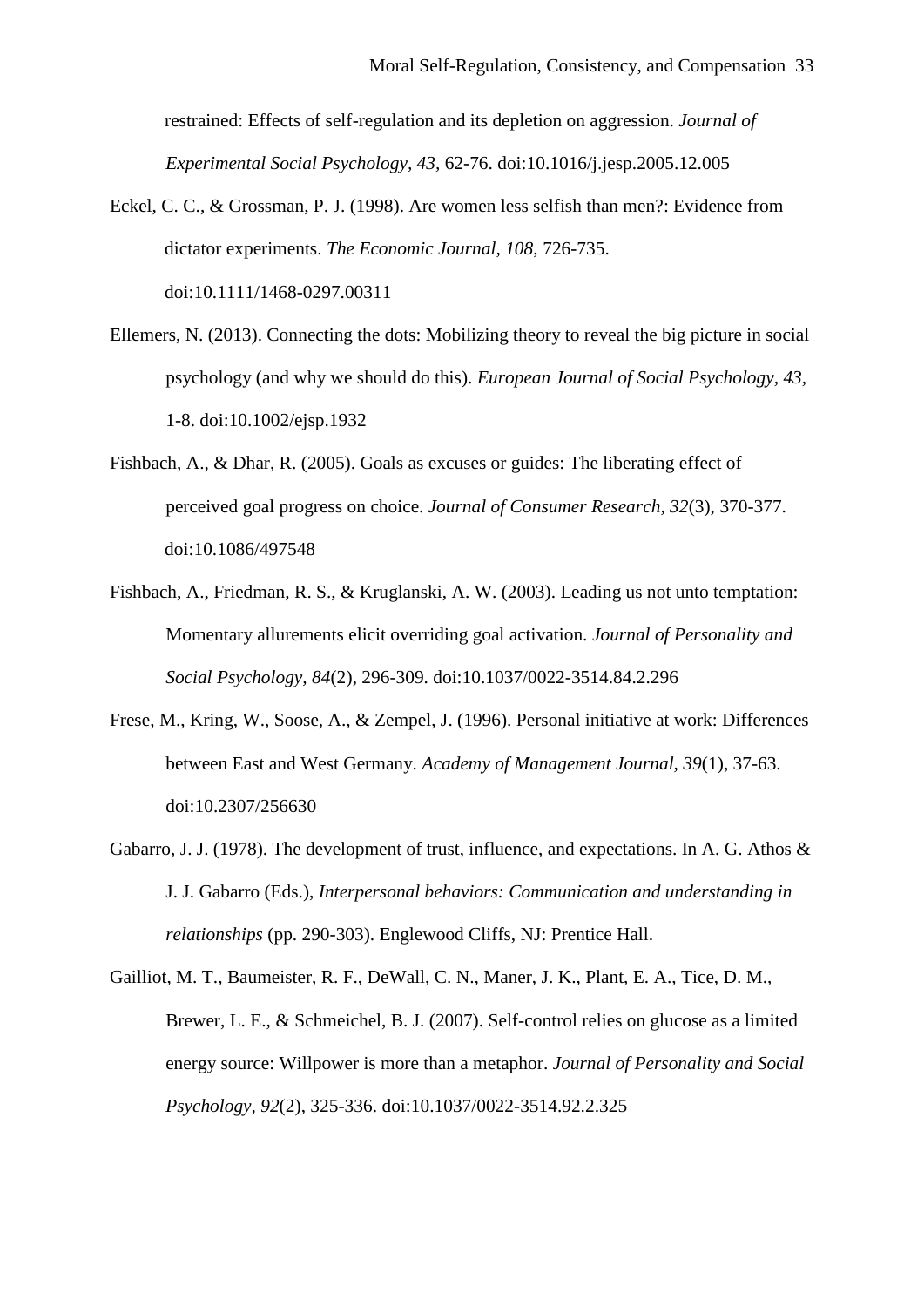- Gino, F., Schweitzer, M. E., Mead, N. L., & Ariely, D. (2011). Unable to resist temptation: How self-control depletion promotes unethical behavior. *Organizational Behavior and Human Decision Processes, 115*(2), 191-203. doi:10.1016/j.obhdp.2011.03.001
- Granovetter, M. S. (1995). *Getting a job : a study of contacts and careers* (2nd ed.). Chicago: University of Chicago Press.
- Greene, J. D., Morelli, S. A., Lowenberg, K., Nystrom, L. E., & Cohen, J. D. (2008). Cognitive load selectively interferes with utilitarian moral judgment. *Cognition, 107*(3), 1144-1154. doi:10.1016/j.cognition.2007.11.004
- Hagger, M. S., Wood, C., Stiff, C., & Chatzisarantis, N. L. D. (2010). Ego Depletion and the Strength Model of Self-Control: A Meta-Analysis. *Psychological Bulletin, 136*(4), 495-525. doi:10.1037/A0019486
- Haidt, J., & Graham, J. (2007). When morality opposes justice: Conservatives have moral intuitions that liberals may not recognize. *Social Justice Research, 20*(1), 98-116. doi:10.1007/s11211-007-0034-z
- Hofmann, W., Friese, M., & Strack, F. (2009). Impulse and self-control from a dual-systems perspective. *Perspectives on Psychological Science, 4*(2), 162-176. doi:10.1111/j.1745-6924.2009.01116.x
- Hoogervorst, N., De Cremer, D., Van Dijke, M. H., Mayer, D. M. (2012). When do leaders sacrifice?: The effects of sense of power and belongingness on leader self-sacrifice. *Leadership Quarterly, 23,* 883–896. doi:10.1016/j.leaqua.2012.05.006
- James, W. (1890). *Principles of psychology*. New York: Holt. Retrieved from: http://psychclassics.yorku.ca/James/Principles/
- Jordan, J., Mullen, E., & Murnighan, J. K. (2011). Striving for the Moral Self: The Effects of Recalling Past Moral Actions on Future Moral Behavior. *Personality and Social Psychology Bulletin, 37*(5), 701-713. doi:10.1177/0146167211400208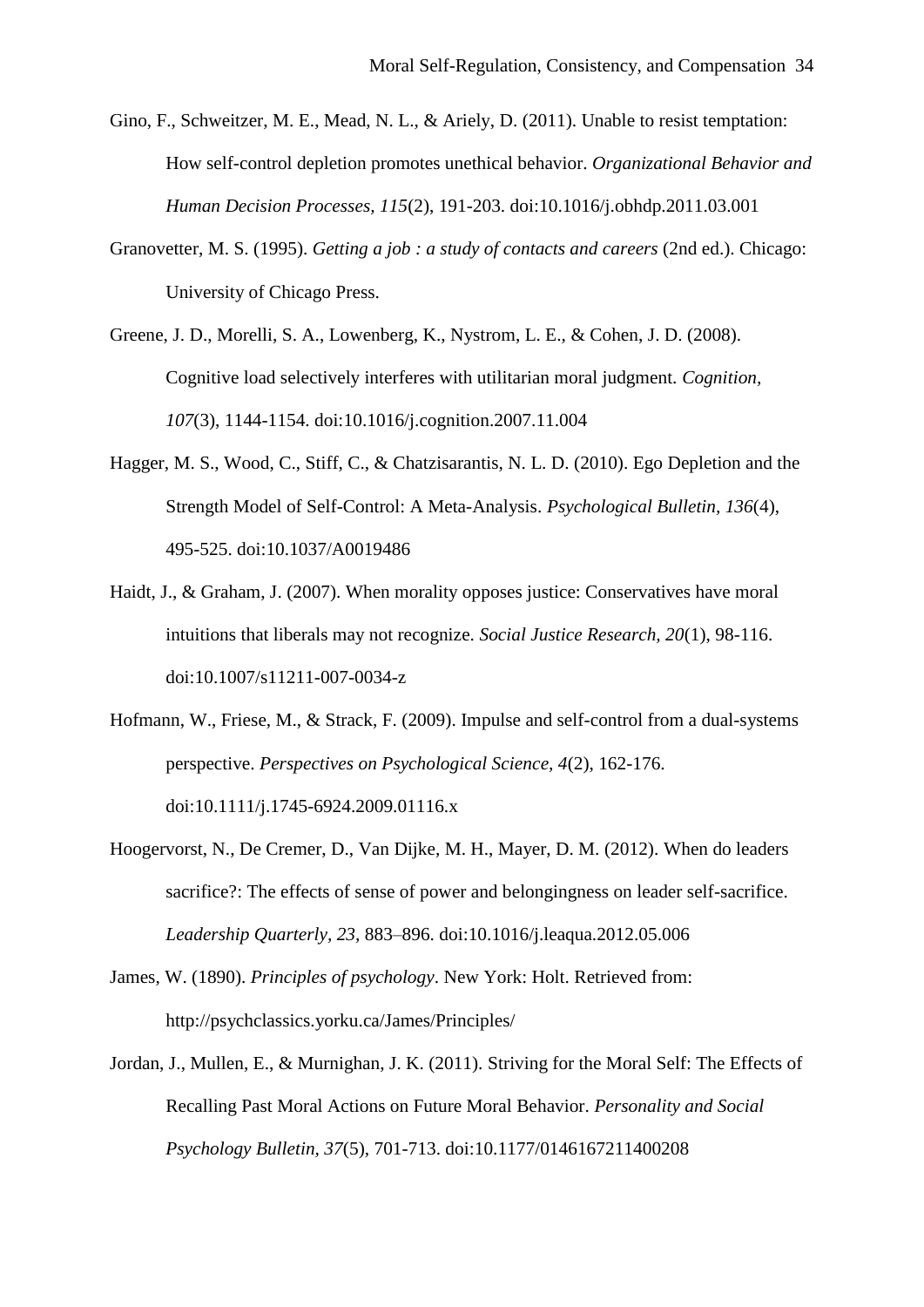- Kant, I. (2005). *Groundwork for the metaphysics of morals.* Ontario, Canada: Broadview Press. (Original work published 1785).
- Khan, U., & Dhar, R. (2007). Where there is a way, is there a will? The effect of future choices on self-control. *Journal of Experimental Psychology-General, 136*(2), 277- 288. doi:10.1037/0096-3445.136.2.277
- Kim, P. H., Dirks, K. T., Cooper, C. D., & Ferrin, D. L. (2006). When more blame is better than less: The implications of internal vs. external attributions for the repair of trust after a competence- vs. integrity-based trust violation. *Organizational Behavior and Human Decision Processes, 99*(1), 49-65. doi:10.1016/j.obhdp.2005.07.002
- Kramer, R. M. (1999). Trust and distrust in organizations: Emerging perspectives, enduring questions. *Annual Review of Psychology, 50*, 569-598. doi:10.1146/annurev.psych.50.1.569
- Lerner, J. S., & Tetlock, P. E. (1999). Accounting for the effects of accountability. *Psychological Bulletin, 125*(2), 255-275. doi:10.1037/0033-2909.125.2.255
- Loewenstein, G. (1996). Out of control: Visceral influences on behavior. *Organizational Behavior and Human Decision Processes, 65*(3), 272-292. doi:10.1006/obhd.1996.0028
- Maner, J. K., & Mead, N. L. (2010). The Essential Tension Between Leadership and Power: When Leaders Sacrifice Group Goals for the Sake of Self-Interest. *Journal of Personality and Social Psychology, 99*(3), 482-497. doi:10.1037/A0018559
- Martin, K. D., & Cullen, J. B. (2006). Continuities and extensions of ethical climate theory: A meta-analytic review. *Journal of Business Ethics, 69*(2), 175-194. doi:10.1007/s10551-006-9084-7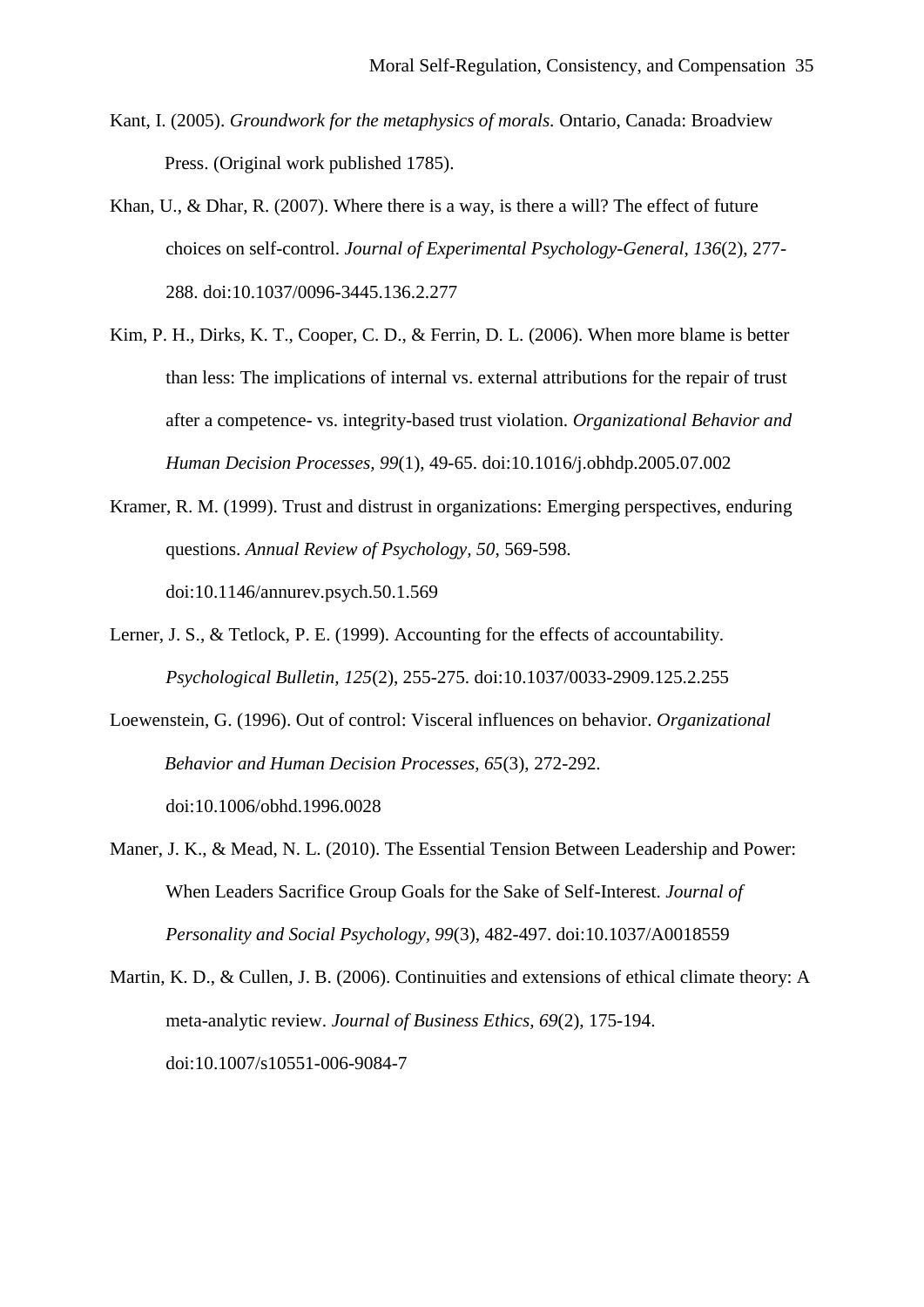- Mayer, D. M., Kuenzi, M., Greenbaum, R., Bardes, M., & Salvador, R. (2009). How low does ethical leadership flow? Test of a trickle-down model. *Organizational Behavior and Human Decision Processes, 108*(1), 1-13. doi:10.1016/j.obhdp.2008.04.002
- Mayer, D. M., Kuenzi, M., & Greenbaum, R. L. (2010). Examining the Link Between Ethical Leadership and Employee Misconduct: The Mediating Role of Ethical Climate. *Journal of Business Ethics, 95*, 7-16. doi:10.1007/s10551-011-0794-0
- Mazar, N., & Zhong, C. B. (2010). Do Green Products Make Us Better People? *Psychological Science, 21*(4), 494-498. doi:10.1177/0956797610363538
- Mead, N. L., Baumeister, R. F., Gino, F., Schweitzer, M. E., & Ariely, D. (2009). Too tired to tell the truth: Self-control resource depletion and dishonesty. *Journal of Experimental Social Psychology, 45,* 594-597. doi:10.1016/j.jesp.2009.02.004
- Meyerson, D., Weick, K. E., & Kramer, R. M. (1996). Swift trust and temporary groups. In R. M. Kramer & T. R. Tyler (Eds.), *Trust in organizations: Frontiers of theory and research* (pp. 166-195). California: SAGE Publications, Inc.
- Miller, D. T., & Effron, D. A. (2010). Psychological License: When It Is Needed and How It Functions. *Advances in Experimental Social Psychology, Vol 43, 43*, 115-155. doi:10.1016/S0065-2601(10)43003-8
- Mischel, W (1974). Processes in delay of gratification. In L. Berkowitz (Ed.), *Advances in experimental social psychology* (Vol. 7, pp. 249-292). New York: Academic Press.
- Mischel, W., Shoda, Y., & Rodriguez, M. L. (1989). Delay of gratification in children. Science, 244, 933-938. doi:10.1126/science.2658056
- Monin, B., & Miller, D. T. (2001). Moral credentials and the expression of prejudice. *Journal of Personality and Social Psychology, 81*(1), 33-43. doi:10.1037//0022-3514.81.1.33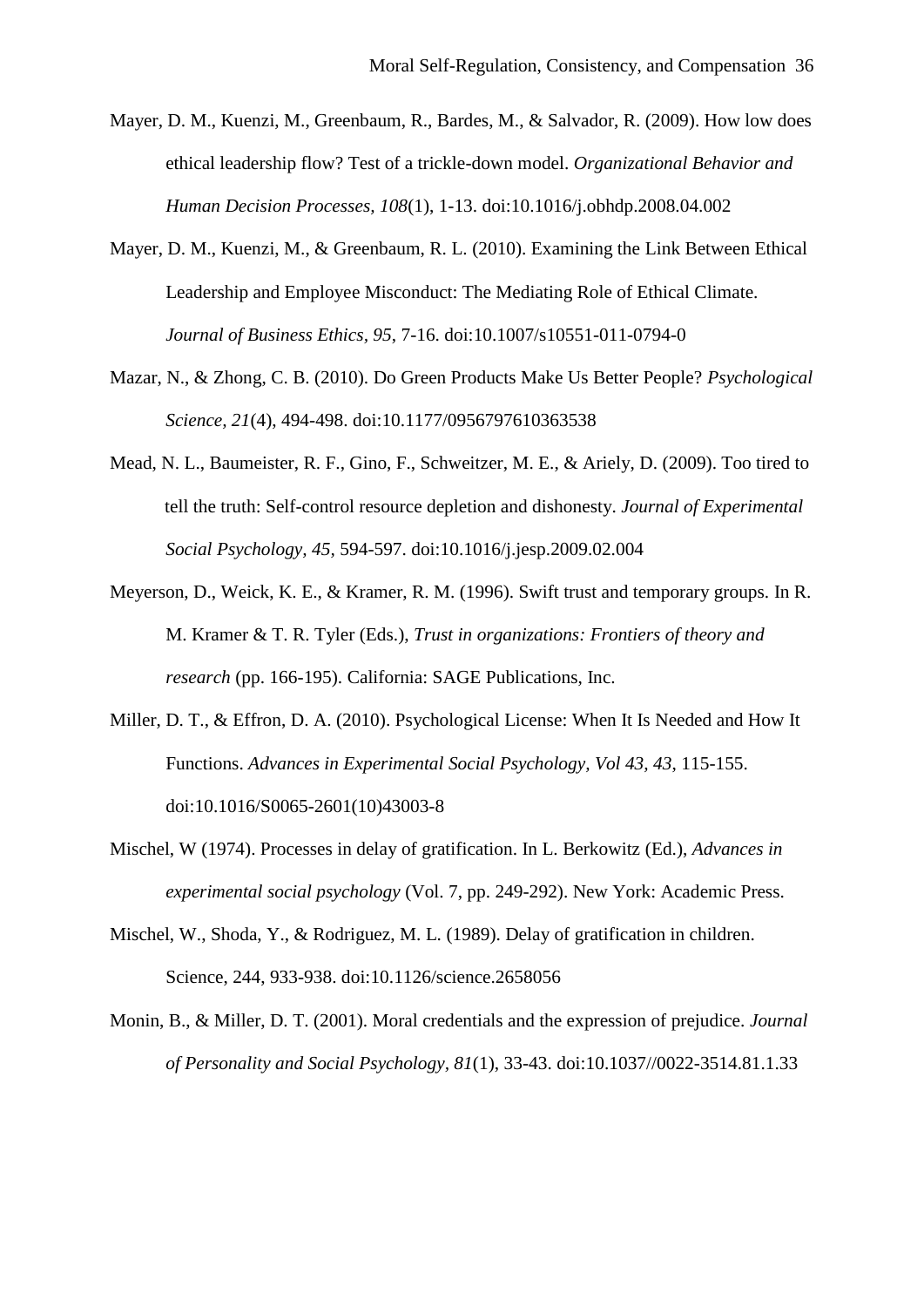- Morrison, E. W., & Phelps, C. C. (1999). Taking charge at work: Extrarole efforts to initiate workplace change. *Academy of Management Journal, 42*(4), 403-419. doi:10.2307/257011
- Muraven, M., & Baumeister, R. F. (2000). Self-regulation and depletion of limited resources: Does self-control resemble a muscle? *Psychological Bulletin, 126*(2), 247-259. doi:10.1037/0033-2909.126.2.247
- Overbeck, J. R., & Park, B. (2001). When power does not corrupt: Superior individuation processes among powerful perceivers. *Journal of Personality and Social Psychology, 81*(4), 549-565. doi:10.1037//0022-3514.81.4.549
- Overbeck, J. R., & Park, B. (2006). Powerful perceivers, powerless objects: Flexibility of powerholders' social attention. *Organizational Behavior and Human Decision Processes, 99*(2), 227-243. doi:10.1016/j.obhdp.2005.10.003
- Parker, S. K., Bindl, U. K., & Strauss, K. (2010). Making things happen: A model of proactive motivation. *Journal of Management, 36*(4), 827-856. doi:10.1177/0149206310363732
- Parker, S. K., Williams, H. M., & Turner, N. (2006). Modeling the antecedents of proactive behavior at work. *Journal of Applied Psychology, 91*(3), 636-652. doi:10.1037/0021-9010.91.3.636
- Petrick, J. A., & Quinn, J. F. (2001). The challenge of leadership accountability for integrity capacity as a strategic asset. *Journal of Business Ethics, 34*(3-4), 331-343. doi:10.1023/A:1012597201948
- Reed, A., Aquino, K., & Levy, E. (2007). Moral identity and judgments of charitable behaviors. *Journal of Marketing, 71*(1), 178-193. doi:10.1509/jmkg.71.1.178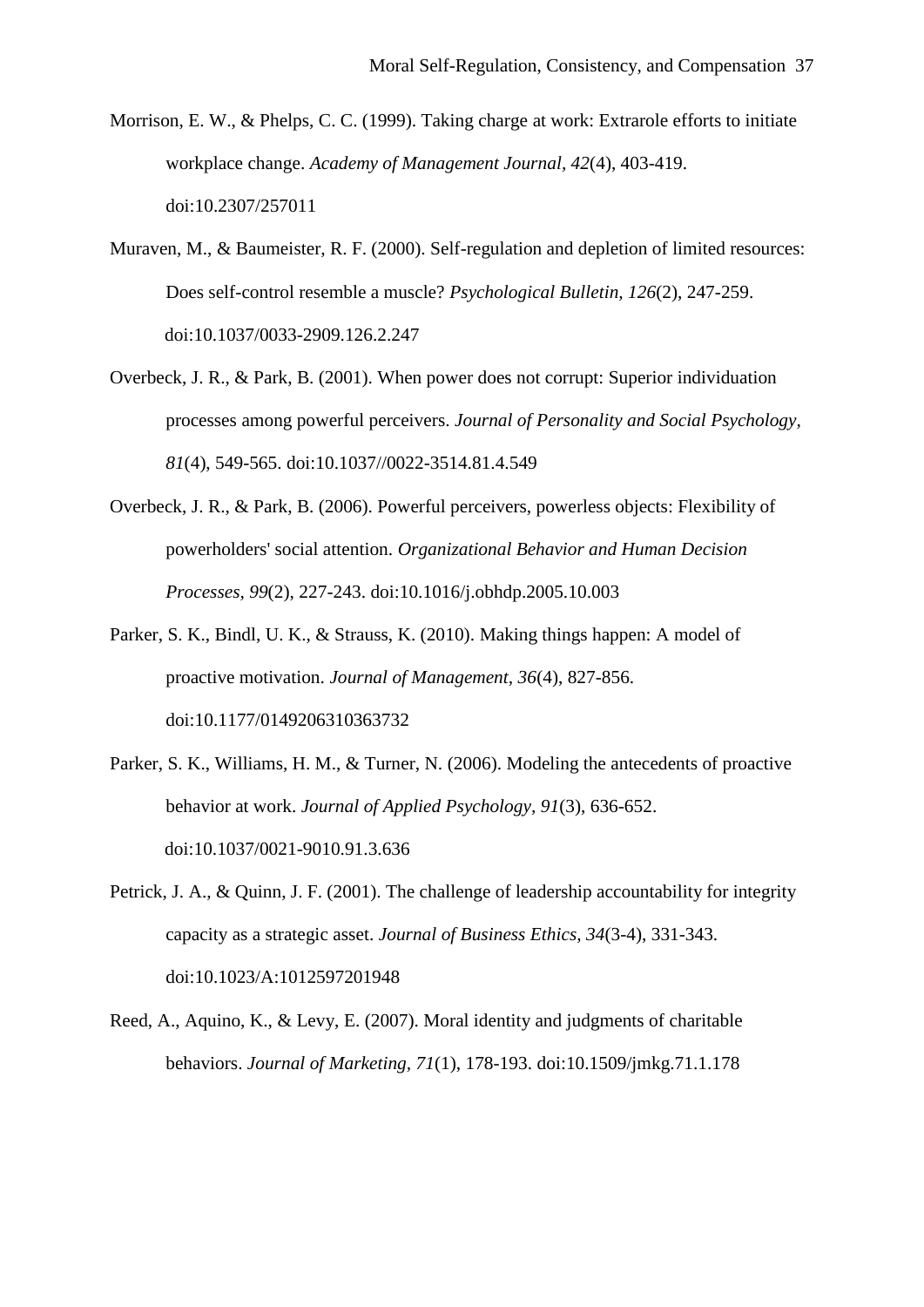- Rus, D., Van Knippenberg, D., & Wisse, B. (2012). Leader power and self-serving behavior: The Moderating Role of Accountability. *Leadership Quarterly, 23*(1), 13-26. doi:10.1016/j.leaqua.2011.11.002
- Rusbult, C. E., & Van Lange, P. A. M. (2003). Interdependence, interaction, and relationships. *Annual Review of Psychology, 54*, 351-375. doi:10.1146/annurev.psych.54.101601.145059
- Sachdeva, S., Iliev, R., & Medin, D. L. (2009). Sinning Saints and Saintly Sinners: The Paradox of Moral Self-Regulation. *Psychological Science, 20*(4), 523-528. doi:10.1111/j.1467-9280.2009.02326.x
- Schnall, S., Haidt, J., Clore, G. L., & Jordan, A. H. (2008). Disgust as embodied moral judgment. *Personality and Social Psychology Bulletin, 34*(8), 1096-1109. doi:10.1177/0146167208317771
- Sedikes, C., Herbst, K. C., Hardin, D. P., & Dardis, G. J. (2002). Accountability as a deterrent to self-enhancement: The search for mechanisms. *Journal of Personality and Social Psychology, 83*(3), 592-605. doi:10.1037/0022-3514.83.3.592
- Shalvi, S., Eldar, O., & Bereby-Meyer, Y. (2012). Honesty requires time (and lack of justifications). *Psychological Science, 23*(10), 1264-1270. doi:10.1177/0956797612443835
- Shao, R. D., Aquino, K., & Freeman, D. (2008). Beyond Moral Reasoning: A Review of Moral Identity Research and Its Implications for Business Ethics. *Business Ethics Quarterly, 18*(4), 513-540.
- Spencer, S. J., Zanna, M. P., & Fong, G. T. (2005). Establishing a causal chain: Why experiments are often more effective than mediational analyses in examining psychological processes. *Journal of Personality and Social Psychology, 89*, 845–851.

Tangney, J. P., Baumeister, R. F., & Boone, A. L. (2004). High self-control predicts good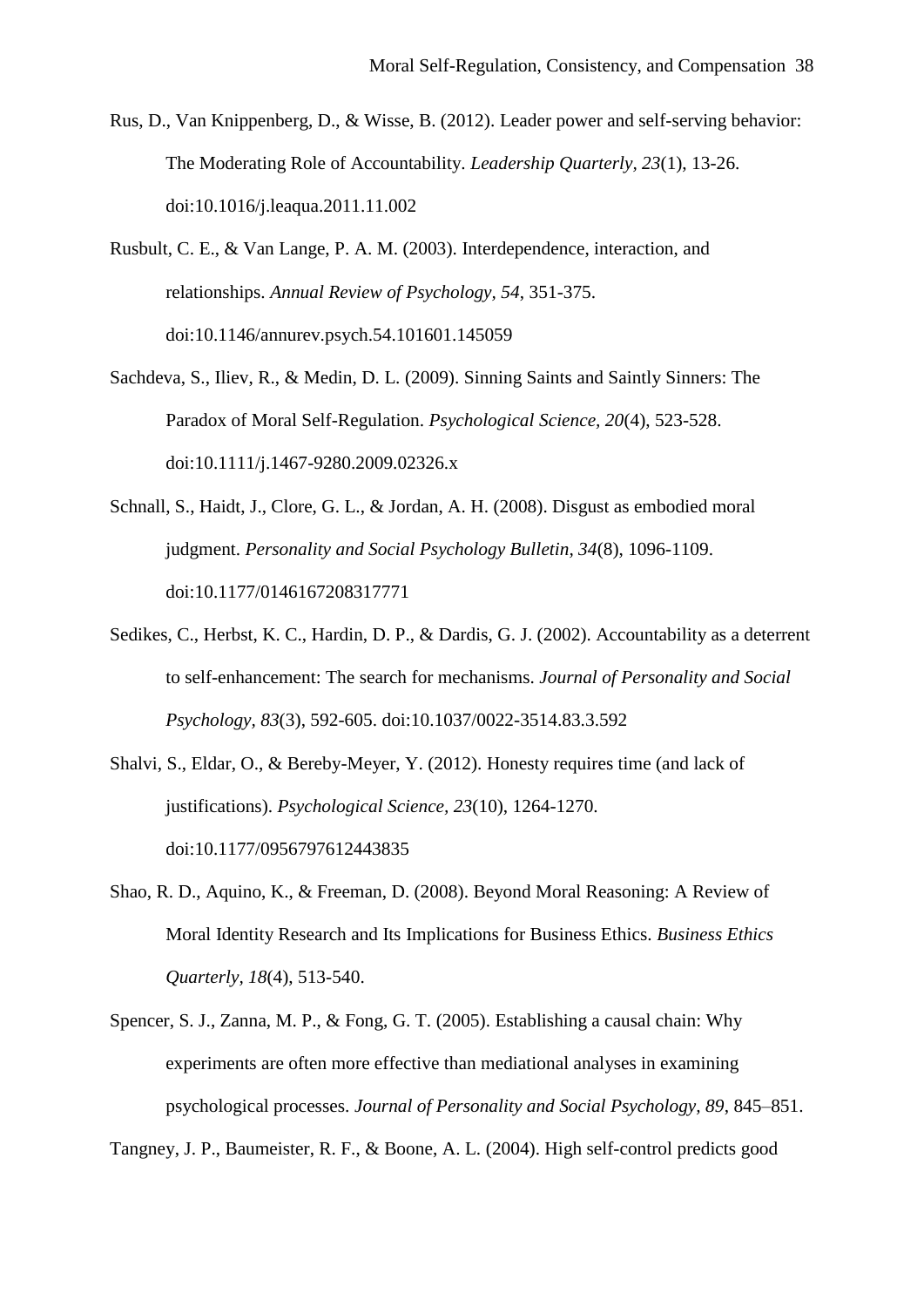adjustment, less pathology, better grades, and interpersonal success. *Journal of Personality, 72*(2), 271–324. doi:10.1111/j.0022-3506.2004.00263.x

- Tetlock, P. E., Skitka, L., & Boettger, R. (1989). Social and Cognitive Strategies for Coping with Accountability - Conformity, Complexity, and Bolstering. *Journal of Personality and Social Psychology, 57*(4), 632-640. doi:10.1037//0022-3514.57.4.632
- Trope, Y., & Liberman, N. (2010). Construal level theory of psychological distance. *Psychological Review*, *117,* 440-463. doi:10.1037/a0018963
- Van Vugt, M., & Hardy, C. L. (2010). Cooperation for reputation: Wasteful contributions as costly signals in public goods. *Group Processes & Intergroup Relations, 13*(1), 101- 111. doi:10.1177/1368430209342258
- Van Vugt, M., Hogan, R., & Kaiser, R. B. (2008). Leadership, followership, and evolution Some lessons from the past. *American Psychologist, 63*(3), 182-196. doi:10.1037/0003-066x.63.3.182
- Vohs, K. D., Schmeichel, B. J., Nelson, N. M., Baumeister, R. F., Twenge, J. M., & Tice, D. M. (2008). Making choices impairs subsequent self-control: A limited-resource account of decision making, self-regulation, and active initiative. *Journal of Personality and Social Psychology, 94*(5), 883-898. doi:10.1037/0022-3514.94.5.883
- Whitener, E. M., Brodt, S. E., Korsgaard, M. A., & Werner, J. M. (1998). Managers as initiators of trust: An exchange relationship framework for understanding managerial trustworthy behavior. *Academy of Management Review, 23*(3), 513-530. doi:10.2307/259292
- Wilhelm, M. O., & Bekkers, R. (2010). Helping behavior, dispositional empathic conern, and the principle of care. *Social Psychology Quarterly, 73*(1), 11-32. doi:10.1177/0190272510361435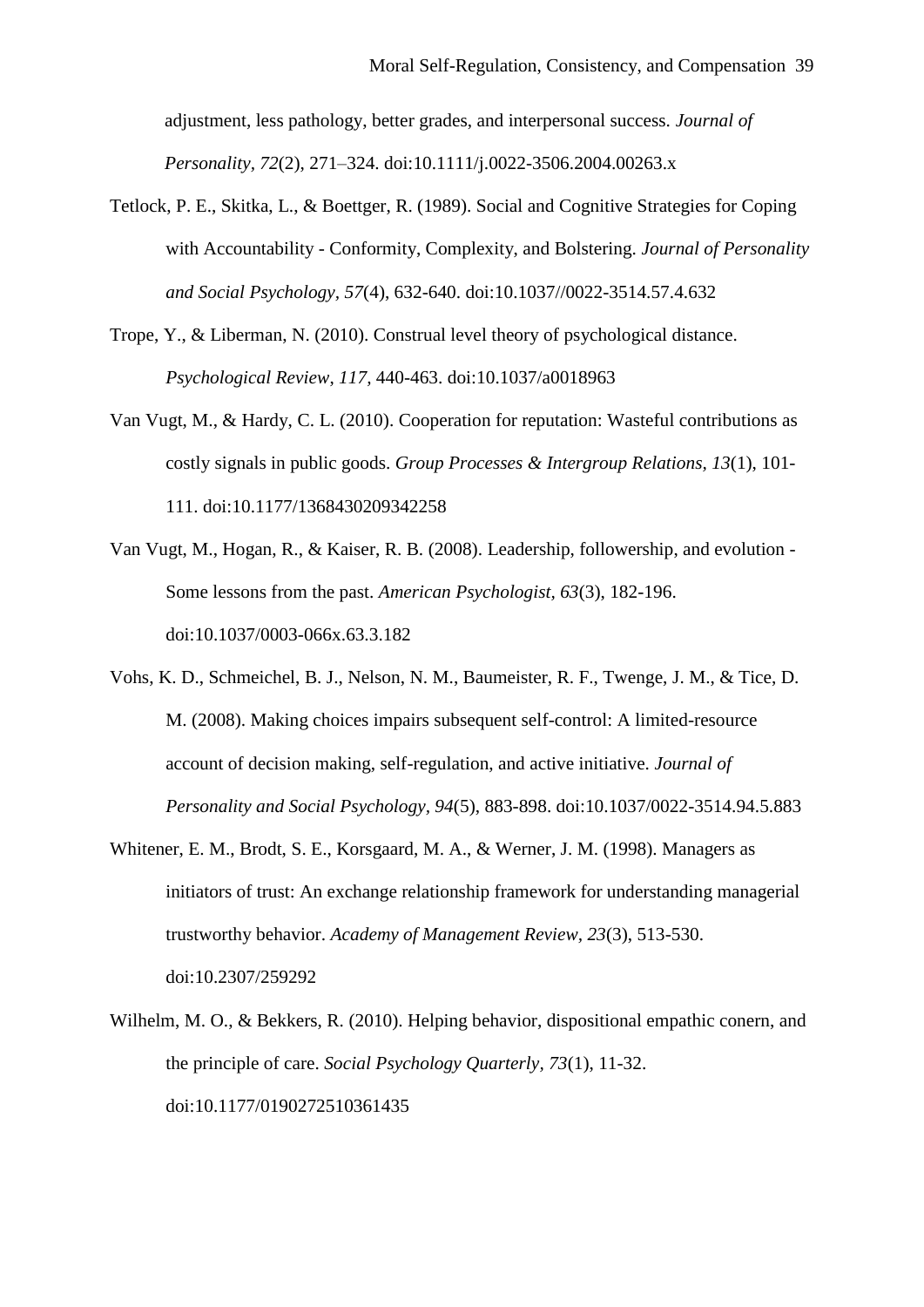- Zhong, C. (2011). The ethical dangers of deliberative decision making. *Administrative Science Quarterly, 56*, 1-25. doi:10.2189/asqu.2011.56.1.001
- Zhong, C., Liljenquist, K., & Cain, D. M. (2009). Moral self-regulation. Licensing and compensation. In D. De Cremer (Ed.), *Psychological perspectives on ethical behavior and decision making* (pp. 75-89). Charlotte, NC: Information Age Publishing.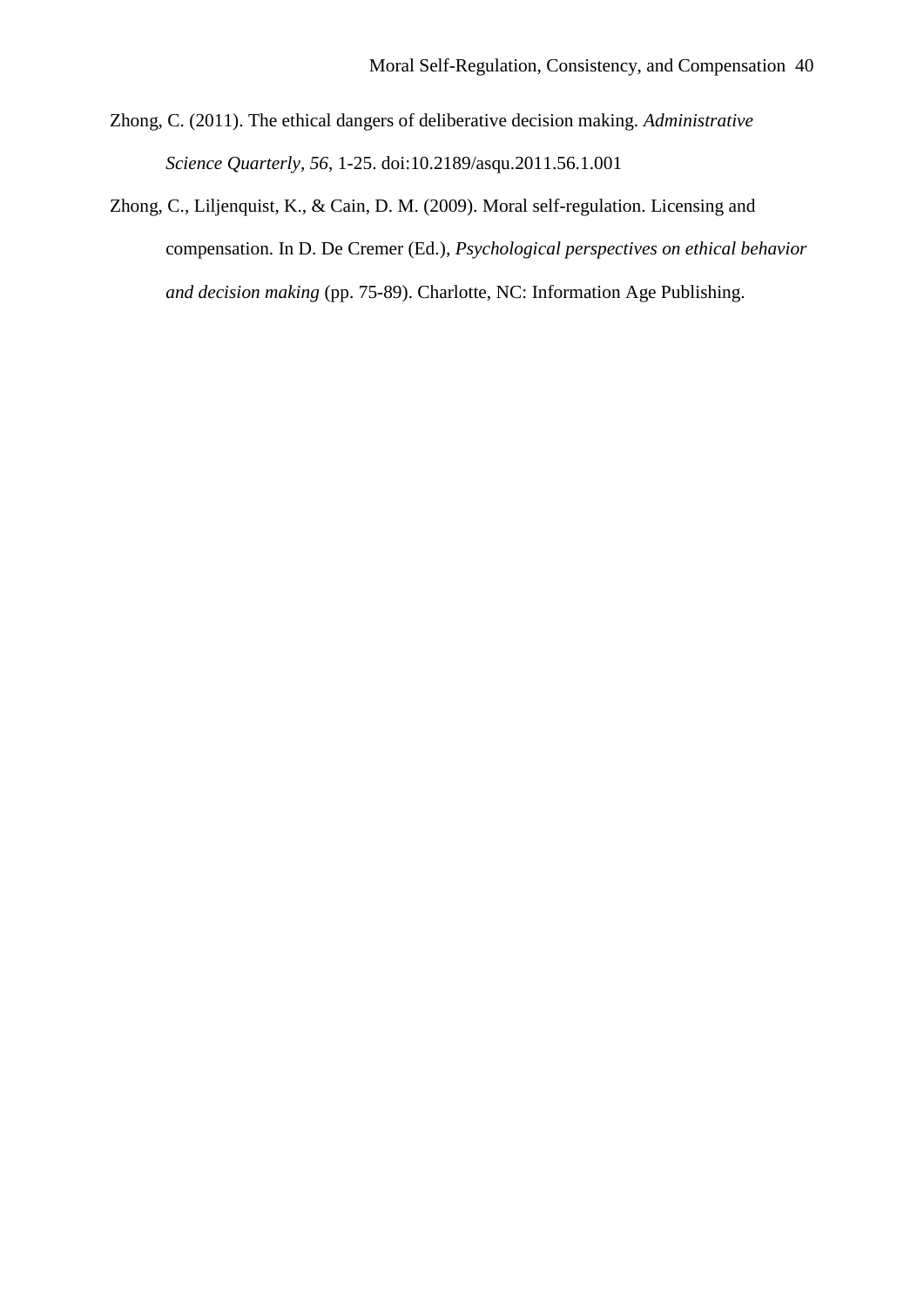## Footnotes

<sup>1</sup>Morality requires people to forgo self-interested impulses and focus on the needs of others (Kant, 2005/1785; Aquino et al., 2009). In this paper we adopted a focus on prosocial behavior, which are actions intended to help other people. Helping behavior is considered an important exemplar of moral behavior (Haidt & Graham, 2007; Wilhelm & Bekkers, 2010). More specifically, more helping behavior implies less self-interest in our studies.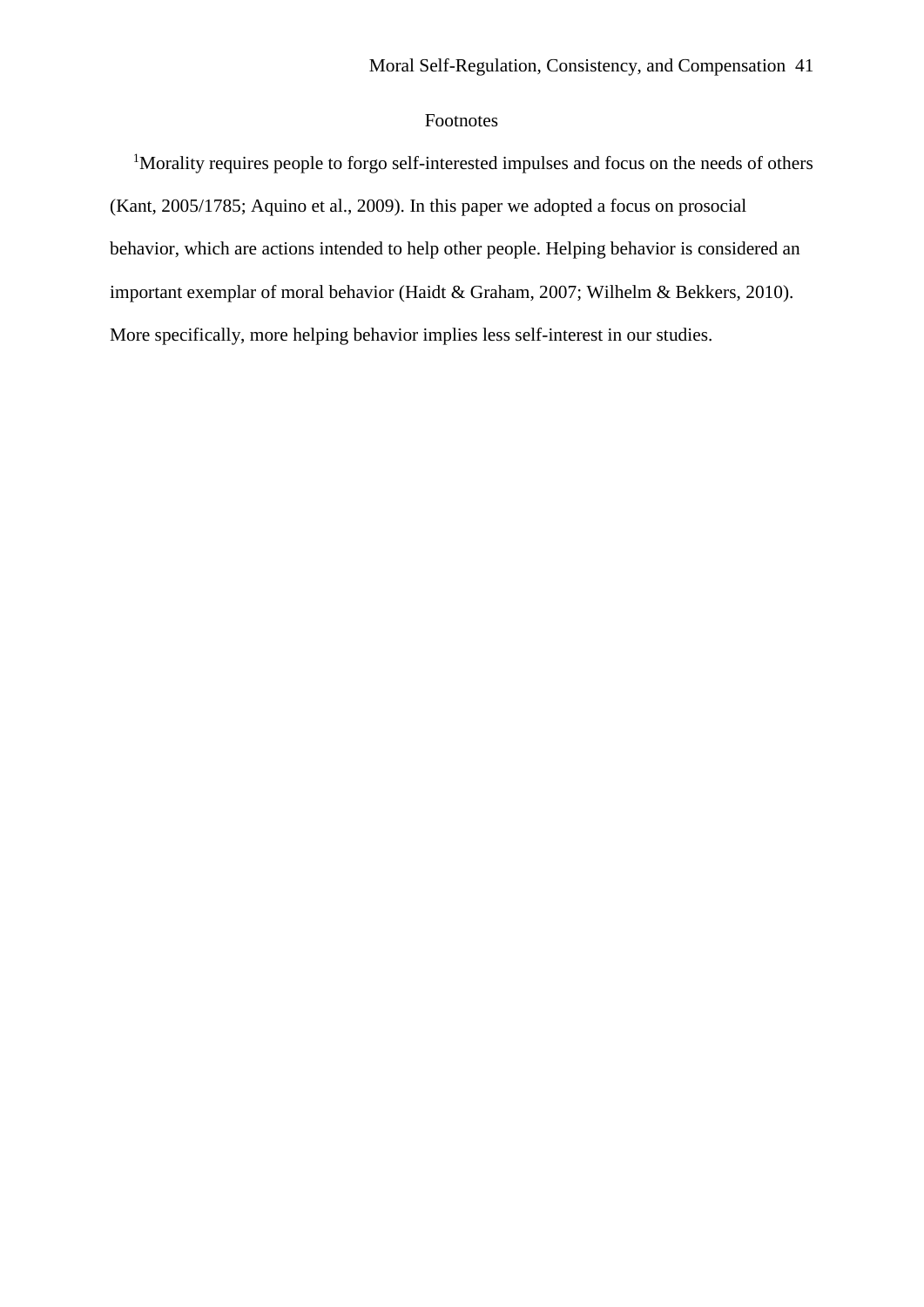## Table 1

# *Helping Behavior of Participants as a Function of Cognitive Depletion and Moral Recall*

# *Condition in Study 1*

|                               | Moral recall condition |           |                   |           |  |
|-------------------------------|------------------------|-----------|-------------------|-----------|--|
|                               | Moral                  |           | Immoral           |           |  |
| Cognitive depletion condition | M                      | <b>SD</b> | М                 | <b>SD</b> |  |
| Depletion                     | $3.59_a$               | 1.46      | 5.00 <sub>b</sub> | 1.27      |  |
| No depletion                  | 4.61 <sub>a</sub>      | 1.23      | 3.86 <sub>b</sub> | 1.82      |  |

*Note.* Means with different subscripts within each row differ significantly from each other at  $p < .05$ , with the

exception of the moral versus immoral comparison for the no depletion condition, where  $p = .098$ .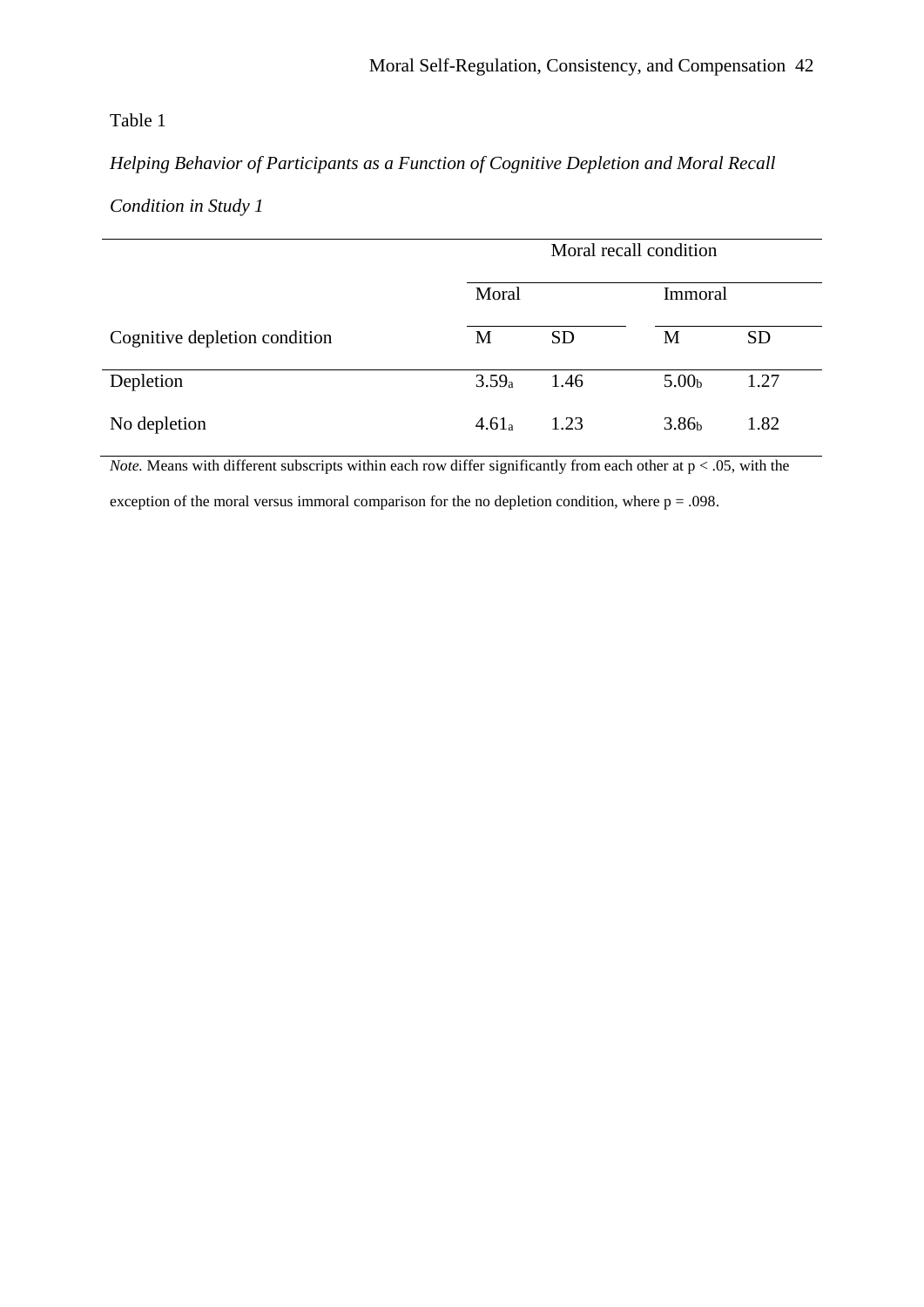## Table 2

*Helping Behavior of Accountable and Non-Accountable Participants as a Function of* 

*Cognitive Depletion and Moral Recall Condition in Study 2*

|                           |                                 | Moral recall  |           |                   |           |  |
|---------------------------|---------------------------------|---------------|-----------|-------------------|-----------|--|
|                           |                                 | condition     |           |                   |           |  |
|                           |                                 | Moral         |           |                   | Immoral   |  |
|                           | Cognitive depletion condition M |               | <b>SD</b> | M                 | <b>SD</b> |  |
| Accountable condition     | Depletion                       | $3.63a$ 1.82  |           | 5.36 <sub>b</sub> | 1.69      |  |
|                           | No depletion                    | $5.00_a$ 1.97 |           | 4.00 <sub>b</sub> | 1.16      |  |
| Non-accountable condition | Depletion                       | $3.56a$ 2.23  |           | $3.71_a$ 2.26     |           |  |
|                           | No depletion                    | $3.85_a$ 2.01 |           | $3.83_a$          | 1.81      |  |

*Note.* Means with different subscripts within each row differ significantly from each other at  $p < .05$ , with the

exception of the moral versus immoral comparison for the no depletion condition, where  $p = .086$ .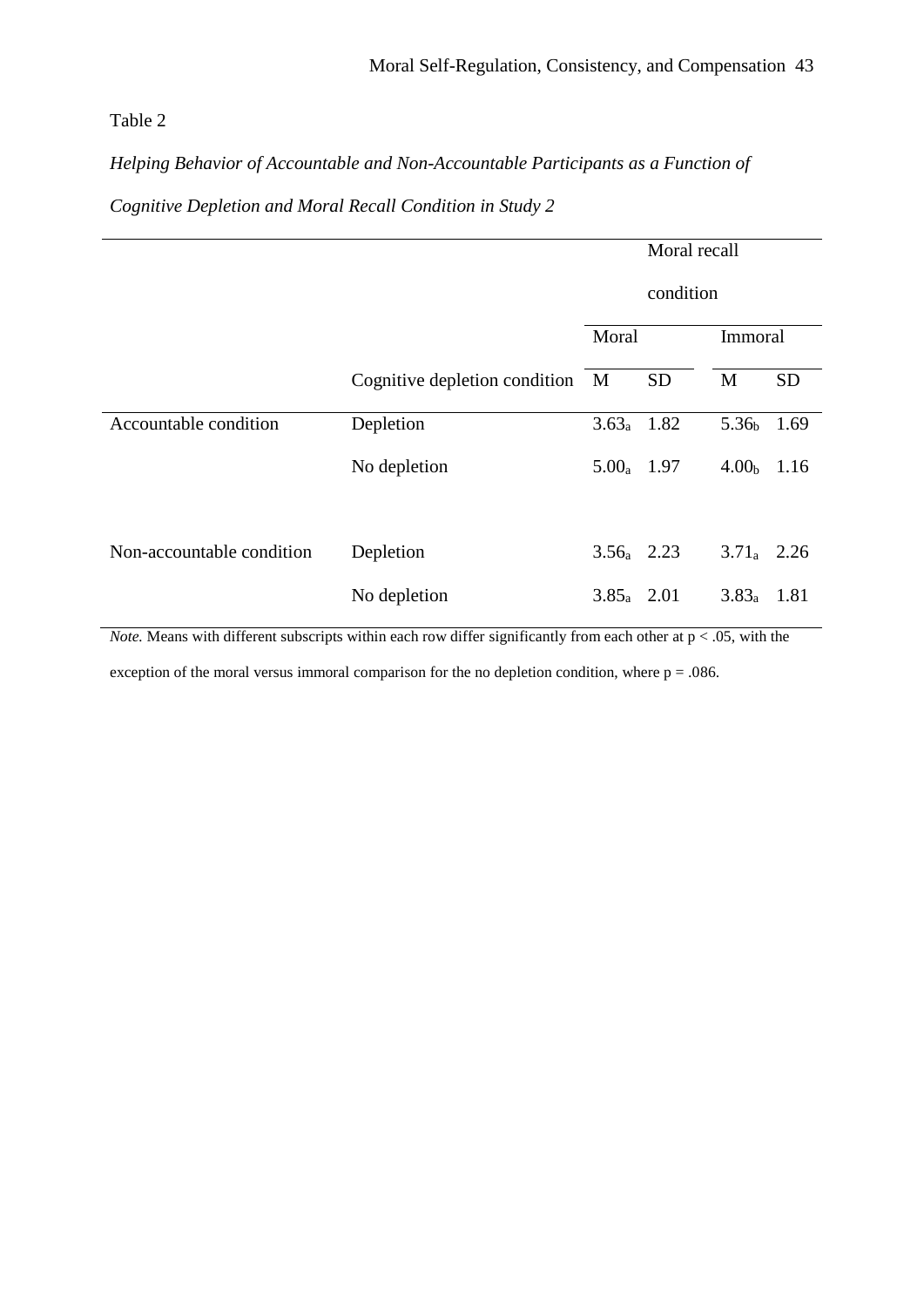

*Figure 1*. Helping as a function of cognitive depletion and moral recall condition in Study 1